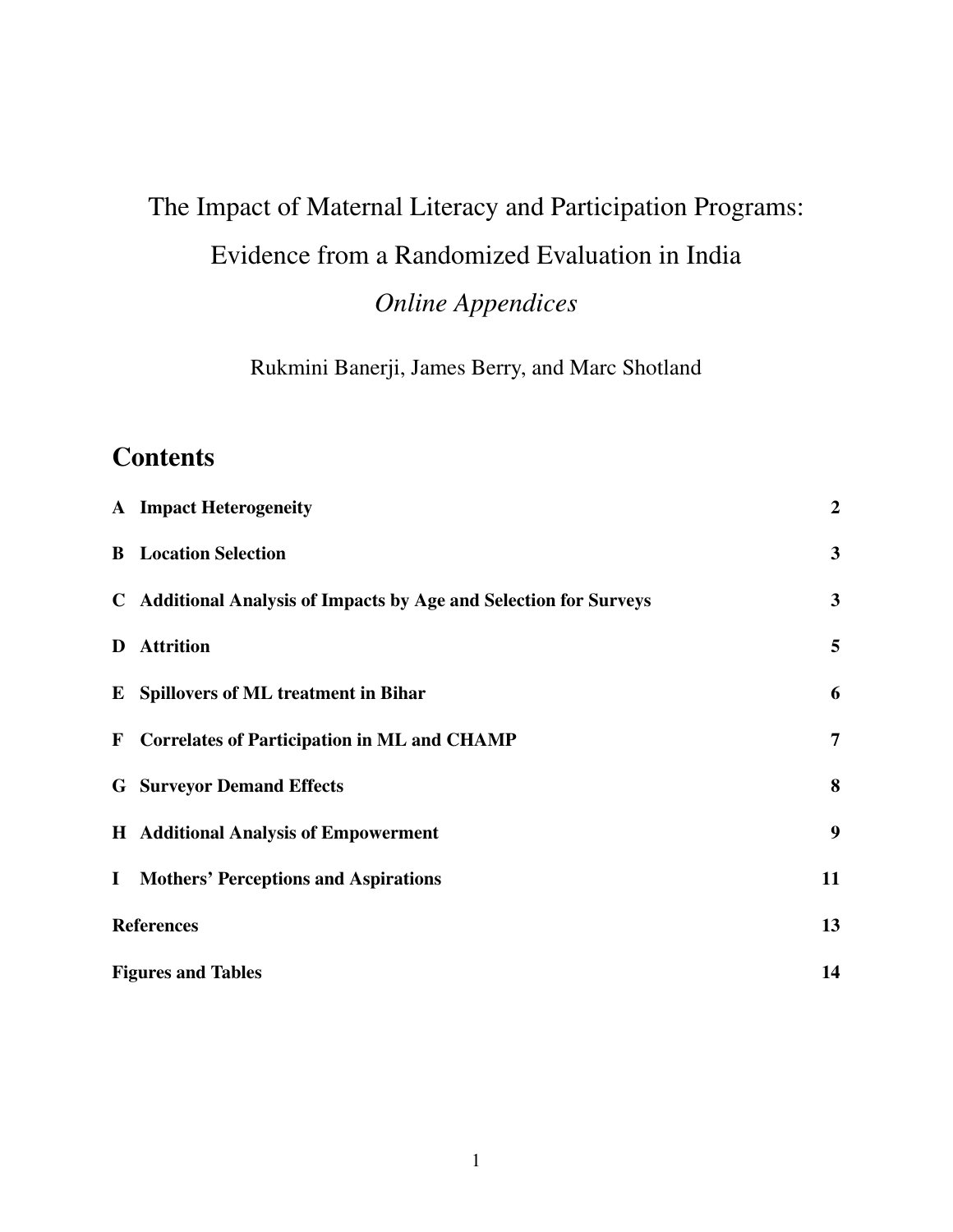## <span id="page-1-0"></span>A Impact Heterogeneity

We use the following estimating equation to examine heterogeneity in treatment effects:

$$
Y_{1iv} = \beta_0 + \beta_1 Var_{iv} + \beta_2 ML_v + \beta_3 CHAMP_v + \beta_4 MLCHAMP_v + \beta_5 Var_{iv} * ML_v
$$
  
+  $\beta_6 Var_{iv} * CHAMP_v + \beta_7 Var_{iv} * MLCHAMP_v + \beta_8 Y_{0iv} + \delta G_v + \pi H_{iv} + \varepsilon_{iv}$ 

In this equation,  $Var_{iv}$  is the interacted variable for individual *i* in village *v*, and the remainder of the variables are defined as in Equation (1).

#### A.1 Children

Table A10 examines heterogeneity in treatment effects on children's test scores. We examine heterogeneity by state, mother's baseline test score, mother's age, mother's education, child's age, child's baseline test score, and child's gender. Overall, there is little evidence of heterogeneity by any of these variables. Point estimates suggest approximately double the impact of ML and ML-CHAMP in Bihar, but neither interaction is statistically significant. The ML-CHAMP intervention had significantly larger impacts on older children, but there is no similar interaction with either of the individual interventions.

#### A.2 Mothers

Table A11 examines heterogeneity in treatment effects of the interventions on mothers' test scores. We focus on heterogeneity by the state where the intervention took place, the mother's baseline test score, mother's age, and mother's education level.

Consistent with the point estimates from the analysis of children's test scores, there is evidence that the ML and ML-CHAMP interventions were more effective in Bihar. The point estimates imply that these interventions resulted in more than double the impact on test scores in Bihar compared to Rajasthan, and the differences between the two states are significant at the 1 percent level for both interventions. The greater effectiveness of the ML and ML-CHAMP interventions in Bihar is consistent with the fact that mothers in the Bihar sample were 12 percentage points more likely to report having attended a class (see Appendix F).

We also find that the CHAMP intervention was significantly more effective for mothers with higher initial test scores and for mothers with some education. These results are consistent with the finding in Section IV.B that CHAMP impacts were spread across higher level skills, particularly in language. We also find that the CHAMP intervention was slightly more effective for younger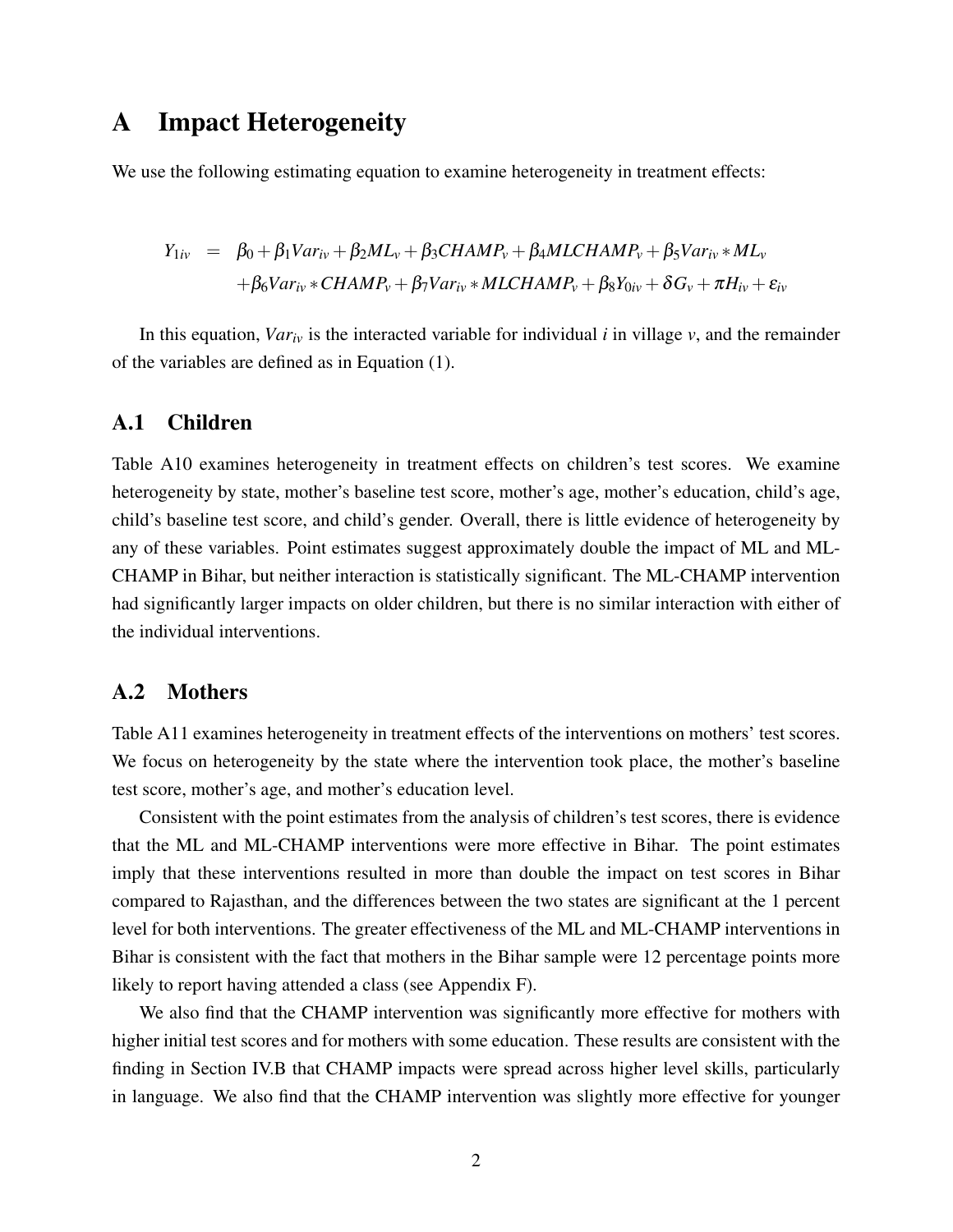mothers.

## <span id="page-2-0"></span>B Location Selection

Because of the slightly different organization of the villages in Rajasthan and Bihar, a different procedure was used to select study hamlets in each state. The procedure focused on finding distinct hamlets in which the programs could run while limiting spillovers. Hamlet eligibility was therefore determined based on size and distance from other target hamlets. Size and location of hamlets were determined from "Rapid Rural Assessments" conducted in study blocks.

In Ajmer District in Rajasthan, villages are geographically separate, and each village is divided into several smaller hamlets. Hamlets met the size eligibility requirements if they contained between 40 and 100 households. To limit spillovers, one hamlet per village was selected. All villages in the blocks of Kekri and Bhinay were targeted for the intervention. To identify a total of 240 hamlets, the boundaries of Kekri and Bhinay were extended into a third block.

In Purnia District in Bihar, the village boundaries are less distinct, and villages are denser than in Rajasthan. As in Rajasthan, each village is comprised of smaller hamlets. All villages in the blocks of Dhamdaha and B. Kothi were targeted for the intervention. Within these villages, hamlets were considered eligible if they contained between 25 and [1](#page-2-2)50 households.<sup>1</sup> To limit spillovers, hamlets in Bihar were selected only if they were 500 meters or more from of other selected hamlets. $2,3$  $2,3$  $2,3$ 

## <span id="page-2-1"></span>C Additional Analysis of Impacts by Age and Selection for Surveys

This appendix provides additional analysis by age group and selection for focus in the household surveys. The impacts are estimated running the regression Equation (1) including dummies for age

<span id="page-2-2"></span> $1$ The size criteria differed between Rajasthan and Bihar because the criteria for Rajasthan would not have produced a sufficient number of eligible hamlets were it applied in Bihar. Due to the higher upper bound on number of households, Pratham agreed to hold more than one class in a target hamlet where necessary in Bihar.

<span id="page-2-3"></span><sup>2</sup>GPS coordinates were used to confirm distances between hamlets. Distances were checked between hamlets within villages as well as across villages.

<span id="page-2-4"></span> $3$ In two cases, target hamlets were eliminated because Pratham determined that adult literacy rates were too high to sustain classes.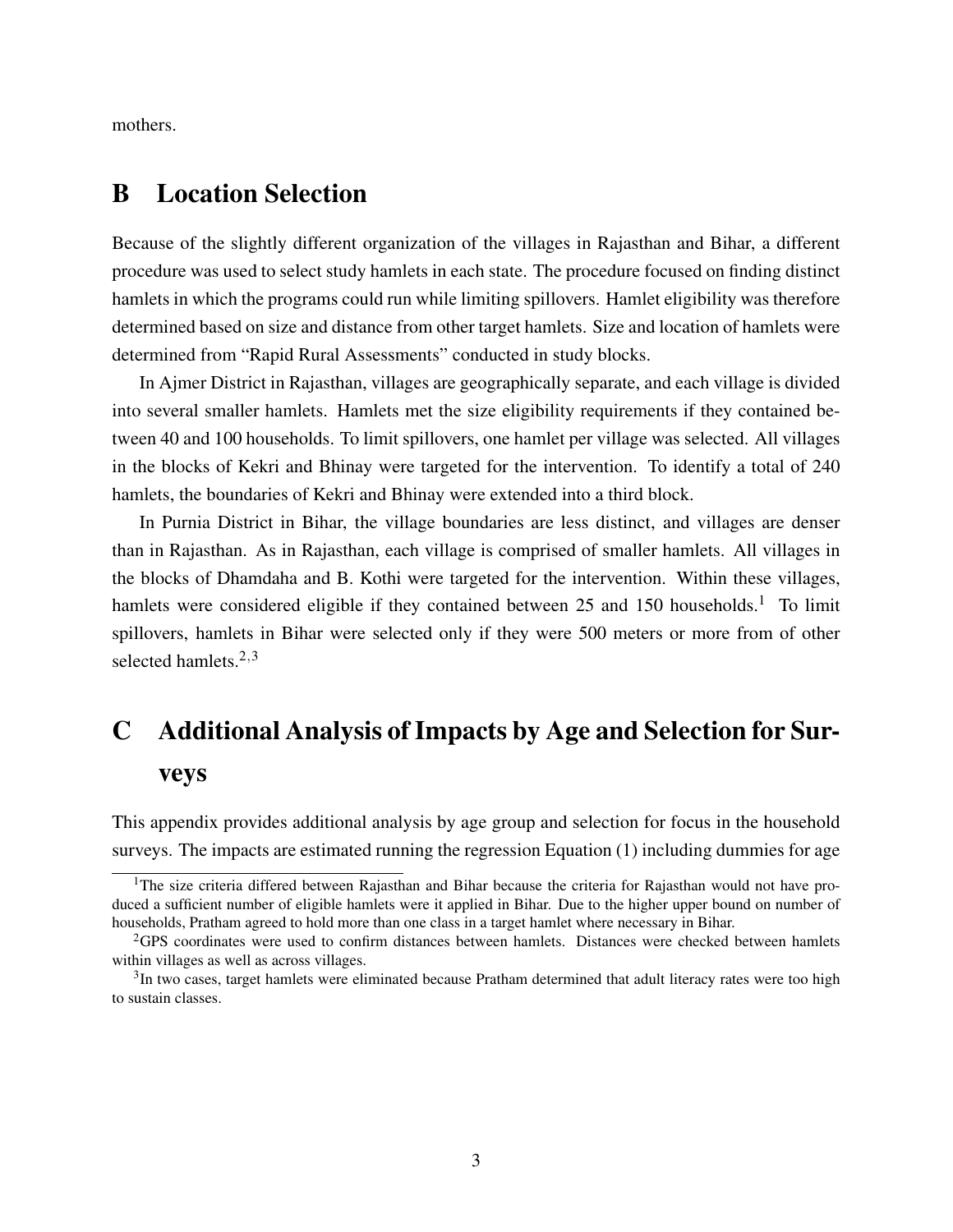group and interacting these dummies with the treatment groups:

$$
Y_{1iv} = \sum_{j=1}^{J} \beta_{1j} G_{ji} + \sum_{j=1}^{J} \beta_{2j} G_{ji} * ML + \sum_{j=1}^{J} \beta_{3j} G_{ji} * CHAMP + \sum_{j=1}^{J} \beta_{4j} G_{ji} * MLCHAMP + \beta_{8} Y_{0iv} + \delta G_{v} + \pi H_{iv} + \varepsilon_{iv}
$$

where  $G_{ji}$  is a dummy indicating child *i*'s membership in group *j*. In this estimation, the coefficients  $\beta_{2j}$ ,  $\beta_{3j}$ , and  $\beta_{4j}$  are interpretable as the impacts of the treatment within group *j*.

#### C.1 Children aged 5 to 8 vs. Other Children

As noted in Section I, we initially hypothesized that the impacts of the interventions would be most effective among children aged 5 to 8 at baseline. In addition, mothers in the CHAMP program were specifically instructed to do the CHAMP activities with the 5 to 8-year-old children in the household. Table A12 estimates separate impacts for the age groups of 3 to 4, 5 to 8, and 9 to 14.

In all three interventions, the impacts on the younger age group are small (typically 0.02 or less) and are not significant for any intervention or any test score category. The impacts on the 5 to 8 age group, on the other hand, are larger and mirror the results for the full sample in Table 4. Turning to the differences between the 5 to 8 age group and older children, the impacts are qualitatively similar for both groups in most cases. We note, however, that the testing sample only included older children in grades 1 to 4, and we thus cannot analyze impacts on all of the 9 to 14-year-old children in study households. The small sample size of the older group also results in relatively low power to test differences between the 5 to 8 age group and older children. We do observe a larger impact on math in the CHAMP intervention among the 5 to 8 age group compared with the older group, although the difference is not statistically significant. This could be due to the CHAMP program's specific focus on activities with children between 5 and 8.

#### C.2 Children Selected for Surveys vs. Other Children

As described in Section II, a number of questions in the household surveys focused on a single child aged 5 to 8 at baseline. When there was more than one child aged 5 to 8 in the household, one was randomly selected. In this subsection we analyze whether improvements in test scores may have arisen from this feature of the survey. We do this by comparing the randomly-selected child to other children aged 5 to 8, within households that had more than one child aged 5 to 8.<sup>[4](#page-3-0)</sup>

<span id="page-3-0"></span><sup>&</sup>lt;sup>4</sup>When we estimate impacts separately by age group for households with more than one 5 to 8-year old child (following the specification in Table A12), the pattern of impacts is similar to that of the full sample (not shown).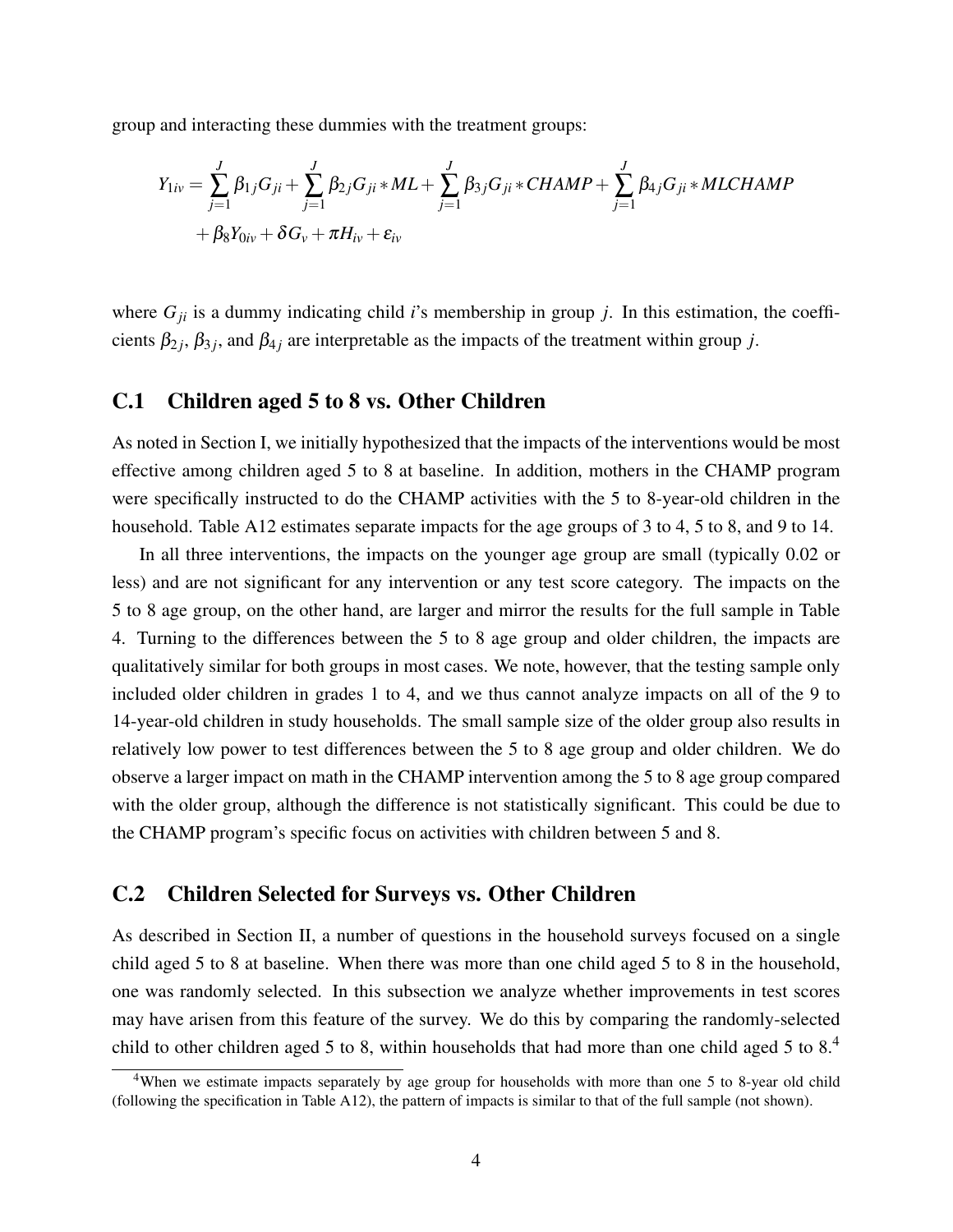If the focus of the survey on one particular child shifted the mother's focus to that child during the interventions, we would expect larger impacts on selected children relative to other children in the same age group within these households.

Table A13 presents the disaggregated impacts. The table shows that for all three interventions, the randomly-selected children have qualitatively similar impacts to other children aged 5 to 8. In math, non-selected children have slightly larger impacts (0.053 vs 0.039 standard deviations for ML, 0.035 vs 0.031 for CHAMP, and 0.095 vs 0.053 for ML-CHAMP), but in no case can we reject that the impacts on the two groups are equal.

## <span id="page-4-0"></span>D Attrition

We analyze attrition across three samples: the mothers' survey sample  $(3.5)$  percent attrition), the mothers' testing sample (3.4 percent attrition), and the children's testing sample (6.0 percent attrition). Attrition of mothers was primarily driven by a failure to locate the entire household (typically because the household had moved). The additional attrition of children arose primarily because of logistical difficulties in testing several children per household during each visit and in finding all of the children present at home. Table A14 analyzes the levels of attrition across the three treatment groups. In the household survey and mothers' testing samples, there is no evidence of differential attrition. However, there is some evidence of differential attrition in the children's testing sample: children tested at baseline in the CHAMP and ML-CHAMP groups were about 2 percentage points more likely to exit the sample compared with the control group.

Appendix Tables 15 and 16 further analyze the characteristics of mothers and children who attrited across treatment groups. In Table A15, we regress mothers' attrition (defined as not completing either the endline survey or test) on baseline characteristics, treatment group dummies, and interactions between the treatment groups and baseline characteristics. These interactions indicate whether the characteristics of mothers who attrit are different across treatment groups. As shown in the table, there are few differences in the characteristics of those who attrit across treatment groups: the interactions are jointly significant at the 10 percent level in only one of the 21 regressions. Table A16 repeats the exercise for children. Again, the characteristics of children who attrit are largely balanced; however, children in each of the three treatment groups who attrited had significantly lower math and language test scores than those who attrited in the control group.

To evaluate the possible effects of attrition on validity of the estimates on children's test scores, Table A17 analyzes the balance of characteristics across treatment groups in the sample of children that was tested at endline. Unlike the randomization check in Table 1, this table uses child-level data to mirror the children's learning analysis sample in Table 3. Overall, the endline balance is similar to baseline: of the 21 variables analyzed, one is jointly significant across the three treatment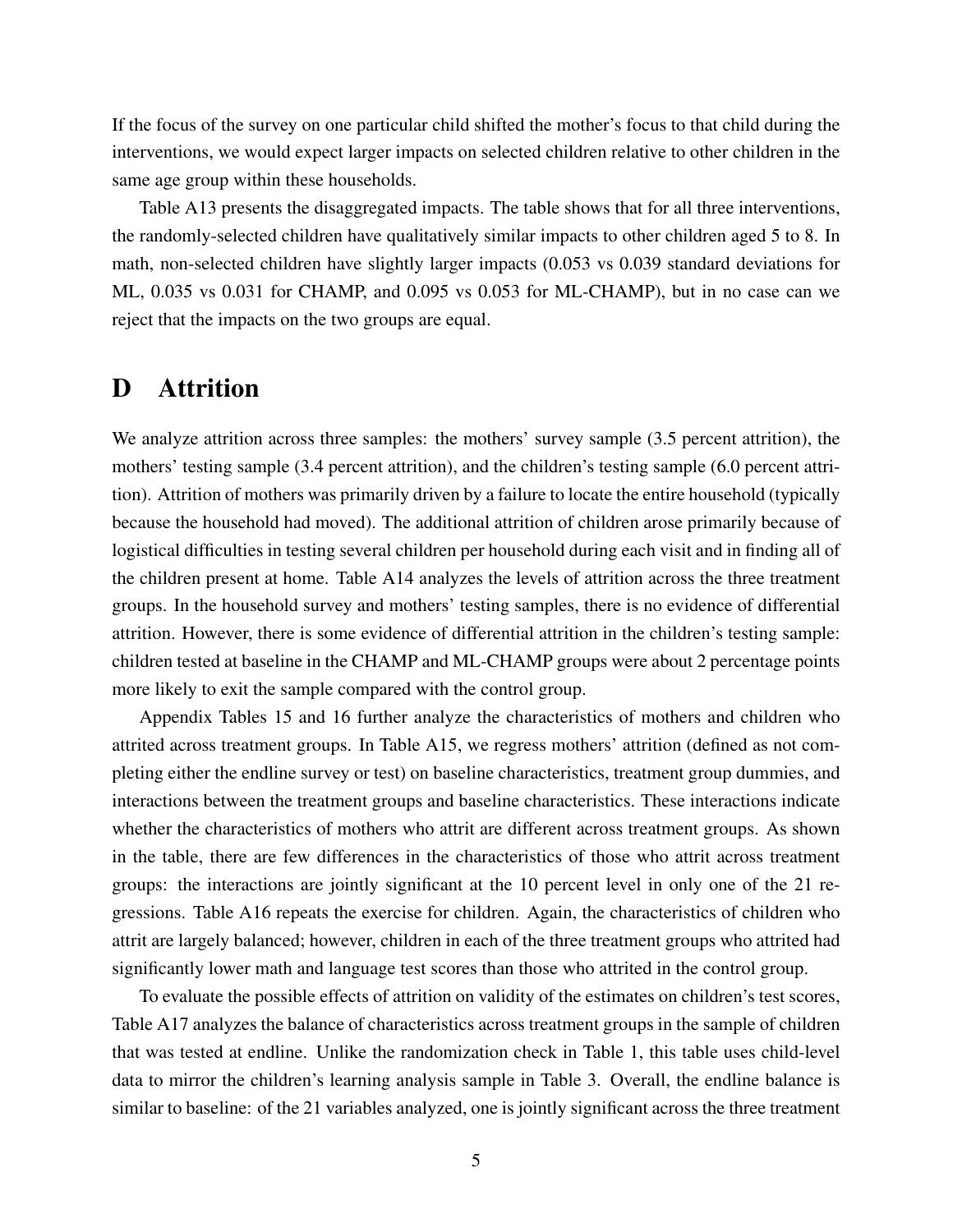groups at the 10 percent level, one more is significant at the 5 percent level, and two more are significant at the 1 percent level. Critically, there is still no evidence of imbalance in any of the test score variables. Thus, even though there is some evidence of differential attrition in the child sample, balance in the analysis sample is generally maintained because of the low overall level of attrition.

We present two analyses to examine the robustness of the children's learning results to differential attrition. First, as presented previously in Table A4, inclusion of household-level controls in the children's learning regressions leaves the estimated program effects virtually unchanged. Second, we construct bounds around the children's learning estimates using Lee's (2009) trimming method. The estimation uses only the sample of children tested at baseline and thus follows the specification in Table A4, Panel B, Columns 3, 6, and 9. We trim the top or bottom test scores in the control, ML, and CHAMP groups such that the generated attrition rates in each group are equal to those of the ML-CHAMP group, in which we observe the highest level of attrition. We then regress endline test scores on dummies for treatment group, baseline test scores, and dummies for stratum. As shown in Table A18, the small absolute differences in attrition between treatment groups lead to relatively tight bounds. For example, the estimated effect size of the CHAMP treatment on math scores ranges from 0.033 to 0.051 standard deviations. For the ML-CHAMP intervention, the effect ranges from 0.052 to 0.072 standard deviations. There is thus little evidence that differential attrition substantially influences our estimated impacts on children's test scores.

## <span id="page-5-0"></span>E Spillovers of ML treatment in Bihar

As shown in Table 2, 7 percent of mothers in the control and CHAMP groups reported attending adult literacy classes. Almost all of these mothers were in the Bihar sample. In this appendix we analyze whether proximity to ML classes could drive spillovers to control and CHAMP mothers. As noted in the text and in Appendix B, treatments in Bihar were assigned by hamlet, which is a sub-unit of a larger village. In some cases, multiple hamlets in the same village were included in the study if they were at least 500 meters apart. Table A19 regresses knowledge of classes and takeup of control and CHAMP mothers on measures of proximity to ML and ML-CHAMP villages. As measures of proximity we use the number of ML and ML-CHAMP villages within 1km, the number of hamlets within the larger village, and indicators for at least one ML or ML-CHAMP village within 1km or in the larger village.

As shown in Panel A, nearby ML hamlets had little influence on knowledge of ML classes in the mother's village. We do find that having at least one ML or ML-CHAMP hamlet within 1km increased knowledge of classes in the village by 6.4 percentage points (significant at 10 percent), but the impacts of the number of nearby hamlets and the presence of ML in the larger village have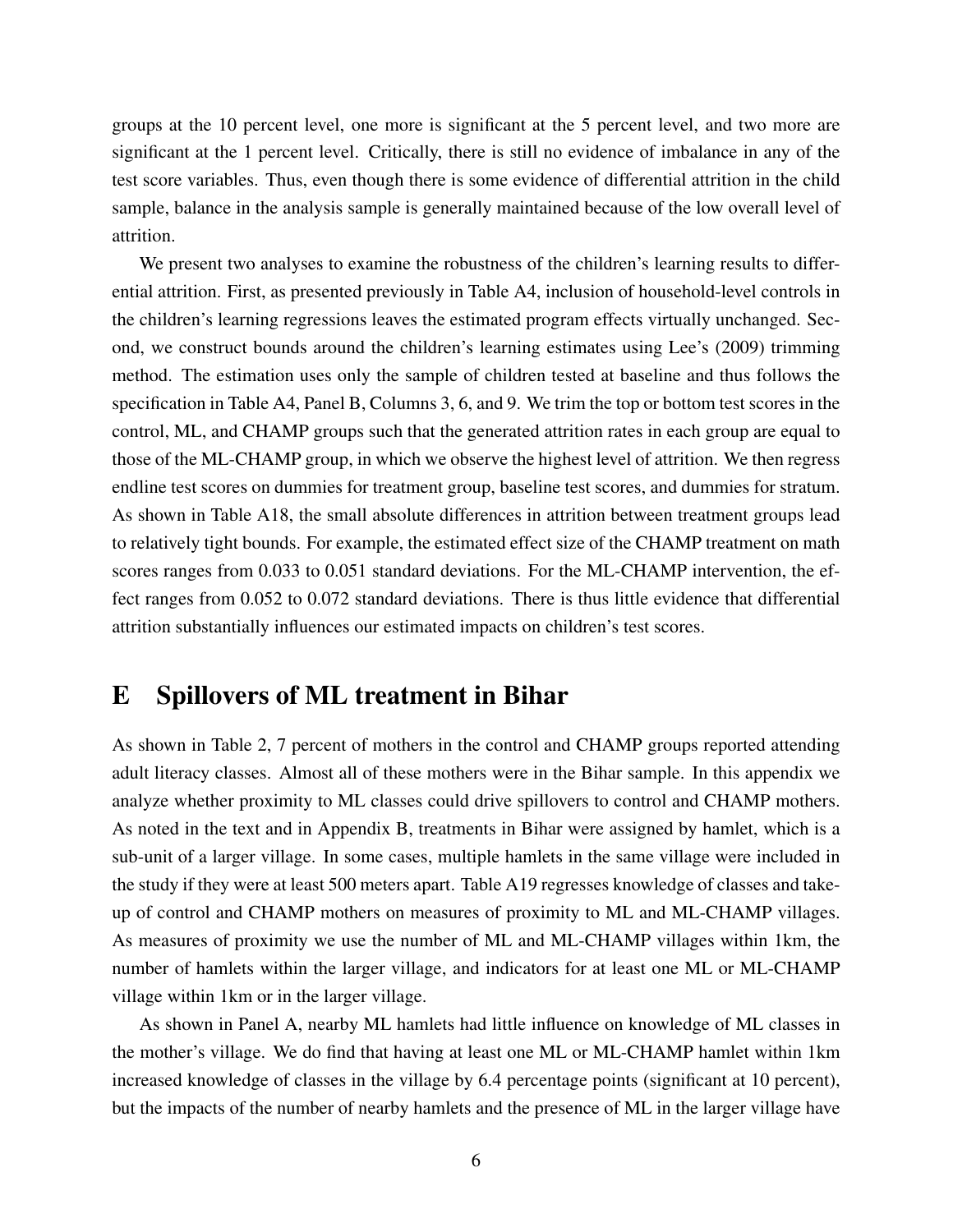smaller and statistically insignificant effects. The small impact of a nearby ML and ML-CHAMP hamlet on knowledge of classes in the village in the one specification could be due to the survey's use of the word "village" and not "hamlet". This choice was made because hamlets are referred to using different Hindi words in Bihar and Rajasthan.

In Panel B we examine spillovers on mothers' self-reports of attendance. In all four specifications, we cannot reject the null hypothesis of no spillovers. The largest positive coefficient is in the specification using an indicator for a ML or ML-CHAMP hamlet within 1km, implying about 2.5 percentage points more attendance in those villages (p-value  $= 0.32$ ). The confidence interval allows us to rule out effects above 7.4 percentage points, about half of the self-reported take-up in the control and CHAMP groups.

### <span id="page-6-0"></span>F Correlates of Participation in ML and CHAMP

In Table A20 we analyze the determinants of mothers' participation in ML classes and CHAMP sessions. We regress participation on a set of variables including household characteristics, mother education, children's schooling behavior, time spent working, prior experience with literacy classes, self-help group membership, baseline participation in children's education, and state.

Column 1 analyzes the determinants of any participation in ML using the survey-based measure, while Columns 2 and 3 use the Pratham administrative data to analyze any participation and the intensity of participation, respectively. The determinants of ML participation are broadly similar across survey-based and administrative measures, with the highest predictive power in the regression using the survey-based measure in Column 1.

Mothers' education has a non-monotonic relationship with attendance in ML classes: mothers were more likely to attend when they had some exposure to formal schooling, but more years of education made them less likely to attend. In addition, mothers who scored higher on the baseline test were significantly more likely to attend. Because the test covered only the most basic competencies, the test and schooling results are consistent in that mothers with a small amount of education were more likely to attend.<sup>[5](#page-6-1)</sup> Participation in ML is also weakly related to the percentage of children in school at baseline.

Beyond mothers' and children's characteristics, experience meeting in groups is a strong predictor of attendance in the ML classes: members of self-help groups were 8 to 10 percentage points more likely to attend a class (both significant at the 1 percent level). Past experience with

<span id="page-6-1"></span><sup>&</sup>lt;sup>5</sup>We note, however, that less than 10 percent of mothers have 1 to 5 years of education, the range over which average participation is predicted to be highest as per the specification in Column 1, while 85 percent of mothers have zero education. In addition, as shown in the heterogeneity analysis in Appendix A, impacts on mothers' learning were highest for mothers with zero education.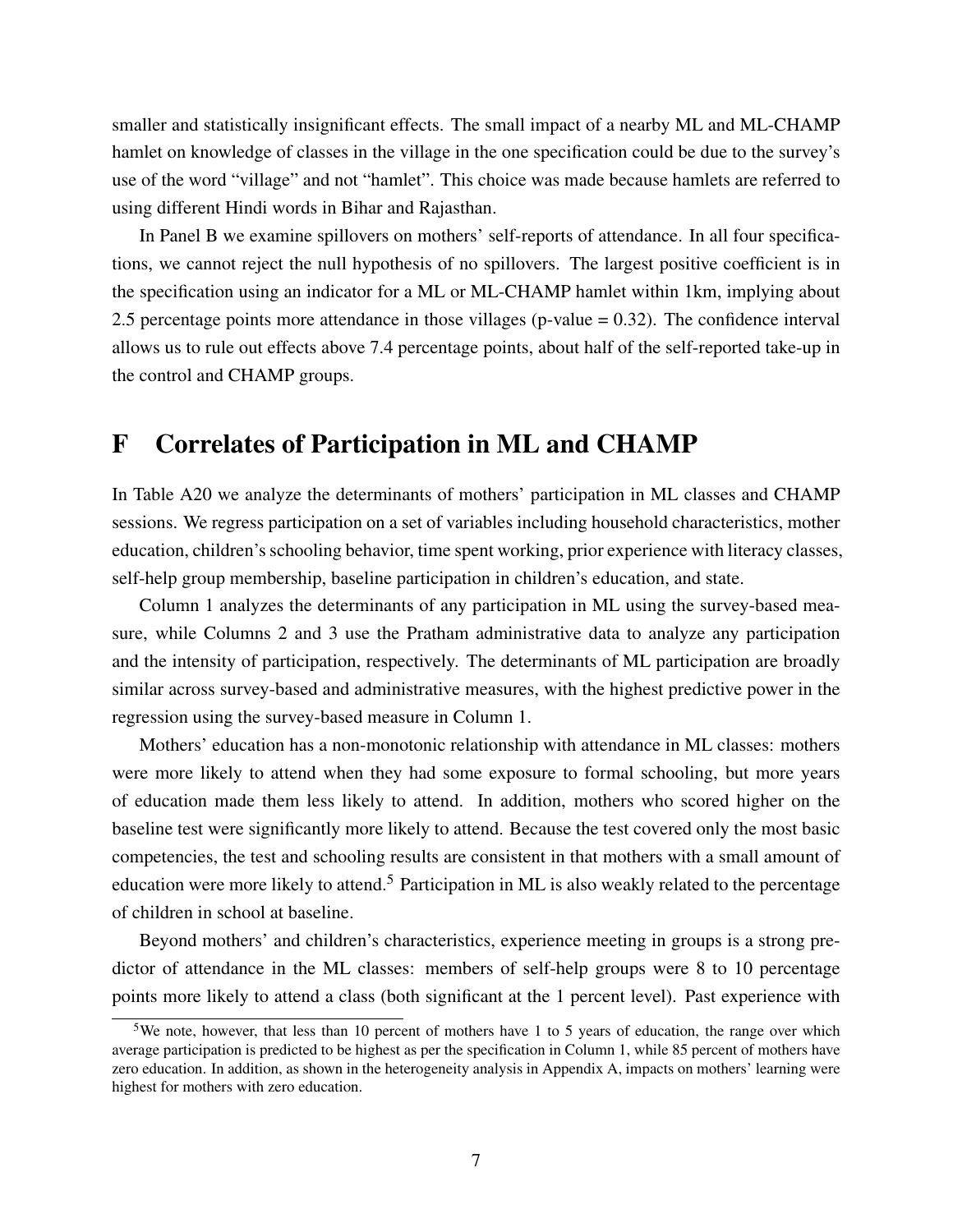adult literacy classes also has a significant positive relationship with self-reported attendance and Pratham's measure of the percentage of classes attended.

Our survey data also show that mothers in Bihar had 12 percent higher take-up than those in Rajasthan. This mirrors Pratham and research staff observations that mothers were on average more motivated and had more time to attend in Bihar. This relationship is not reflected in either of our administrative measures of take-up, although it is supported by the larger impacts we observe on mothers' test scores in Bihar compared with Rajasthan (See Appendix A). This could reflect higher work hours in Rajasthan, where mothers reported working 43 percent more hours (73 hours per week compared with 51 hours in Bihar). However, conditional on state, there is no significant relationship between total hours worked and take-up.

Column 4 of Table A20 analyzes the determinants of intensity of participation in CHAMP. Because 99 percent of households were reached at least once in CHAMP, there is little variation on the extensive margin of participation, and we therefore focus on the percentage of classes attended.[6](#page-7-1) Less educated mothers were slightly more likely to participate, with an additional year of education reducing the percentage of sessions attended by about 1 percentage point. Unlike ML, those with zero education were not significantly less likely to participate. Participation is also associated with higher children's test scores and a larger fraction of children aged 5 to 8 in school. This could be explained by a complementarity of the CHAMP material with the work that the children were doing in school. As with participation in ML, we find evidence that participation is related to self-help group membership, but unlike ML it is not significantly related to past experience with adult literacy classes.

## <span id="page-7-0"></span>G Surveyor Demand Effects

Although our main test score outcomes were based on tests conducted by our enumerators, our other outcomes are based on mothers' self-reports. Because we do not have independent verification of these responses, we cannot completely rule out surveyor demand effects. However, the pattern of effects we find is inconsistent with surveyor demand effects that would generate positive responses to the broad set of questions relating to education, or to only the questions that specifically relate to components of the ML or CHAMP programs.

First, the patterns of impacts do not suggest that the mothers in the intervention groups responded in uniformly favorable ways to the broad set of questions relating to education. Although the interventions did impact our summary indices of participation, empowerment, and education assets in the home, the impacts on the underlying components are not universally and strongly pos-

<span id="page-7-1"></span><sup>&</sup>lt;sup>6</sup>Because our data do not include mother presence in all cases, our measure of the percentage of sessions attended includes all sessions conducted at the household.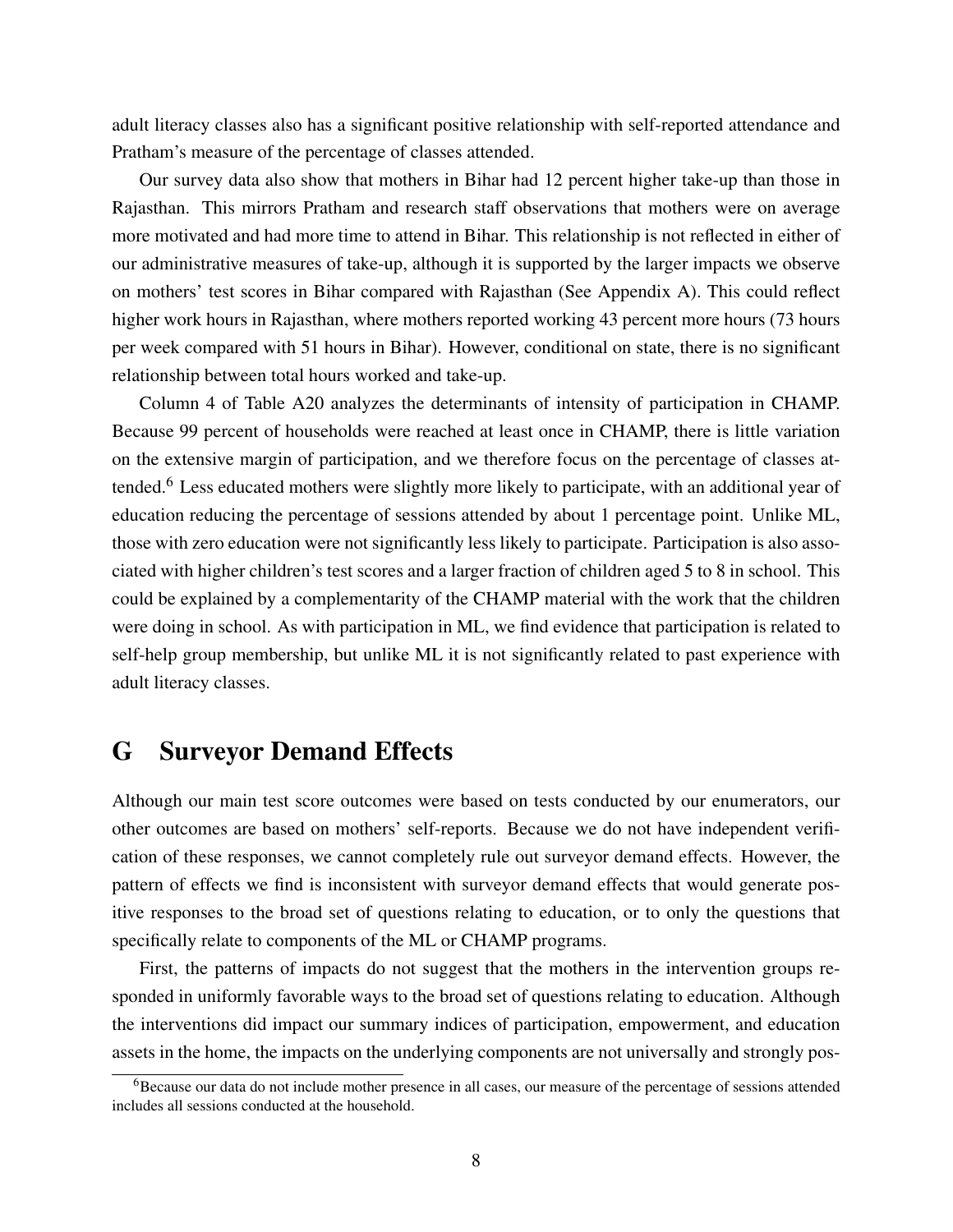itive, as would be the case if respondents exhibited surveyor demand effects for all topics relating to education. For example, the ML intervention, while influencing the overall participation index, did not have significant impacts on 5 of the 8 individual components of the index. In addition, as shown in Table A22, we see virtually no detectable impacts of any of the interventions on mothers' aspirations for child attainment.

A second possibility is that mothers were responding in ways that would be favorable to the specific components related to the programs in which they participated. Although we do observe larger impacts on some of these measures, this would be expected in the absence of surveyor demand effects. It is thus more challenging to separate surveyor demand effects from true program impacts. However, in this case we can also provide evidence inconsistent with systematic surveyor demand effects among these questions.

In the ML program, the three specific outcomes that most closely relate to the program come from the set of empowerment variables listed in Table A21: the questions "Do you consider yourself literate?" "Do you count your change?", and "Have you signed your name on official documents?" relate to skills taught in the classes, and we observe positive impacts on all three these outcomes. While it is not possible to fully verify the responses to these questions, we can check the report of signing one's name against the mother's ability to write her name in the endline test. Among mothers who were not able to write their name at endline, about 14 percent indicated they had signed their name on official documents. However, there is no significant difference in this "misreporting" between the villages where writing the mother's name was taught (ML and ML-CHAMP) and villages in which no such instruction was given (Control and CHAMP groups).

We also observe impacts from ML on a number of indicators that were not targeted by the program. For example, the ML program did not have a specific participation component, yet we do observe impacts on some of the participation measures, as well as the aggregate participation index.

For the CHAMP program, we again see evidence of impacts on components targeted by the programs, particularly the intensive margins of helping children with homework and looking at the child's notebook. However, there is no detectable impact on visiting the child's school, which was also covered in the program. Beyond the participation measures, we also observe impacts on a number of components that were not explicitly part of the program, particularly the presence of educational assets in the home.

## <span id="page-8-0"></span>H Additional Analysis of Empowerment

As indicated in Section IV.C, the main analysis of empowerment in Table 5 includes a subset of the indicators originally listed in the PAP. This change was made to focus on the indicators that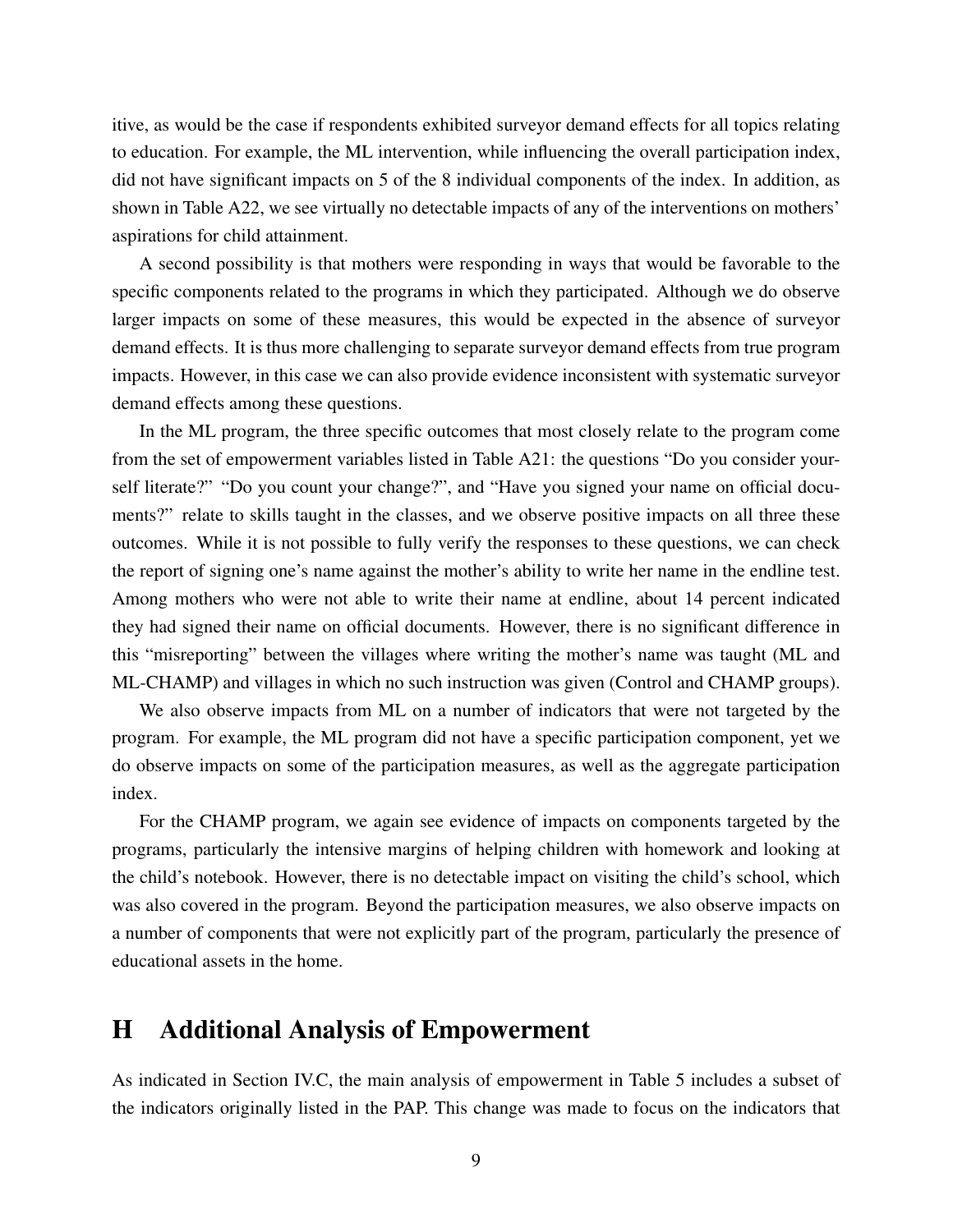are most often used in the literature. In this section we discuss the impacts on the broader set of measures listed in the PAP. The impacts on these measures are analyzed in Table A21. As in the main empowerment analysis, we group these variables into categories of similar measures.

Beyond the household decision variables analyzed in the main text, our measures included 17 additional variables that could reflect the mothers' ability to make choices for themselves or their families.[7](#page-9-0)

First, the "mobility and networks" group captures three measures of mothers' mobility outside of the home, as well as two measures of self-help group membership. Women's freedom of movement and access to external support networks reflect women's autonomy outside of the household and have been frequently used in quantitative studies of empowerment (Malhotra et al., 2002).

Second, the "capability" group captures seven measures of self-reported literacy, having signed her name on official documents, counting change during purchases, knowledge of the National Rural Employment Guarantee Scheme wage, and involvement in self-help group savings. This type of measure has also been referred to as "resources" that enable empowerment (Kabeer, 2009). Nonetheless, these measures have been seldom used as direct measures of empowerment in microscale quantitative work (Malhotra et al., 2002). We also note that these measures reflect life skills that could most directly be influenced by the programs.

Third, our measures also include a set of beliefs and attitudes about girls' and women's education. These measures reflect views on social norms regarding women and are sometimes used in broad measures of empowerment (Pitt et al., 2006). Finally, we include one measure of selfreported happiness. Psychological well-being has been cited as a dimension of empowerment in the literature, but it is not typically analyzed in quantitative studies of empowerment (Malhotra et al., 2002).

Table A21 presents impacts on these 17 variables, aggregated into 4 sub-indices based on the groups described above. The top row of the table aggregates these measures with the 9 decisions variables from Section IV.C to create a broad empowerment index as per the PAP. Using this broader measure, we find significant impacts of ML of 0.071 standard deviations (significant at the 5 percent level) and ML-CHAMP of 0.14 standard deviations (significant at the 1 percent level).<sup>[8](#page-9-1)</sup> These impacts are larger than those on an index created using only the indicators of mothers'

<span id="page-9-0"></span><sup>&</sup>lt;sup>7</sup>We exclude two measures listed in the PAP. The PAP includes one variable indicating whether the mother worked under the National Rural Employment Guarantee Scheme and one variable indicating whether she took advantage of other entitlements. The survey measured whether *anyone* in the household took advantage of these entitlements, and thus does not accurately measure empowerment of the mother. There were no significant impacts of the interventions on either of these measures (not shown).

<span id="page-9-1"></span><sup>&</sup>lt;sup>8</sup>When we split the index by when the components appear on the survey, find larger impacts on an index constructed from the first 13 empowerment questions, compared with an index constructed from the last 13 questions (not shown). Although the difference in impacts could be driven by differences in the types of questions at different points in the survey, it is consistent with the possibility that the length of the survey could have decreased measured impacts.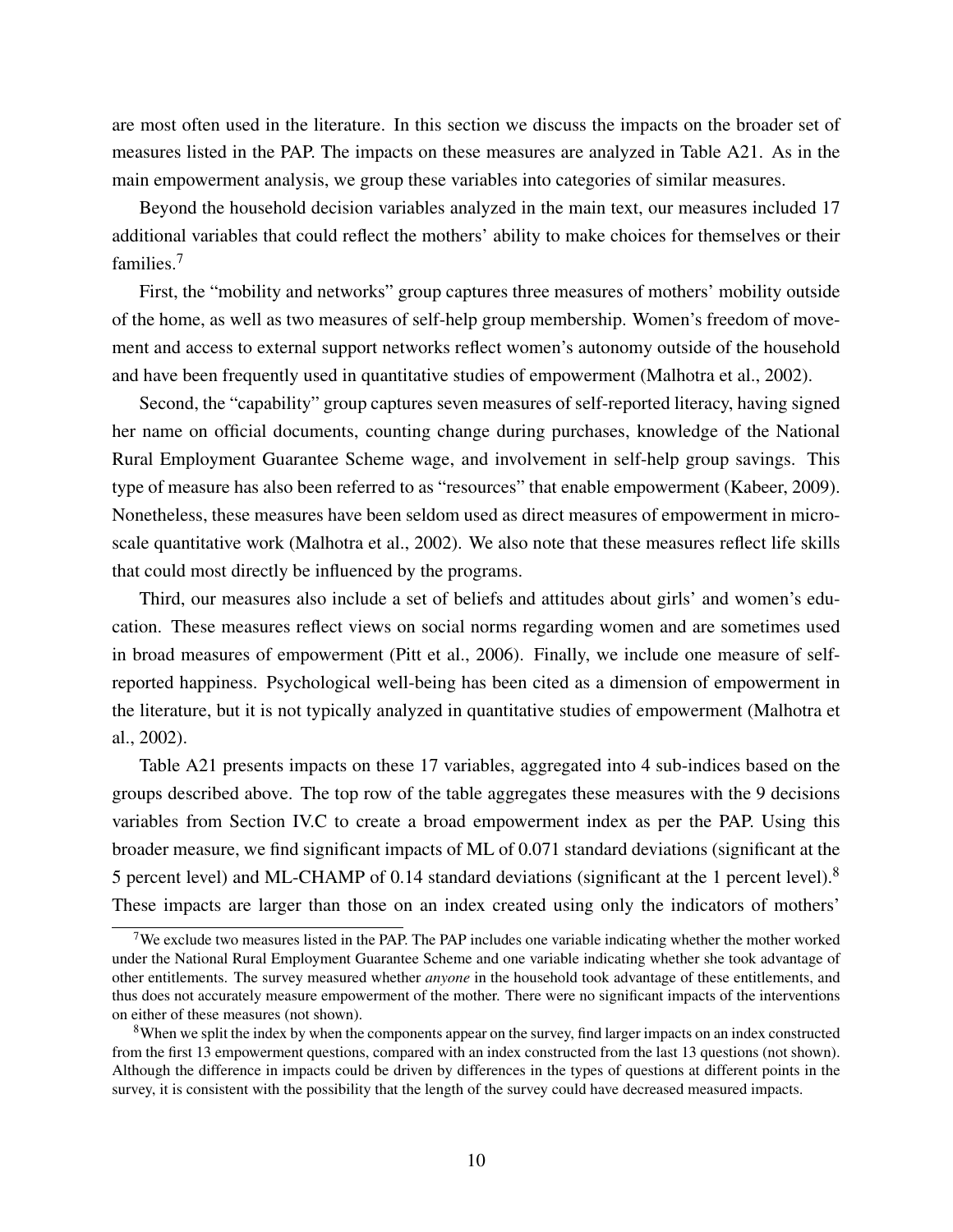involvement in household decisions analyzed in Section IV.C.

The larger impacts on the broader empowerment index are driven by the measures of capability and beliefs and attitudes. Both ML and ML-CHAMP had significant impacts on the capability subindex. As some of the capabilities were directly related to ML program content (e.g., signing one's name), they also demonstrate the women putting these skills into practice to participate in the marketplace. All three interventions also had significant impacts on the beliefs and attitudes subindex, implying that both ML and CHAMP increased mother's beliefs about the value of female education. We do not find significant impacts of any of the interventions on mobility and networks or on happiness.

## <span id="page-10-0"></span>I Mothers' Perceptions and Aspirations

In Table A22 we present impacts on a set of indicators that reflect mothers' perceptions of parental involvement in education, aspirations for their children, and perceptions of their children's reading and math ability. As shown in Panel A, the interventions had significant impacts on several measures of mothers' perceptions of parental involvement. All three interventions significantly increased the mother's belief that she should be involved in her child's education. Through openended questions, we also counted the number of educational activities for which mothers perceived parents to be responsible and the number of activities the mother identified that she could do to help her child improve his or her studies.<sup>[9](#page-10-1)</sup> Mothers in the ML-CHAMP intervention identified more educational responsibilities of parents (significant at the 5 percent level), and the ML and ML-CHAMP treatment groups had significant impacts on the number of specific activities mothers identified they could do to help their children (significant at the 10 and 5 percent levels, respectively).

By contrast, as shown in Panel B, we find we find little evidence that the programs influenced expectations and aspirations for child educational attainment. Across the four measures examined, the only significant impact is an increase of 0.25 years in the mother's aspiration for her child's grade attainment resulting from the ML-CHAMP intervention (significant at the 5 percent level).

Panel C of Table A22 examines mothers' perceptions of child language and math ability. Perceptions were based on integer scales of 0 to 4, corresponding to five levels of the ASER language and math tests. We find that the CHAMP and ML-CHAMP interventions significantly increased mothers' perceptions of her child's language and math scores. When compared to the child's actual ability, however, the CHAMP and ML-CHAMP interventions caused mothers to be overly optimistic: both interventions increased the differences (in absolute value) between mothers' per-

<span id="page-10-1"></span><sup>&</sup>lt;sup>9</sup>For both questions, the lists of activities were known to the surveyor, but not shared with mothers. If a mother included the activity in her response, the surveyor checked it off from that list.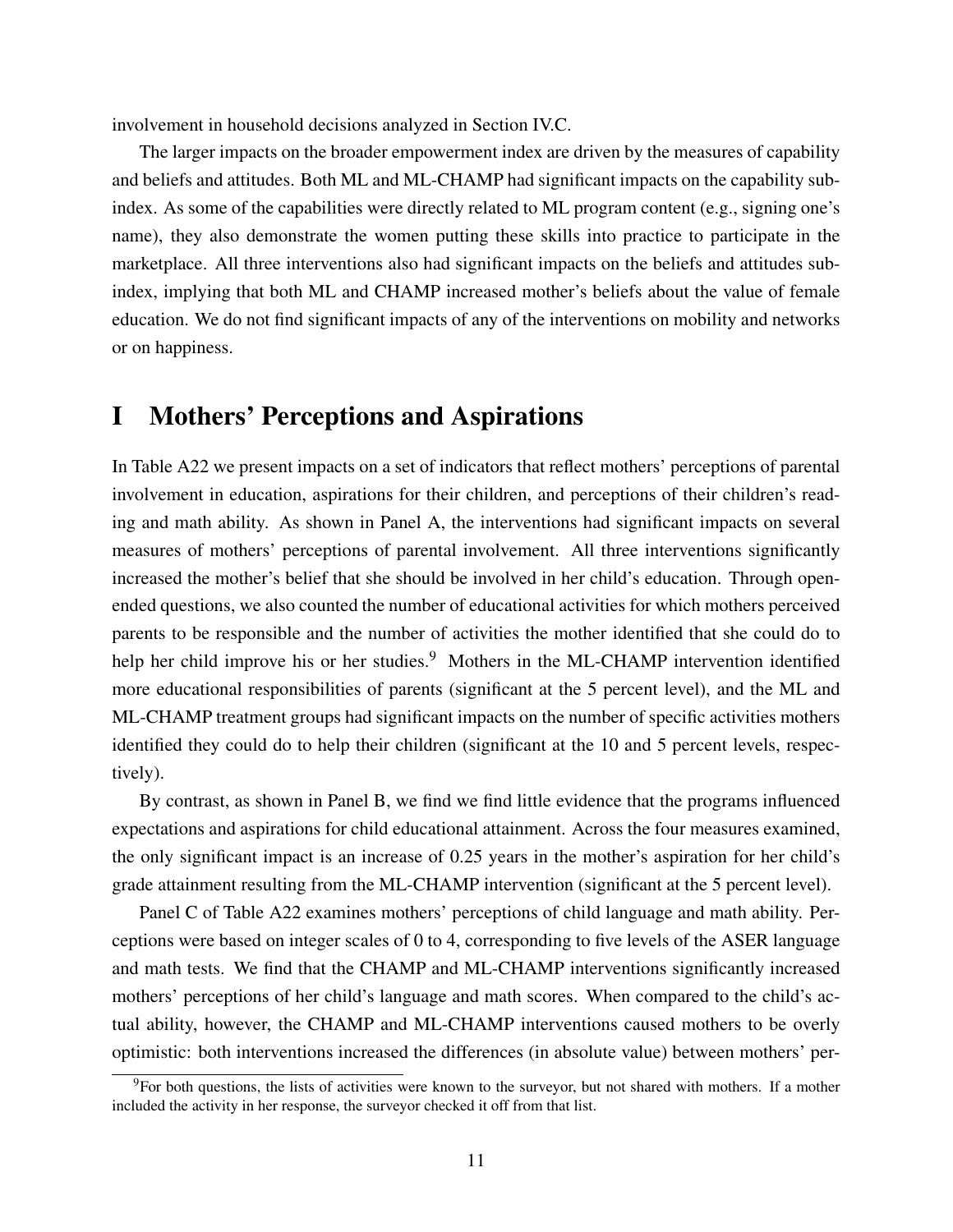ceptions and measured child ability in language and math. Our initial hypothesis was that through additional involvement, these interventions would *increase* the accuracy of the perception, and thus these results are surprising.[10](#page-11-0) One possible explanation for this result is that treated mothers overestimated the impacts of their involvement on their children's learning.

<span id="page-11-0"></span><sup>&</sup>lt;sup>10</sup>In contrast, Dizon-Ross (2016) finds that providing information on child ability to parents in Malawi increases the accuracy of their beliefs and increases investment in level-appropriate educational materials.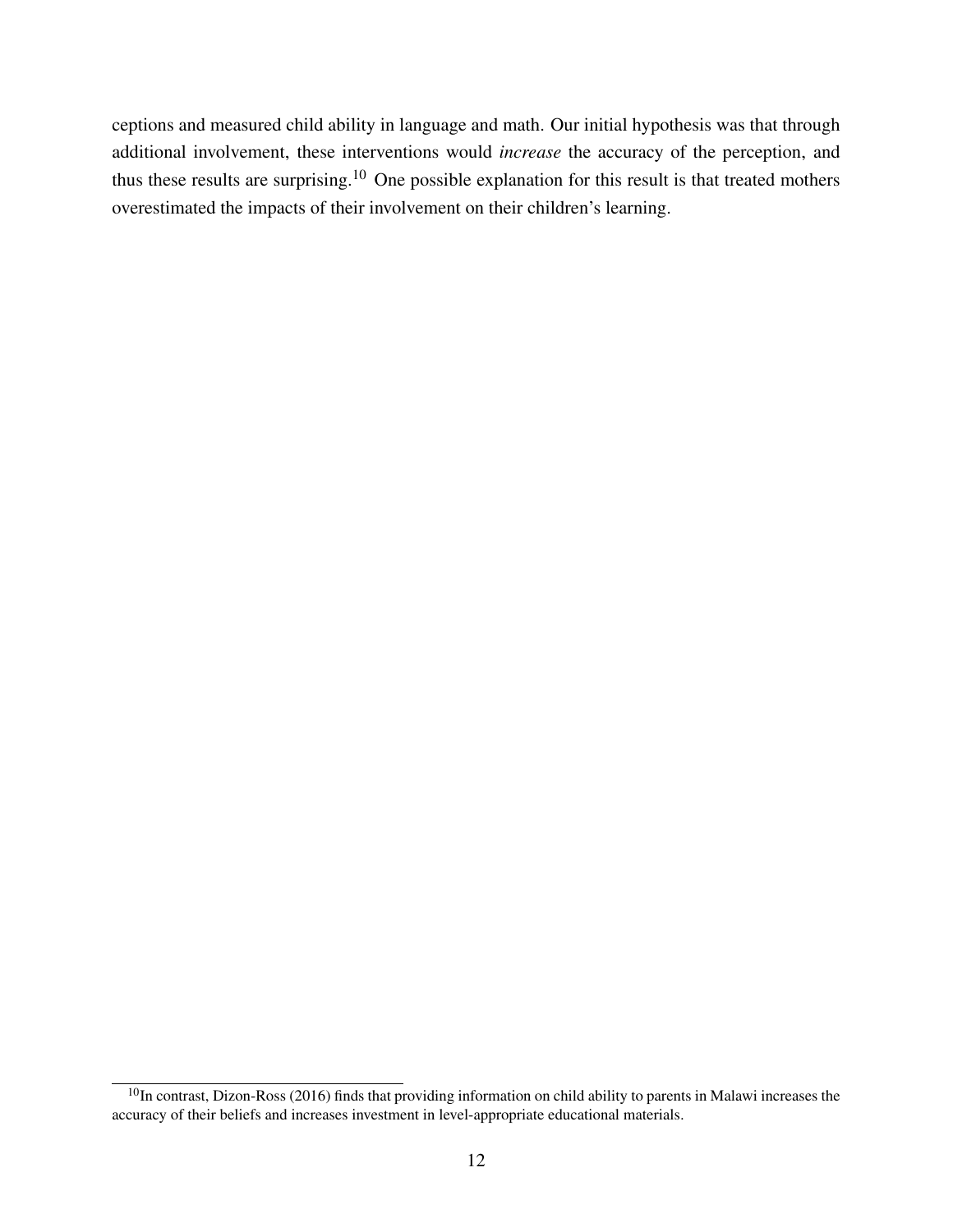## <span id="page-12-0"></span>References in Appendices

- Rebecca Dizon-Ross. Parents' perceptions and children's education: Experimental evidence from Malawi. *Mimeo, University of Chicago.*, 2016.
- Naila Kabeer. Resources, agency, and achievements: Reflections on the measurement of women's empowerment. *Development and Change*, 30:435–464, 1999.
- David S. Lee. Training, wages, and sample selection: Estimating sharp bounds on treatment effects. *Review of Economic Studies*, 76(3):1071–1102, 2009.
- Anju Malhotra, Sidney Ruth Schuler, and Carol Boender. Measuring women's empowerment as a variable in international development. In Deepa Narayan, editor, *World Bank Workshop on Poverty and Gender: New Perspectives*, pages 71–89. The World Bank, 2002.
- Mark M. Pitt, Shahidur R. Khandker, and Jennifer Cartwright. Empowering women with micro finance: Evidence from Bangladesh. *Economic Development and Cultural Change*, 54(4):791– 831, 2006.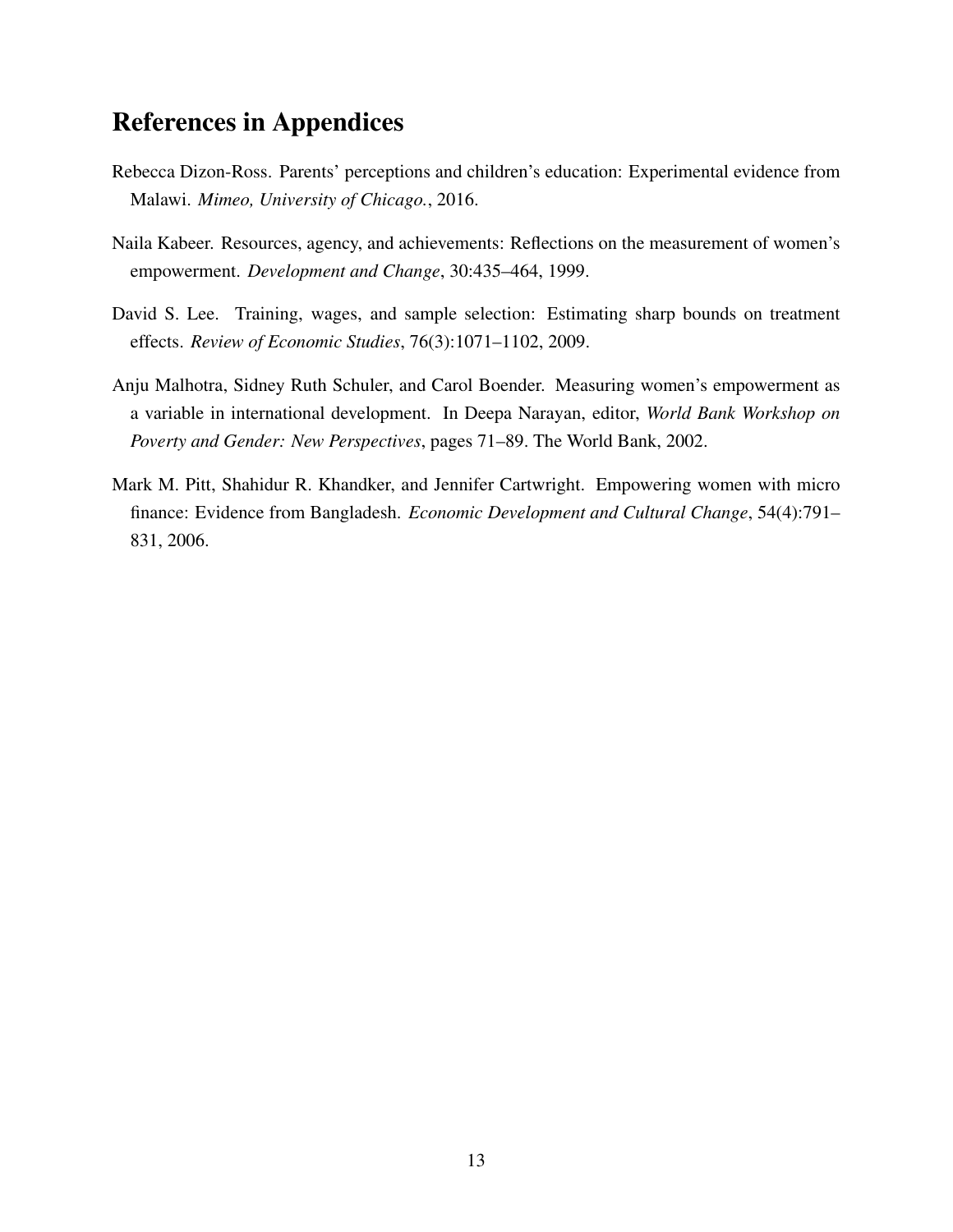<span id="page-13-0"></span>

Figure A1: Stratification of Treatment Assignment Figure A1: Stratification of Treatment Assignment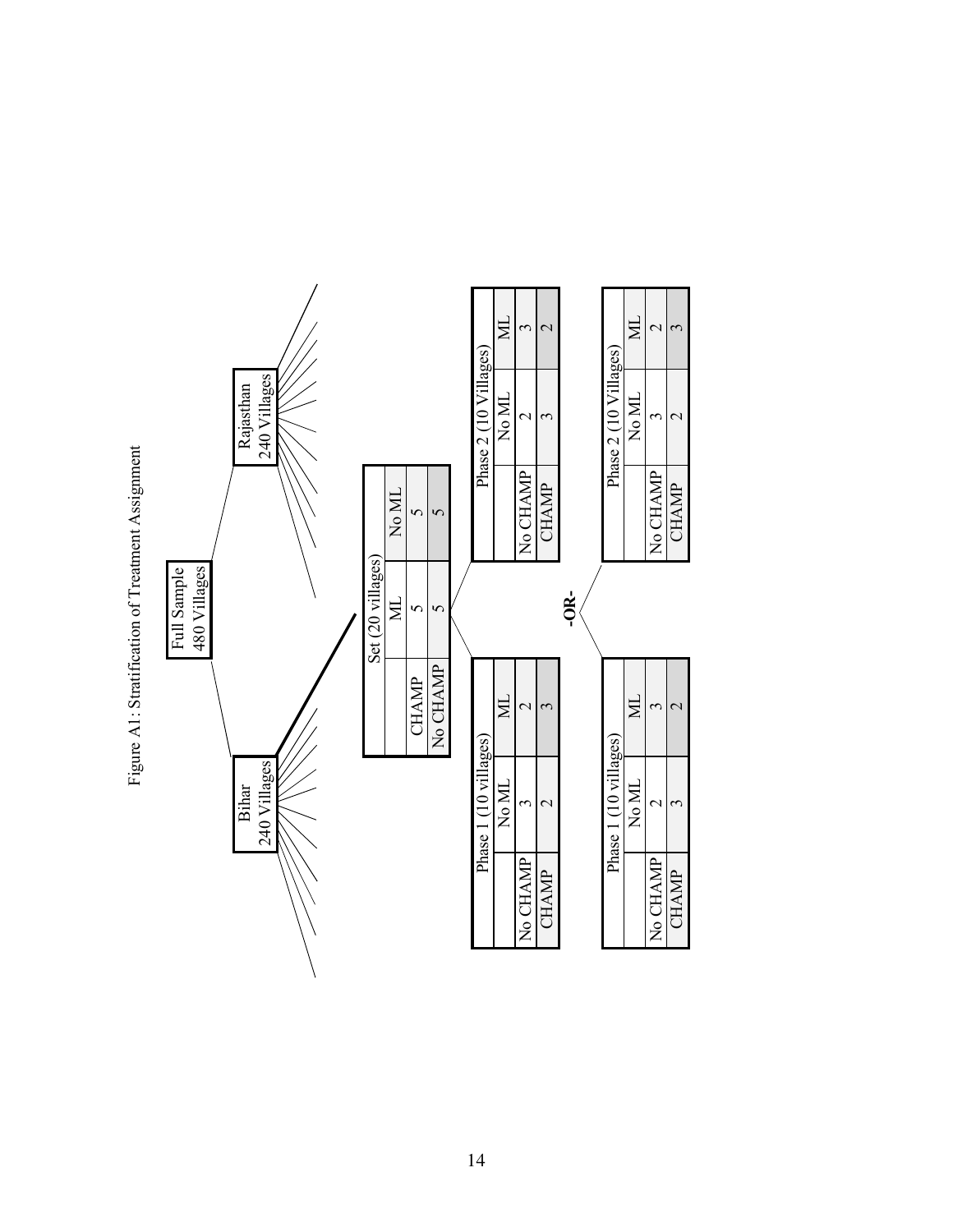Figure A2: ML Impacts on Children's Math Scores vs. ML Impacts on Attendance, by Stratum



Impact on Children's Attendance

Notes: Each data point represents the impact of the ML treatment on child math scores within a stratum, graphed against the impact of ML on either mothers' or children's attendance within that stratum. Attendance is measured through household surveys.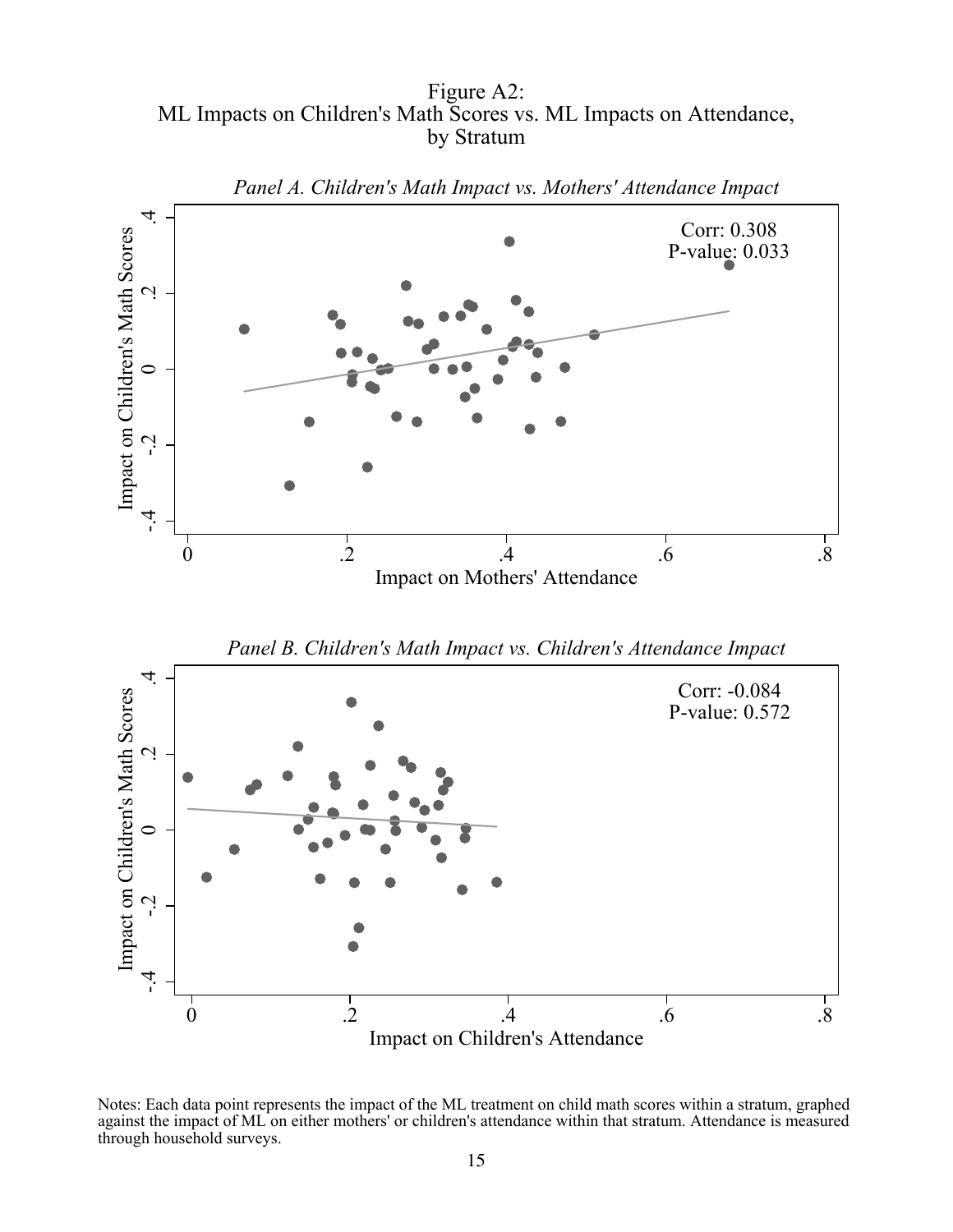|                                                                                                                                              |         |               |                         | Rajasthan (Rural)                                         |                          |                   |               | Bihar (Rural)            |                                |
|----------------------------------------------------------------------------------------------------------------------------------------------|---------|---------------|-------------------------|-----------------------------------------------------------|--------------------------|-------------------|---------------|--------------------------|--------------------------------|
|                                                                                                                                              | India   |               | Ajmer                   | Intervention                                              | Evaluation               |                   | Purnia        | Intervention             | Evaluation                     |
|                                                                                                                                              | (Rural) | State         | District                | Blocks                                                    | Data                     | State             | District      | Blocks                   | Data                           |
|                                                                                                                                              | €       | $\widehat{c}$ | $\widehat{\mathcal{C}}$ | $\bigoplus$                                               | $\widehat{c}$            | $\widehat{\odot}$ | $\widehat{C}$ | $\circledS$              | ම                              |
| Household size                                                                                                                               | 4.94    | 5.42          | 5.27                    | 5.04                                                      | 6.75                     | 5.48              | 5.03          | 5.12                     | 6.53                           |
| Household has electricity                                                                                                                    | 55.3    | 58.3          | 71.3                    | 60.2                                                      | 80.8                     | 10.4              | 8.10          | 7.64                     | 15.4                           |
| Household Asset Ownership                                                                                                                    |         |               |                         |                                                           |                          |                   |               |                          |                                |
| Radio                                                                                                                                        | 17.3    | 13.9          | 15.6                    | 10.8                                                      | 11.5                     | 25.8              | 19.2          | 26.6                     | 22.2                           |
| Television                                                                                                                                   | 33.4    | 25.6          | 32.1                    | 25.2                                                      | 36.5                     | 10.2              | 6.10          | 7.59                     | 8.56                           |
| Mobile phone                                                                                                                                 | 51.2    | 64.4          | 66.4                    | 61.5                                                      | 86.8                     |                   | 36.6          |                          |                                |
| Bicycle                                                                                                                                      | 46.2    | 24.2          | 35.3                    | 36.5                                                      | 56.3                     | 51.4<br>48.8      | 44.8          | 37.5<br>46.2             | 57.9                           |
| Motorcycle / moped                                                                                                                           | 14.3    | 17.3          | 25                      | 21.4                                                      | 43.0                     | 6.59              | 4.60          | 4.87                     | 5.14                           |
| Literate - aged 7 and over                                                                                                                   | 67.8    | 61.4          |                         | 55.3                                                      | $\overline{\phantom{a}}$ | 59.8              | 48.4          |                          | $\begin{array}{c} \end{array}$ |
| Literate - females, aged 7 and over                                                                                                          | 57.9    | 45.8          | $\frac{59.1}{41.3}$     | 36.7                                                      |                          | 49.0              | 39.3          | 54.2<br>45.2             | I                              |
| In school - aged $6-14$                                                                                                                      | 96.7    | 95.5          |                         | $\overline{\phantom{a}}$                                  | 82.2                     | 50                | 93.3          | $\overline{\phantom{a}}$ | 82.6                           |
| Can read first grade text - grades 3-5                                                                                                       | 57.5    | 52.7          | 51.9                    | I                                                         | $\overline{\phantom{a}}$ | 52.1              | 41.1          |                          | $\overline{\phantom{a}}$       |
| Notes: This table displays mean values from the 2011 Census of India and 2011 ASER survey (Columns 1-4 and 6-8), compared with data          |         |               |                         |                                                           |                          |                   |               |                          |                                |
| from the evaluation (Columns 5 and 9). Children's schooling and reading data come from the 2011 ASER survey, and the remainder come          |         |               |                         |                                                           |                          |                   |               |                          |                                |
| from the 2011 Census of India. Except for household size, all values are displayed as percentages. In the evaluation data, the percentage of |         |               |                         |                                                           |                          |                   |               |                          |                                |
| children in school was calculated from the endline                                                                                           |         |               |                         | data for control group children aged 5 to 13 at baseline. |                          |                   |               |                          |                                |

Table A1: Comparison of State, District, and Block Characteristics Table A1: Comparison of State, District, and Block Characteristics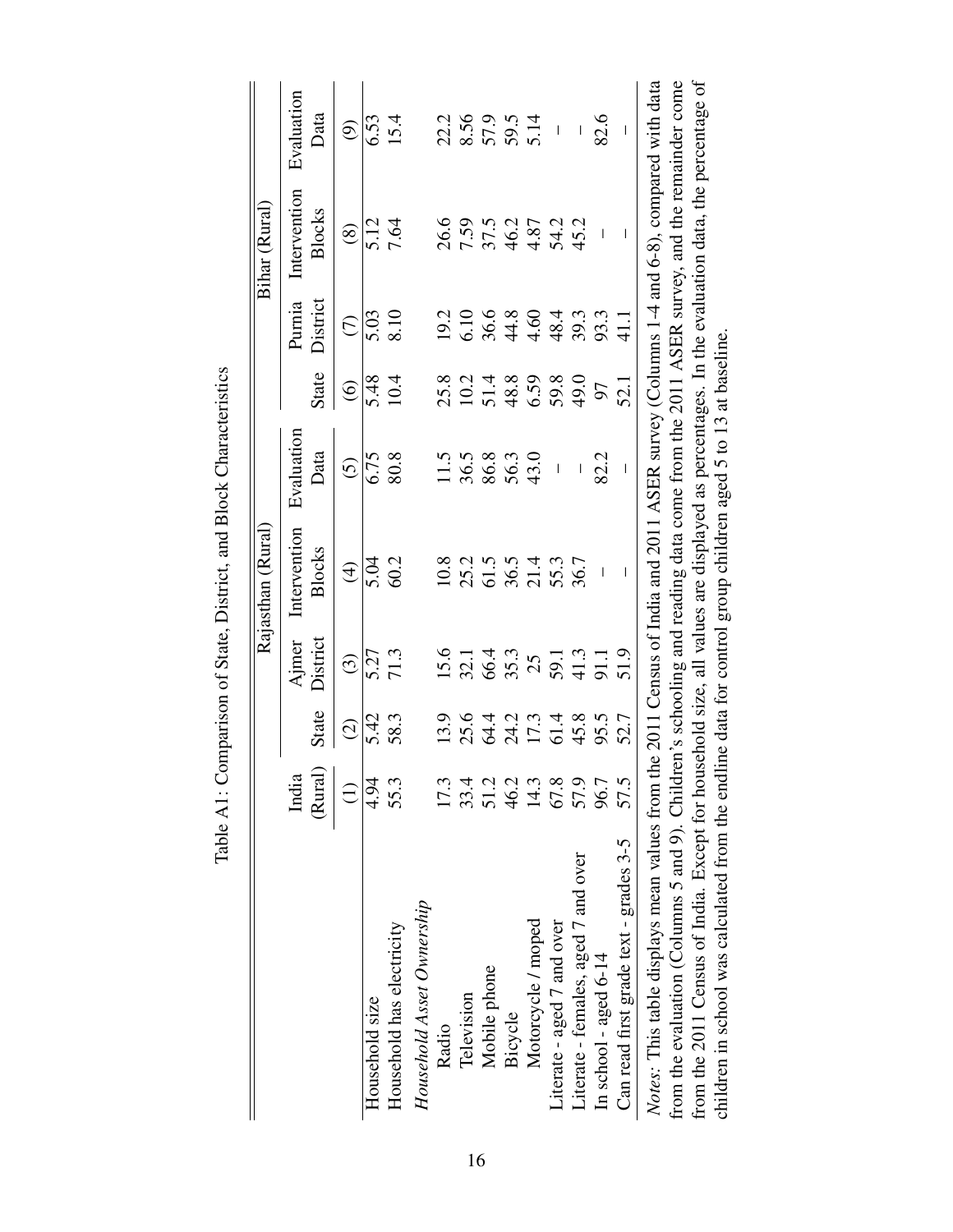|                              |                |                 | <b>Impact of Treatment at Endline</b> |             |
|------------------------------|----------------|-----------------|---------------------------------------|-------------|
|                              | N <sub>0</sub> | <b>Baseline</b> | All                                   | Significant |
|                              | Controls       | Only            | Controls                              | Controls    |
|                              | (1)            | (2)             | (3)                                   | (4)         |
| <i>Outcome</i>               |                |                 |                                       |             |
| Child's language score       | 0.0620         | $0.0456***$     | $0.0424***$                           | $0.0458***$ |
|                              | (0.0378)       | (0.0164)        | (0.0144)                              | (0.0161)    |
| Child's math score           | $0.0695*$      | $0.0617***$     | $0.0558***$                           | $0.0629***$ |
|                              | (0.0361)       | (0.0174)        | (0.0152)                              | (0.0169)    |
| Child's total score          | $0.0685*$      | $0.0557***$     | $0.0515***$                           | $0.0565***$ |
|                              | (0.0372)       | (0.0159)        | (0.0137)                              | (0.0154)    |
| Mother's language score      | $0.113**$      | $0.0932***$     | $0.0881***$                           | $0.0888***$ |
|                              | (0.0464)       | (0.0142)        | (0.0130)                              | (0.0145)    |
| Mother's math score          | $0.171***$     | $0.151***$      | $0.150***$                            | $0.149***$  |
|                              | (0.0481)       | (0.0173)        | (0.0163)                              | (0.0177)    |
| Mother's total score         | $0.148***$     | $0.127***$      | $0.124***$                            | $0.123***$  |
|                              | (0.0481)       | (0.0140)        | (0.0130)                              | (0.0142)    |
| Decisions Index              | $0.0698*$      | $0.0698*$       | $0.0906***$                           | $0.0884**$  |
|                              | (0.0373)       | (0.0373)        | (0.0347)                              | (0.0361)    |
| Participation Index          | $0.130***$     | $0.108***$      | $0.106***$                            | $0.114***$  |
|                              | (0.0431)       | (0.0360)        | (0.0329)                              | (0.0364)    |
| <b>Education Asset Index</b> | $0.118***$     | $0.115***$      | $0.0895***$                           | $0.0954**$  |
|                              | (0.0418)       | (0.0371)        | (0.0323)                              | (0.0373)    |

Table A2: Robustness of ML-CHAMP Impacts

*Notes:* Standard errors in parentheses. This table presents impact estimates of the ML-CHAMP treatment using varying sets of control variables. All specifications include dummy variables for the ML and CHAMP treatment groups. Column 1 controls only for stratum dummies. Column 2 controls for stratum dummies and the baseline value of the outcome variable (where measured). Column 3 controls for stratum, the baseline value of the outcome variable, and all controls listed in Table 1. For mother-level outcomes, childlevel variables are averaged within the household. Column 4 displays impact estimates controlling for stratum, the baseline value of the outcome variable, and controls listed in Table 1 as significantly different at the 10 percent level between the ML-CHAMP and control groups. This includes an indicator for farming as the main source of household income, the number of children 0-4 in the household, the number of children 9-14 in the household, the number of adults in the household, the mother's past experience with adult literacy classes, and child gender. Missing values of control variables are coded as 0, with additional dummies indicating missing values. Test score variables are described in Tables 3 and 4. The Decisions Index, Participation Index, and Education Asset Index are defined in Tables 5, 6, and 8, respectively. Standard errors are clustered at the village level. \* denotes significance at 0.10; \*\* at 0.05; \*\*\* at 0.01.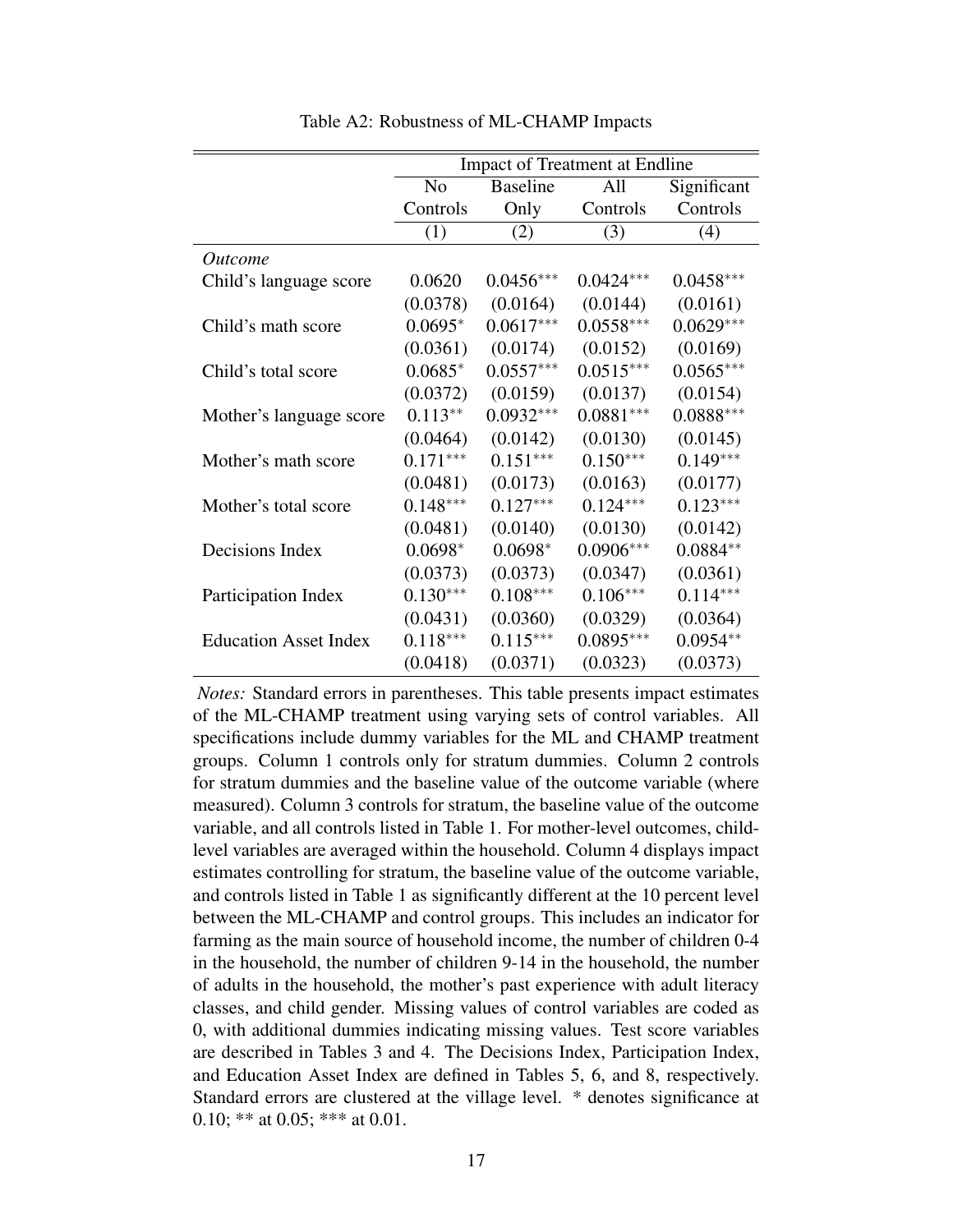|                                    |           |             | <b>Differences</b> |            |       |
|------------------------------------|-----------|-------------|--------------------|------------|-------|
|                                    | Mean      | ML          | ML-CHAMP           | ML-CHAMP   |       |
|                                    | Control   | -CHAMP      | $-ML$              | -CHAMP     | N     |
|                                    | (1)       | (2)         | (3)                | (4)        | (5)   |
| Panel A. Household-level Variables |           |             |                    |            |       |
| First principal component of       | $-0.0341$ | $-0.0866$   | $-0.0233$          | 0.0633     | 8888  |
| durables ownership                 | [2.25]    | (0.0902)    | (0.0881)           | (0.0968)   |       |
| Main source of income:             | 0.494     | 0.00575     | $-0.0389*$         | $-0.0447*$ | 8885  |
| farming                            | [0.500]   | (0.0227)    | (0.0206)           | (0.0228)   |       |
| Number of children 0-4             | 0.929     | $-0.0291$   | $-0.0787***$       | $-0.0496$  | 8888  |
|                                    | [0.900]   | (0.0322)    | (0.0290)           | (0.0327)   |       |
| Number of children 5-8             | 1.44      | $-0.00350$  | $-0.0161$          | $-0.0126$  | 8888  |
|                                    | [0.602]   | (0.0187)    | (0.0178)           | (0.0194)   |       |
| Number of children 9-14            | 0.976     | 0.0278      | 0.00111            | $-0.0267$  | 8888  |
|                                    | [0.936]   | (0.0316)    | (0.0296)           | (0.0306)   |       |
| Number of children 15-17           | 0.265     | 0.000498    | 0.0107             | 0.0102     | 8888  |
|                                    | [0.500]   | (0.0154)    | (0.0155)           | (0.0159)   |       |
| Number of adults 18 and over       | 2.91      | $-0.101$    | $-0.0912$          | 0.00956    | 8888  |
|                                    | [1.50]    | (0.0623)    | (0.0577)           | (0.0617)   |       |
| Fraction of household 15 and       | 0.389     | $-0.0326*$  | $-0.0226$          | 0.0100     | 7576  |
| over that can read                 | [0.426]   | (0.0192)    | (0.0191)           | (0.0206)   |       |
| Fraction of household 15 and       | 0.246     | $-0.0243$   | $-0.0213$          | 0.00298    | 7579  |
| over that can do math              | [0.376]   | (0.0177)    | (0.0162)           | (0.0189)   |       |
| Mother's education (years)         | 0.764     | $-0.105$    | $-0.0219$          | 0.0829     | 8864  |
|                                    | [2.28]    | (0.112)     | (0.103)            | (0.120)    |       |
| Father's education (years)         | 3.88      | $-0.283$    | $-0.384*$          | $-0.101$   | 8181  |
|                                    | [4.44]    | (0.220)     | (0.212)            | (0.236)    |       |
| Mother's age                       | 32.3      | $-0.0599$   | $-0.0204$          | 0.0395     | 8888  |
|                                    | [7.10]    | (0.248)     | (0.229)            | (0.251)    |       |
| Mother has past experience         | 0.117     | $-0.000138$ | 0.0125             | 0.0127     | 8635  |
| with literacy classes              | [0.321]   | (0.0116)    | (0.0110)           | (0.0118)   |       |
| Mother's language score            | 0.299     | $-0.00899$  | $-0.00106$         | 0.00793    | 8857  |
| (fraction)                         | [0.247]   | (0.0128)    | (0.0117)           | (0.0137)   |       |
| Mother's math score                | 0.215     | $-0.00416$  | 0.000407           | 0.00457    | 8857  |
| (fraction)                         | [0.241]   | (0.0128)    | (0.0119)           | (0.0137)   |       |
| Mother's total score               | 0.250     | $-0.00617$  | $-0.000203$        | 0.00597    | 8857  |
| (fraction)                         | [0.234]   | (0.0126)    | (0.0116)           | (0.0136)   |       |
| Panel B. Child-level Variables     |           |             |                    |            |       |
| Child is male                      | 0.520     | $-0.00544$  | 0.00802            | 0.0135     | 15502 |
|                                    | [0.500]   | (0.0107)    | (0.0104)           | (0.0107)   |       |
| Child attends school /             | 0.922     | $-0.00906$  | $-0.0120$          | $-0.00290$ | 15043 |
| aanganwadi                         | [0.269]   | (0.00833)   | (0.00952)          | (0.00903)  |       |

Table A3: Randomization Check: Differences Between Treatments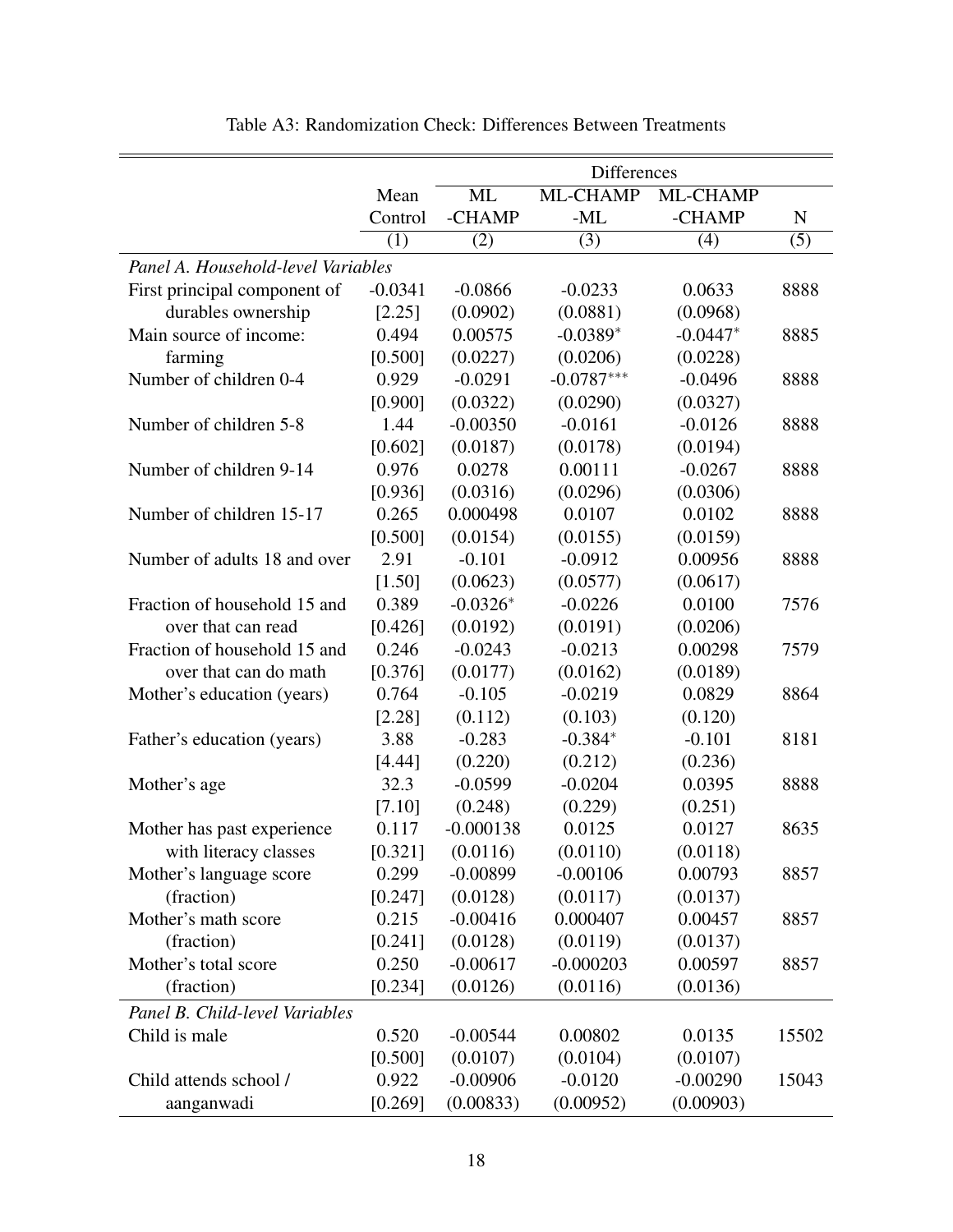|                        |         |            | <b>Differences</b> |                   |       |
|------------------------|---------|------------|--------------------|-------------------|-------|
|                        | Mean    | ML         | ML-CHAMP           | ML-CHAMP          |       |
|                        | Control | -CHAMP     | -ML                | -CHAMP            | N     |
|                        | (1)     | (2)        | (3)                | $\left( 4\right)$ | (5)   |
| Child's language score | 0.350   | $-0.00158$ | $-0.00276$         | $-0.00118$        | 15502 |
| (fraction)             | [0.296] | (0.0113)   | (0.0110)           | (0.0114)          |       |
| Child's math score     | 0.277   | $-0.00163$ | 0.00288            | 0.00451           | 15502 |
| (fraction)             | [0.303] | (0.0115)   | (0.0109)           | (0.0116)          |       |
| Child's total score    | 0.310   | $-0.00161$ | 0.000372           | 0.00198           | 15502 |
| (fraction)             | [0.291] | (0.0112)   | (0.0107)           | (0.0113)          |       |

Table A3: Randomization Check: Differences Between Treatments (continued)

*Notes:* Standard deviations in square brackets, standard errors in parentheses. Columns 2, 3, and 4 display the differences in means between the treatment groups indicated. Differences in means are computed by OLS regression, controlling for stratum dummies. See Table 1 notes for variable definitions and notes on observation counts. Standard errors are clustered at the village level. \* denotes significance at 0.10; \*\* at 0.05; \*\*\* at 0.01.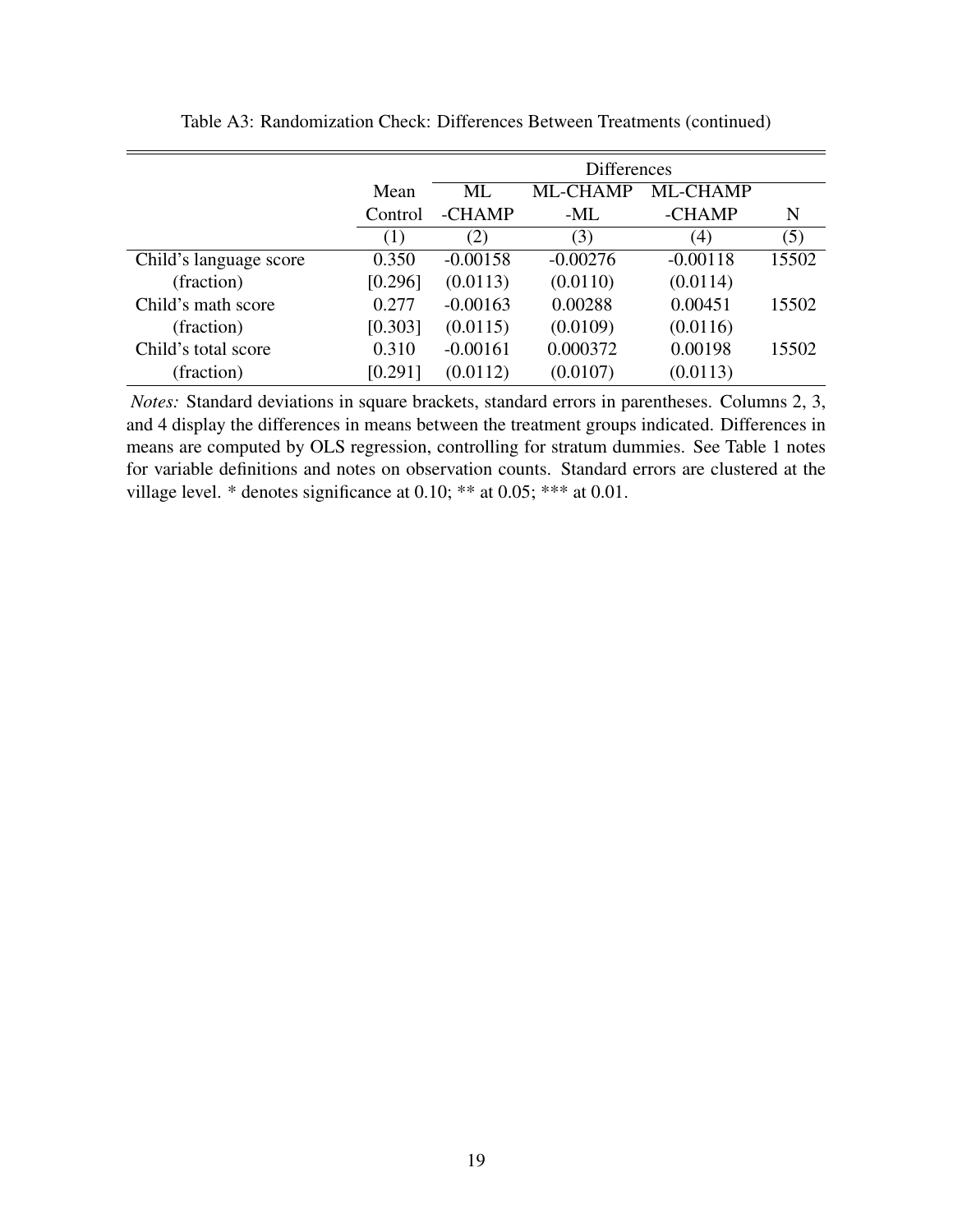|                      |                             |                                                                                                                               |                          |             | Impact of Treatment at Endline |                   |             |               |                          |
|----------------------|-----------------------------|-------------------------------------------------------------------------------------------------------------------------------|--------------------------|-------------|--------------------------------|-------------------|-------------|---------------|--------------------------|
|                      |                             | $\Xi$                                                                                                                         |                          |             | <b>CHAMP</b>                   |                   |             | ML-CHAMP      |                          |
|                      |                             | Limited                                                                                                                       | Missing                  |             | Limited                        | Missing           |             | Limited       | Missing                  |
|                      | Main                        | Controls                                                                                                                      | Baseline                 | Main        | Controls                       | Baseline          | Main        | Controls      | Baseline                 |
|                      |                             | $\odot$                                                                                                                       | $\widehat{\odot}$        | $\bigoplus$ | $\widehat{\odot}$              | $\widehat{\circ}$ | E           | $\circledast$ | ම                        |
| Panel A. Children    |                             |                                                                                                                               |                          |             |                                |                   |             |               |                          |
| Language             | $\overline{84}$<br>$-0.006$ | $-0.00725$                                                                                                                    | $-0.0142$                | 0.0118      | 0.0205                         | 0.00976           | $0.0424***$ | $0.0460***$   | $0.0472***$              |
|                      | $\widetilde{S}$<br>(0.015)  | (0.0170)                                                                                                                      | (0.0184)                 | (0.0146)    | (0.0174)                       | (0.0178)          | (0.0144)    | (0.0163)      | (0.0173)                 |
| Math                 | $*$<br>0.0351               | $0.0346***$                                                                                                                   | $0.0364*$                | $0.0321***$ | $0.0430**$                     | $0.0417**$        | $0.0558***$ | $0.0598***$   | $0.0624***$              |
|                      | (0.0162)                    | (0.0176)                                                                                                                      | (0.0191)                 | (0.0155)    | (0.0177)                       | (0.0185)          | (0.0152)    | (0.0172)      | (0.0182)                 |
| Total                | 0.0166                      | 0.0162                                                                                                                        | 0.0139                   | $0.0237*$   | $0.0340***$                    | 0.0282            | $0.0515***$ | $0.055$ ***   | $0.0575***$              |
|                      | (0.0150)                    | (0.0165)                                                                                                                      | (0.0174)                 | (0.0142)    | (0.0170)                       | (0.0171)          | (0.0137)    | (0.0159)      | (0.0164)                 |
| Panel B. Mothers     |                             |                                                                                                                               |                          |             |                                |                   |             |               |                          |
|                      | Language 0.0660***          | $0.0680***$                                                                                                                   | $\overline{\phantom{a}}$ | $0.0231*$   | $0.0297**$                     | I                 | $0.0881***$ | $0.0925***$   |                          |
|                      | (0.0125)                    | (0.0137)                                                                                                                      |                          | (0.0118)    | (0.0139)                       |                   | (0.0130)    | (0.0141)      |                          |
| Math                 | $0.117***$                  | $0.117***$                                                                                                                    | $\overline{1}$           | $0.0592***$ | $0.0628***$                    |                   | $0.150***$  | $0.150***$    | $\overline{\phantom{a}}$ |
|                      | (0.0160)                    | (0.0164)                                                                                                                      |                          | (0.0147)    | (0.0152)                       |                   | (0.0163)    | (0.0167)      |                          |
| Total                | $0.0955***$                 | $0.0968***$                                                                                                                   |                          | $0.0432***$ | $0.0485***$                    |                   | $0.124***$  | $0.127***$    | $\overline{\phantom{a}}$ |
|                      | (0.0124)                    | (0.0132)                                                                                                                      |                          | (0.0113)    | (0.0126)                       |                   | (0.0130)    | (0.0137)      |                          |
|                      |                             | Notes: Standard errors in parentheses. Columns 1, 4, and 7 display estimated coefficients from Tables 3 and 4 for Panels A    |                          |             |                                |                   |             |               |                          |
| and B, respectively. |                             | Columns 2, 5, and 8 use the same specifications as in Tables 3 and 4, controlling only for baseline test                      |                          |             |                                |                   |             |               |                          |
|                      |                             | scores. Panel A, Columns 3, 6, and 9 use the same specification as in Table 3, controlling only for baseline test scores, and |                          |             |                                |                   |             |               |                          |
|                      |                             | including only the sample of children tested at baseline. * denotes significance at 0.10; *** at 0.05; *** at 0.01            |                          |             |                                |                   |             |               |                          |

Table A4: Children's and Mothers' Test Scores, Alternative Specifications Table A4: Children's and Mothers' Test Scores, Alternative Specifications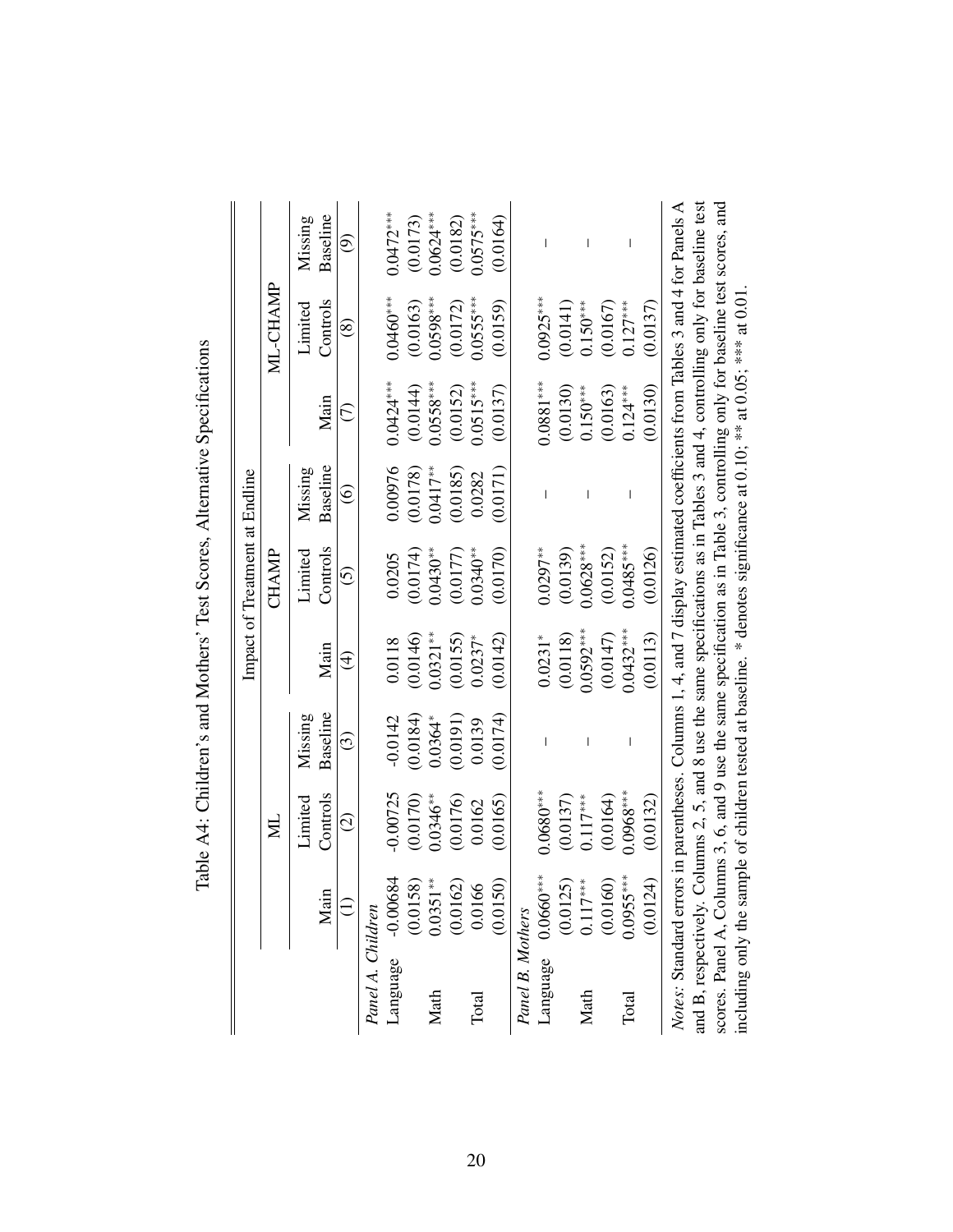|                              | <b>Endline Mean</b> |             | <b>Impact of Treatment at Endline</b> |             |       |
|------------------------------|---------------------|-------------|---------------------------------------|-------------|-------|
|                              |                     |             |                                       |             |       |
|                              | Control             | ML          | <b>CHAMP</b>                          | ML-CHAMP    | N     |
|                              | (1)                 | (2)         | (3)                                   | (4)         | (5)   |
| Panel A. Language            |                     |             |                                       |             |       |
| Read letters                 | 0.389               | 0.000319    | 0.00656                               | $0.0262***$ | 18283 |
|                              | [0.430]             | (0.00813)   | (0.00783)                             | (0.00794)   |       |
| Read words                   | 0.176               | $-0.00322$  | 0.00183                               | 0.00800     | 18283 |
|                              | [0.353]             | (0.00606)   | (0.00556)                             | (0.00562)   |       |
| Read paragraph               | 0.118               | $-0.00394$  | $-0.00266$                            | $0.00872*$  | 18283 |
|                              | [0.322]             | (0.00541)   | (0.00503)                             | (0.00481)   |       |
| Read story                   | 0.0751              | 0.000972    | 0.00299                               | 0.00570     | 18283 |
|                              | [0.264]             | (0.00568)   | (0.00535)                             | (0.00539)   |       |
| Panel B. Math                |                     |             |                                       |             |       |
| One-digit number recognition | 0.562               | $0.0189**$  | $0.0296***$                           | $0.0352***$ | 18283 |
|                              | [0.474]             | (0.00777)   | (0.00786)                             | (0.00777)   |       |
| Two-digit number recognition | 0.201               | $-0.000173$ | $-0.00237$                            | 0.00269     | 18283 |
|                              | [0.368]             | (0.00604)   | (0.00582)                             | (0.00581)   |       |
| Two-digit addition           | 0.198               | $0.0203**$  | 0.00242                               | 0.00713     | 18283 |
|                              | [0.399]             | (0.00812)   | (0.00731)                             | (0.00735)   |       |
| Two-digit subtraction        | 0.0579              | $0.0106**$  | $-0.00504$                            | 0.00289     | 18283 |
|                              | [0.234]             | (0.00516)   | (0.00499)                             | (0.00468)   |       |

Table A5: Treatment Effects on Children's ASER Learning Levels

*Notes:* Standard deviations in square brackets, standard errors in parentheses. Columns 2, 3, and 4 display estimated coefficients of a regression of the outcome in each row on treatment group dummies, controlling for stratum dummies, baseline values (where available), and all variables in Table 1. Missing values of control variables are coded as 0, with additional dummies indicating missing values. Standard errors are clustered at the village level. \* denotes significance at 0.10; \*\* at 0.05; \*\*\* at 0.01.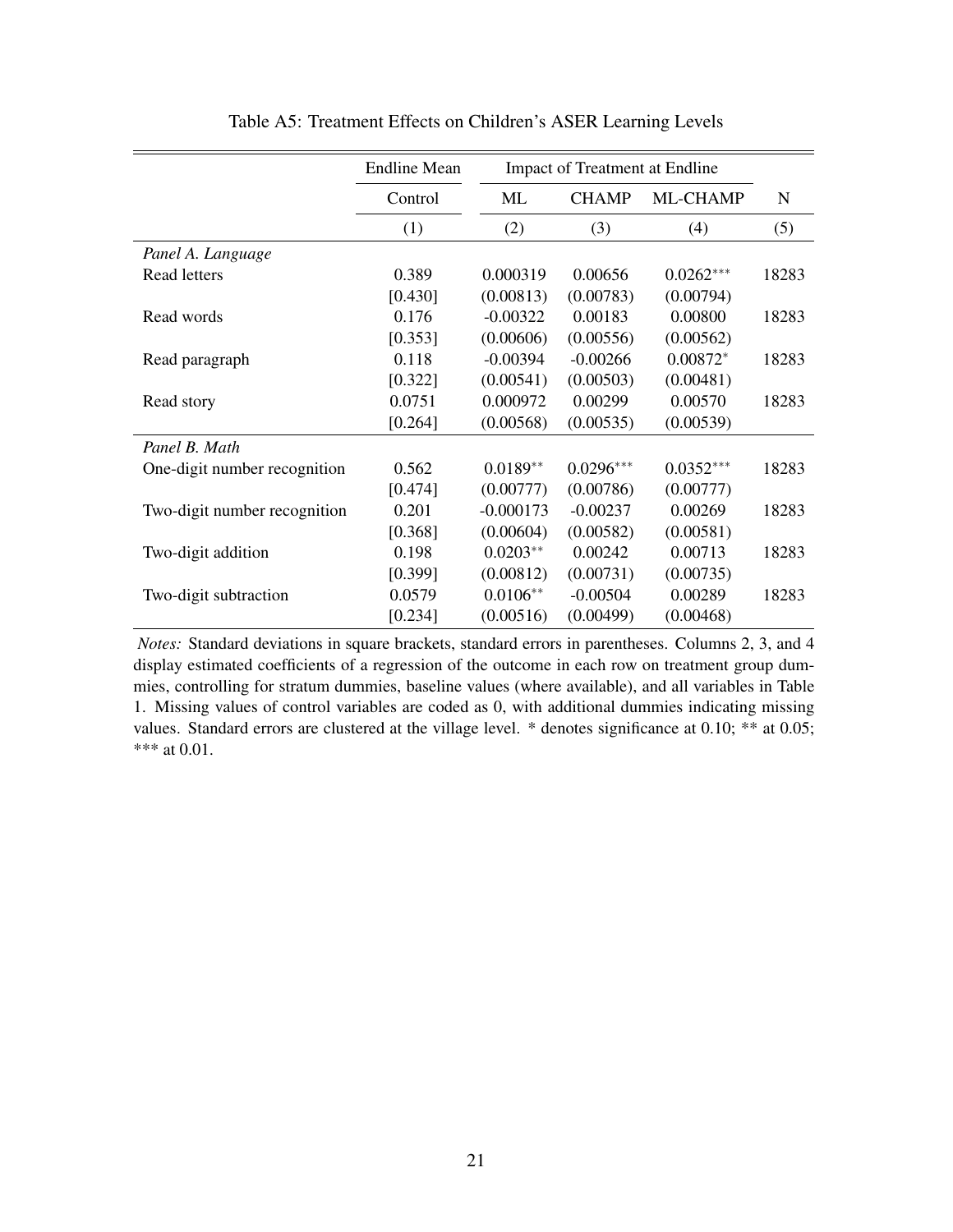|                              | <b>Endline Mean</b> |             | Impact of Treatment at Endline |             |             |
|------------------------------|---------------------|-------------|--------------------------------|-------------|-------------|
|                              | Control             | ML          | <b>CHAMP</b>                   | ML-CHAMP    | $\mathbf N$ |
|                              | (1)                 | (2)         | (3)                            | (4)         | (5)         |
| Panel A. Language            |                     |             |                                |             |             |
| <b>Read letters</b>          | 0.173               | $0.0355***$ | $0.00927*$                     | $0.0471***$ | 8580        |
|                              | [0.339]             | (0.00555)   | (0.00496)                      | (0.00591)   |             |
| Read words                   | 0.0924              | 0.00526     | $0.00995**$                    | $0.0111***$ | 8580        |
|                              | [0.278]             | (0.00385)   | (0.00387)                      | (0.00395)   |             |
| Read paragraph               | 0.0776              | 0.00196     | 0.00561                        | 0.00165     | 8580        |
|                              | [0.268]             | (0.00391)   | (0.00412)                      | (0.00384)   |             |
| Read story                   | 0.0622              | 0.000562    | 0.00343                        | 0.00106     | 8580        |
|                              | [0.242]             | (0.00455)   | (0.00445)                      | (0.00435)   |             |
| Panel B. Math                |                     |             |                                |             |             |
| One-digit number recognition | 0.470               | $0.0677***$ | $0.0277***$                    | $0.107***$  | 8580        |
|                              | [0.461]             | (0.0101)    | (0.00968)                      | (0.0108)    |             |
| Two-digit number recognition | 0.0960              | $0.0150***$ | $0.00824**$                    | $0.0155***$ | 8580        |
|                              | [0.275]             | (0.00399)   | (0.00397)                      | (0.00393)   |             |
| Two-digit addition           | 0.0781              | 0.00496     | 0.00783                        | $0.0151***$ | 8580        |
|                              | [0.268]             | (0.00474)   | (0.00511)                      | (0.00504)   |             |
| Two-digit subtraction        | 0.0355              | 0.00626     | 0.00671                        | $-0.00200$  | 8580        |
|                              | [0.185]             | (0.00409)   | (0.00450)                      | (0.00394)   |             |

Table A6: Treatment Effects on Mothers' ASER Learning Levels

*Notes:* Standard deviations in square brackets, standard errors in parentheses. Columns 2, 3, and 4 display estimated coefficients of a regression of the outcome in each row on treatment group dummies, controlling for stratum dummies, baseline values (where available), and all variables in Table 1, using household-level averages for child-level variables. Missing values of control variables are coded as 0, with additional dummies indicating missing values. Standard errors are clustered at the village level.  $*$  denotes significance at 0.10;  $**$  at 0.05;  $***$  at 0.01.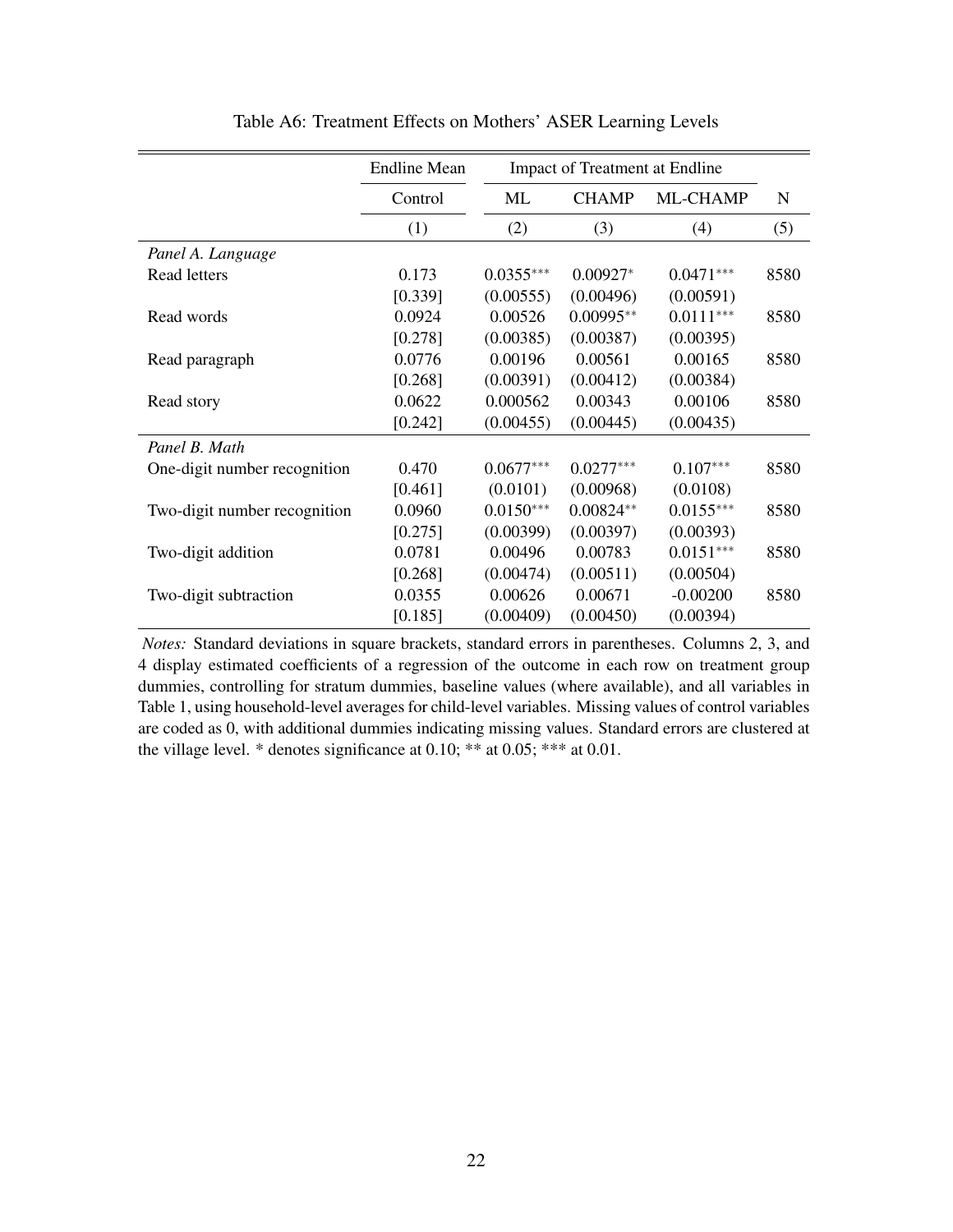|                             | <b>Endline Mean</b> |            |              | <b>Impact of Treatment at Endline</b> |      |
|-----------------------------|---------------------|------------|--------------|---------------------------------------|------|
|                             | Control             | ML         | <b>CHAMP</b> | ML-CHAMP                              | N    |
|                             | (1)                 | (2)        | (3)          | (4)                                   | (5)  |
| Help children with homework | 2.31                | 0.0935     | 0.109        | 0.0648                                | 8533 |
|                             | [2.70]              | (0.0899)   | (0.0931)     | (0.0894)                              |      |
| Read with children          | 0.320               | $-0.00389$ | $-0.0377$    | $-0.00477$                            | 8454 |
|                             | [1.37]              | (0.0391)   | (0.0356)     | (0.0401)                              |      |
| Play with children          | 1.33                | 0.107      | 0.0614       | $-0.0280$                             | 8551 |
|                             | [3.29]              | (0.113)    | (0.118)      | (0.107)                               |      |
| Share stories with children | 0.497               | 0.0324     | $-0.0196$    | 0.0240                                | 8536 |
|                             | [1.42]              | (0.0457)   | (0.0425)     | (0.0503)                              |      |
| Paid / agricultural work    | 31.1                | 0.936      | 0.548        | 0.962                                 | 8561 |
|                             | [21.1]              | (0.600)    | (0.581)      | (0.598)                               |      |
| Livestock work              | 9.66                | 0.116      | $-0.338$     | $0.473*$                              | 8576 |
|                             | [7.04]              | (0.252)    | (0.231)      | (0.251)                               |      |
| Collect animal feed         | 6.96                | 0.182      | $-0.240$     | 0.187                                 | 8577 |
|                             | [6.77]              | (0.249)    | (0.245)      | (0.270)                               |      |
| Collect wood                | 3.28                | 0.123      | $-0.0370$    | 0.146                                 | 8570 |
|                             | [5.10]              | (0.165)    | (0.177)      | (0.174)                               |      |
| Housework                   | 19.0                | 0.262      | 0.113        | 0.246                                 | 8581 |
|                             | [8.01]              | (0.299)    | (0.297)      | (0.288)                               |      |
| Buy household supplies      | 1.20                | $-0.0763$  | $-0.0536$    | 0.0238                                | 8572 |
|                             | [2.84]              | (0.0913)   | (0.0931)     | (0.0897)                              |      |
| Look after children         | 4.65                | $-0.174*$  | $-0.125$     | 0.114                                 | 8581 |
|                             | [3.68]              | (0.105)    | (0.107)      | (0.104)                               |      |

Table A7: Mothers' Weekly Time Use, PAP Categories

*Notes:* Standard deviations in square brackets, standard errors in parentheses. Columns 2, 3, and 4 display estimated coefficients of a regression of the outcome in each row on treatment group dummies, controlling for stratum dummies, baseline values (where available), and all variables in Table 1, using household-level averages for child-level variables. Missing values of control variables are coded as 0, with additional dummies indicating missing values. Time spent in each activity measured in hours per week. Standard errors are clustered at the village level. \* denotes significance at 0.10; \*\* at 0.05; \*\*\* at 0.01.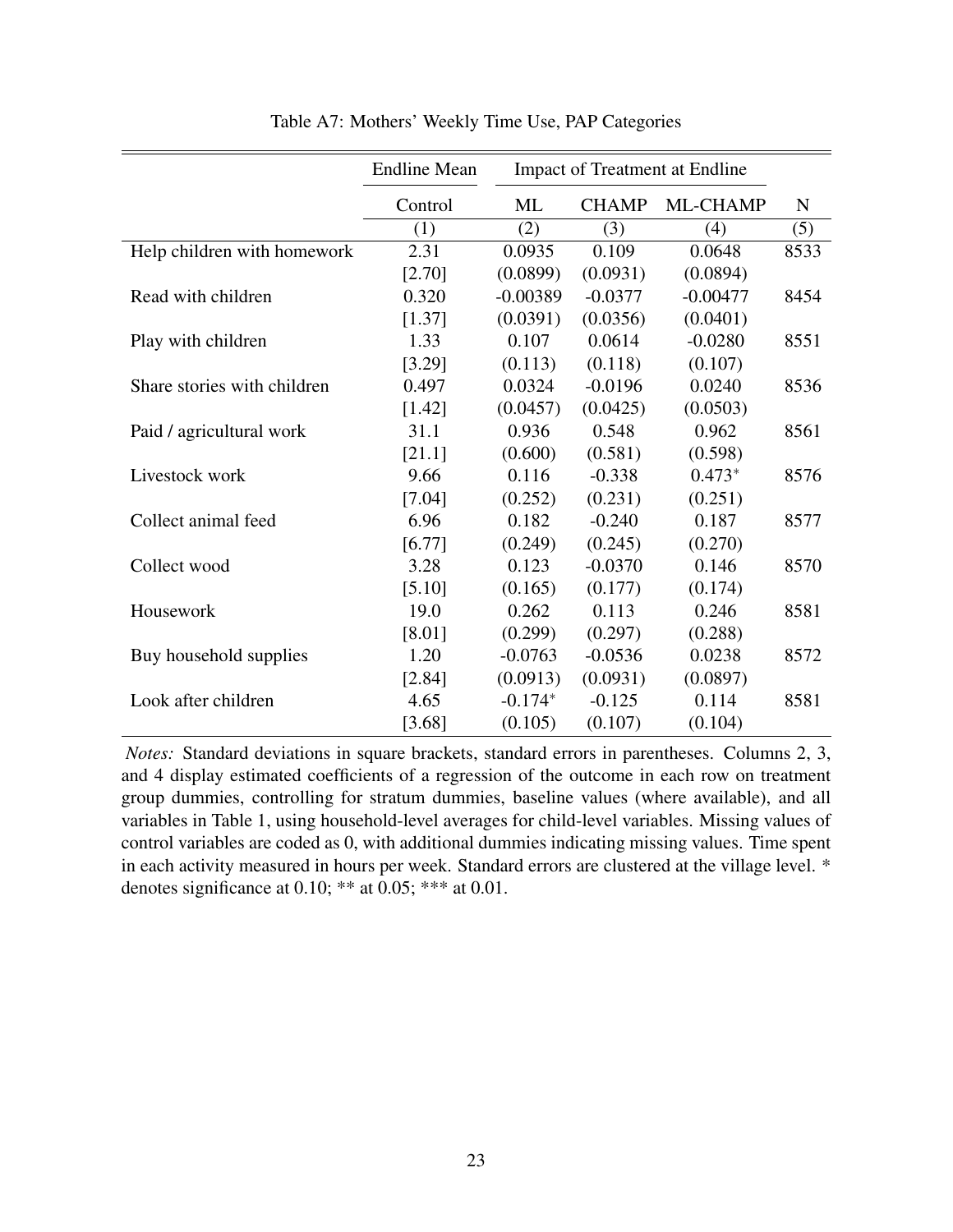|                        | <b>Endline Mean</b> |           |              | <b>Impact of Treatment at Endline</b> |      |
|------------------------|---------------------|-----------|--------------|---------------------------------------|------|
|                        | Control             | ML        | <b>CHAMP</b> | ML-CHAMP                              | N    |
|                        | (1)                 | (2)       | (3)          | (4)                                   | (5)  |
| Homework               | 3.80                | $-0.0818$ | 0.114        | 0.166                                 | 8404 |
|                        | [4.31]              | (0.132)   | (0.127)      | (0.125)                               |      |
| Read                   | 0.450               | $-0.0627$ | $-0.0360$    | 0.0309                                | 8156 |
|                        | [1.56]              | (0.0461)  | (0.0498)     | (0.0497)                              |      |
| Draw / paint           | 0.685               | 0.00962   | 0.0487       | 0.0757                                | 8153 |
|                        | [1.56]              | (0.0500)  | (0.0492)     | (0.0514)                              |      |
| Play with adult        | 0.542               | 0.0166    | $-0.0349$    | $-0.108*$                             | 8405 |
|                        | [1.98]              | (0.0650)  | (0.0646)     | (0.0612)                              |      |
| <b>Tuition classes</b> | 2.27                | 0.206     | 0.110        | 0.00580                               | 8466 |
|                        | [4.91]              | (0.179)   | (0.195)      | (0.171)                               |      |
| Television             | 3.70                | $-0.128$  | 0.0840       | 0.0119                                | 8414 |
|                        | [5.07]              | (0.166)   | (0.170)      | (0.163)                               |      |
| Housework              | 3.60                | 0.0607    | 0.141        | 0.160                                 | 8449 |
|                        | [4.11]              | (0.132)   | (0.129)      | (0.132)                               |      |
| Household business     | 1.89                | 0.198     | 0.0495       | $0.305**$                             | 8447 |
|                        | [4.15]              | (0.135)   | (0.131)      | (0.137)                               |      |

Table A8: Children's Weekly Time Use, PAP Categories

*Notes:* Standard deviations in square brackets, standard errors in parentheses. Columns 2, 3, and 4 display estimated coefficients of a regression of the outcome in each row on treatment group dummies, controlling for stratum dummies, baseline values (where available), and all variables listed in Table 1. Missing values of control variables are coded as 0, with additional dummies indicating missing values. Children's time use measured for one randomly selected child per household aged 5 to 8 at baseline. Time spent in each activity measured in hours per week. Standard errors are clustered at the village level. \* denotes significance at 0.10; \*\* at 0.05; \*\*\* at 0.01.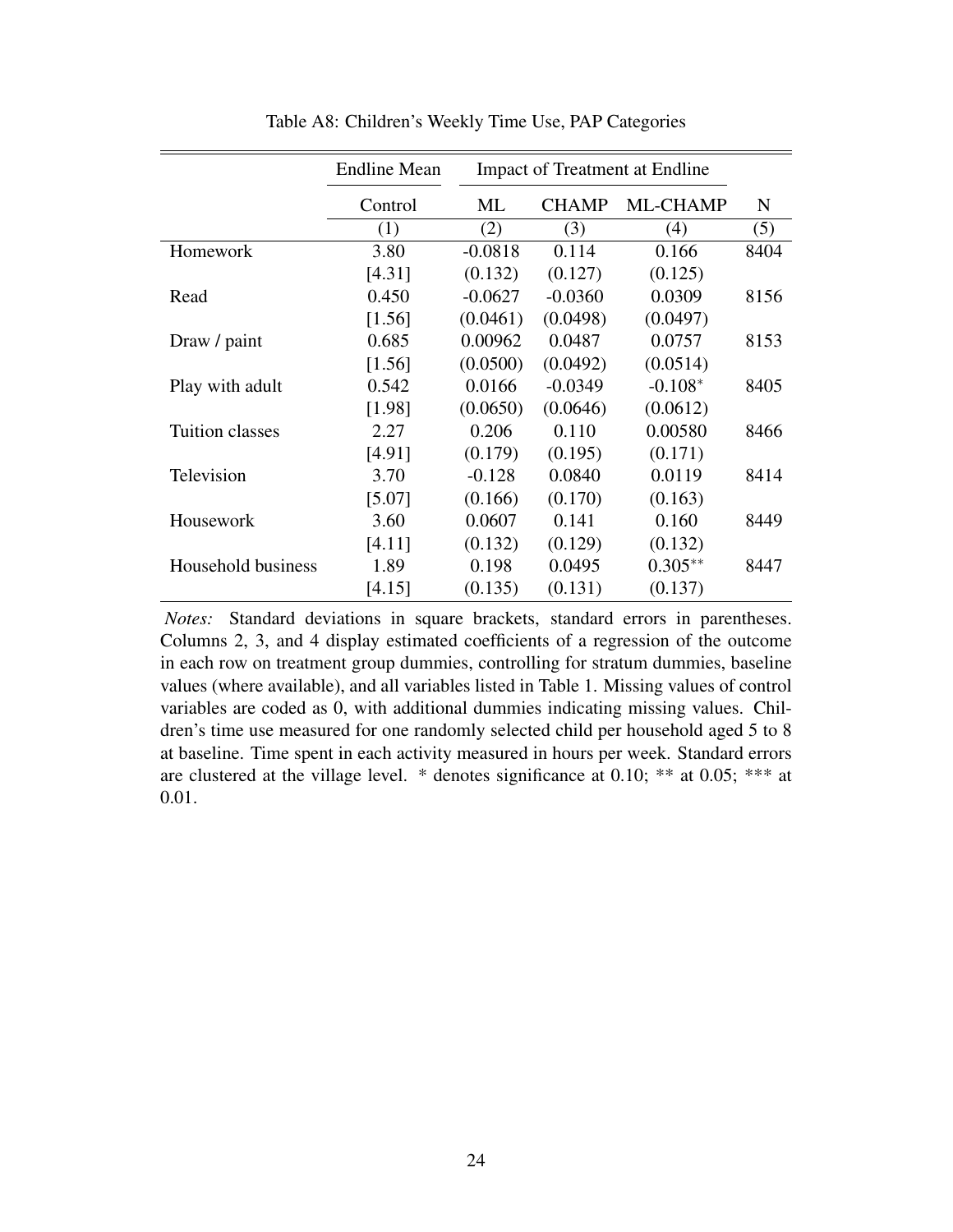|                                                                   |        | Intervention |                 |
|-------------------------------------------------------------------|--------|--------------|-----------------|
|                                                                   | ML     | <b>CHAMP</b> | <b>ML-CHAMP</b> |
|                                                                   | (1)    | (2)          | (3)             |
| Panel A. Cost Summary (\$)                                        |        |              |                 |
| Pratham staff                                                     | 37,521 | 30,699       | 68,219          |
| Volunteer time                                                    | 21,653 |              | 21,653          |
| Training, monitoring, materials                                   | 14,861 | 4,730        | 19,590          |
| Total                                                             | 74,035 | 35,429       | 109,462         |
| Panel B: Standard Deviation Improvement Per \$100 Spent: Children |        |              |                 |
| Language                                                          |        |              | 0.18            |
| Math                                                              | 0.22   | 0.40         | 0.24            |
| Total                                                             |        | 0.30         | 0.22            |
| Children affected                                                 | 4,572  | 4,448        | 4,653           |
| Panel C: Standard Deviation Improvement Per \$100 Spent: Mothers  |        |              |                 |
| Language                                                          | 0.19   | 0.14         | 0.17            |
| Math                                                              | 0.34   | 0.35         | 0.29            |
| Total                                                             | 0.28   | 0.26         | 0.24            |
| Mothers affected                                                  | 2,176  | 2,115        | 2,151           |

Table A9: Cost Effectiveness of Interventions

*Notes:* Costs incurred in rupees converted to dollars using 2011 exchange rate of 46.7 rupees/dollar. Volunteer time estimated based on average daily wage in non-agricultural occupations. Mothers and children affected calculated using the same inclusion criteria as Tables 3 and 4, respectively. Cost-effectiveness estimates in Panels B and C are computed based on the effect sizes reported in Tables 3 and 4, multiplied by the number of mothers or children affected, and divided by the total costs of each program in 100s of dollars. Cost-effectiveness is only calculated for effects significant at the 10 percent level.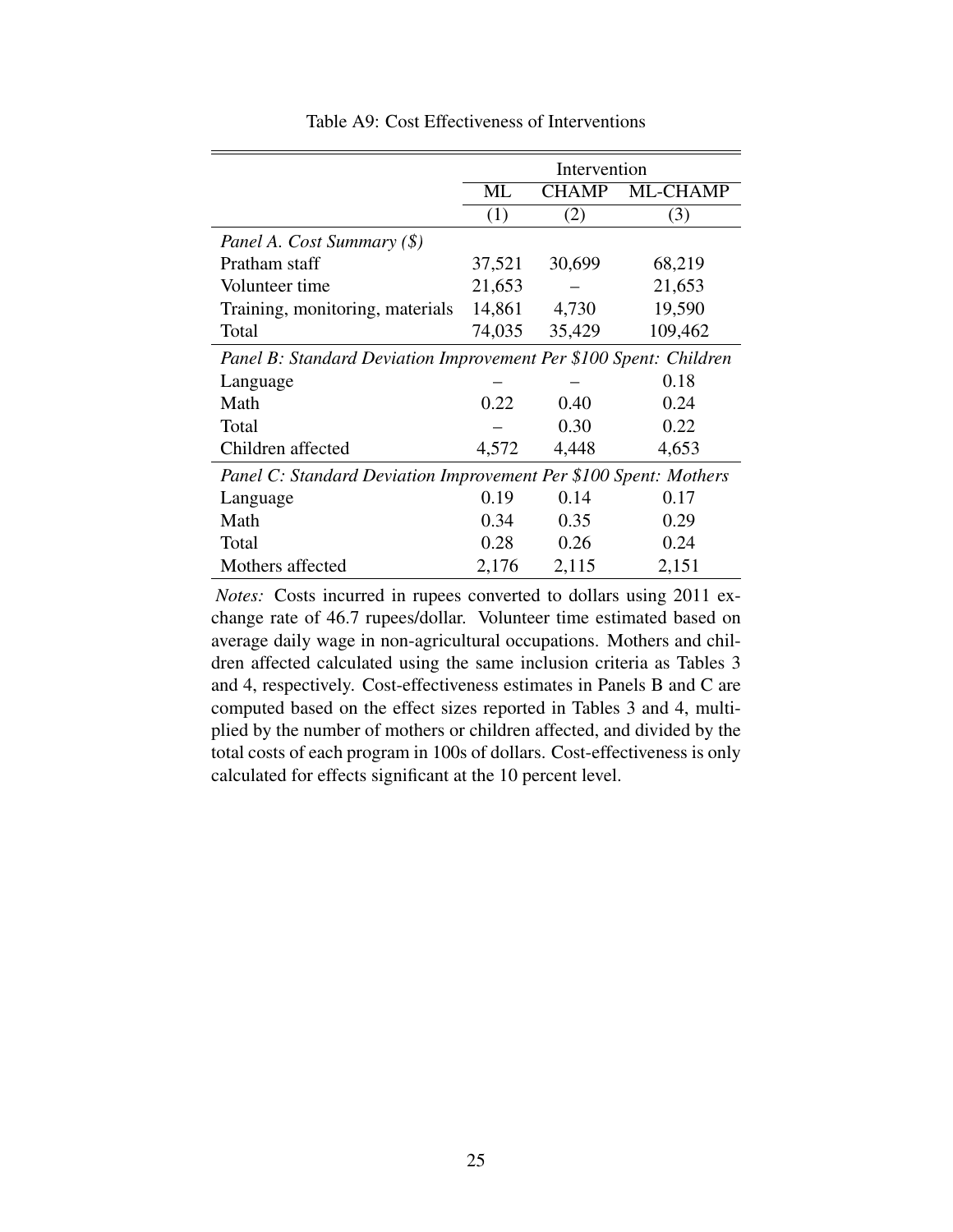|                                                                                                                           |           |                         | Impact of Treatment at Endline |               |               |                                                                                            |       |
|---------------------------------------------------------------------------------------------------------------------------|-----------|-------------------------|--------------------------------|---------------|---------------|--------------------------------------------------------------------------------------------|-------|
|                                                                                                                           |           |                         |                                | X<br>Variable | Variable *    | Variable <sup>*</sup>                                                                      |       |
|                                                                                                                           | $\Xi$     | CHAMP                   | ML-CHAMP                       | $\Xi$         | CHAMP         | ML-CHAMP                                                                                   | Z     |
|                                                                                                                           |           | $\widehat{\mathcal{O}}$ | ි                              | $\bigoplus$   | $\widehat{5}$ | $\widehat{\circ}$                                                                          | E     |
| $State = Bihar$                                                                                                           | 0.0118    | 0.0180                  | $0.0339*$                      | 0.00898       | 0.0106        | 0.0324                                                                                     | 18283 |
|                                                                                                                           | (0.0216)  | (0.0207)                | (0.0196)                       | (0.0298)      | (0.0283)      | 0.0267                                                                                     |       |
| Mother's baseline test score                                                                                              | 0.0169    | 0.0225                  | $0.0520***$                    | 0.0114        | 0.0113        | 0.0194                                                                                     | 18221 |
|                                                                                                                           | (0.0151)  | (0.0143)                | (0.0137)                       | (0.0129)      | (0.0129)      | (0.0131)                                                                                   |       |
| Mother's age                                                                                                              | $-0.0680$ | $-0.0157$               | 0.0348                         | $0.00263*$    | 0.00122       | 0.000516                                                                                   | 18283 |
|                                                                                                                           | (0.0520)  | (0.0512)                | (0.0541)                       | (0.00156)     | (0.00150)     | (0.00158)                                                                                  |       |
| Mother's education $> 0$                                                                                                  | 0.0111    | 0.0195                  | $0.0461***$                    | 0.0439        | 0.0326        | 0.0363                                                                                     | 18235 |
|                                                                                                                           | (0.0155)  | (0.0144)                | (0.0140)                       | (0.0386)      | (0.0366)      | (0.0383)                                                                                   |       |
| Child's age                                                                                                               | 0.0187    | 0.0130                  | 0.00181                        | $-0.000233$   | 0.00179       | $0.00796*$                                                                                 | 18282 |
|                                                                                                                           | (0.0258)  | (0.0269)                | (0.0258)                       | (0.00430)     | 0.00432       | (0.00418)                                                                                  |       |
| Child's baseline test score                                                                                               | 0.0153    | 0.0203                  | $0.0548***$                    | 0.0107        | 0.00148       | $-0.00371$                                                                                 | 14576 |
|                                                                                                                           | 0.0166    | (0.0155)                | (0.0152)                       | (0.0137)      | (0.0136)      | (0.0127)                                                                                   |       |
| Child is male                                                                                                             | 0.0128    | $0.0368**$              | $0.0467***$                    | 0.00753       | $-0.0257$     | 0.00971                                                                                    | 18283 |
|                                                                                                                           | 0.0183    | (0.0176)                | (0.0171)                       | (6610.0)      | (0.0202)      | 0.0200                                                                                     |       |
| Notes: Standard errors                                                                                                    |           |                         |                                |               |               | in parentheses. Each column displays the results of a regression of the child's normalized |       |
| total test score on treatment dummies, the interaction variable indicated, and interactions of the variable and treatment |           |                         |                                |               |               |                                                                                            |       |
| dummies. Regressions include all control variables used in Table 3. Mother's and child's test scores are the mother's     |           |                         |                                |               |               |                                                                                            |       |

and child's total normalized test scores. Standard errors are clustered at the village level. \* denotes significance at 0.10;

and child's total normalized test scores. Standard errors are clustered at the village level. \* denotes significance at 0.10;<br>\*\* at 0.05; \*\*\* at 0.01.

\*\* at  $0.05$ ; \*\*\* at  $0.01$ .

Table A10: Impact Heterogeneity: Children's Total Test Scores Table A10: Impact Heterogeneity: Children's Total Test Scores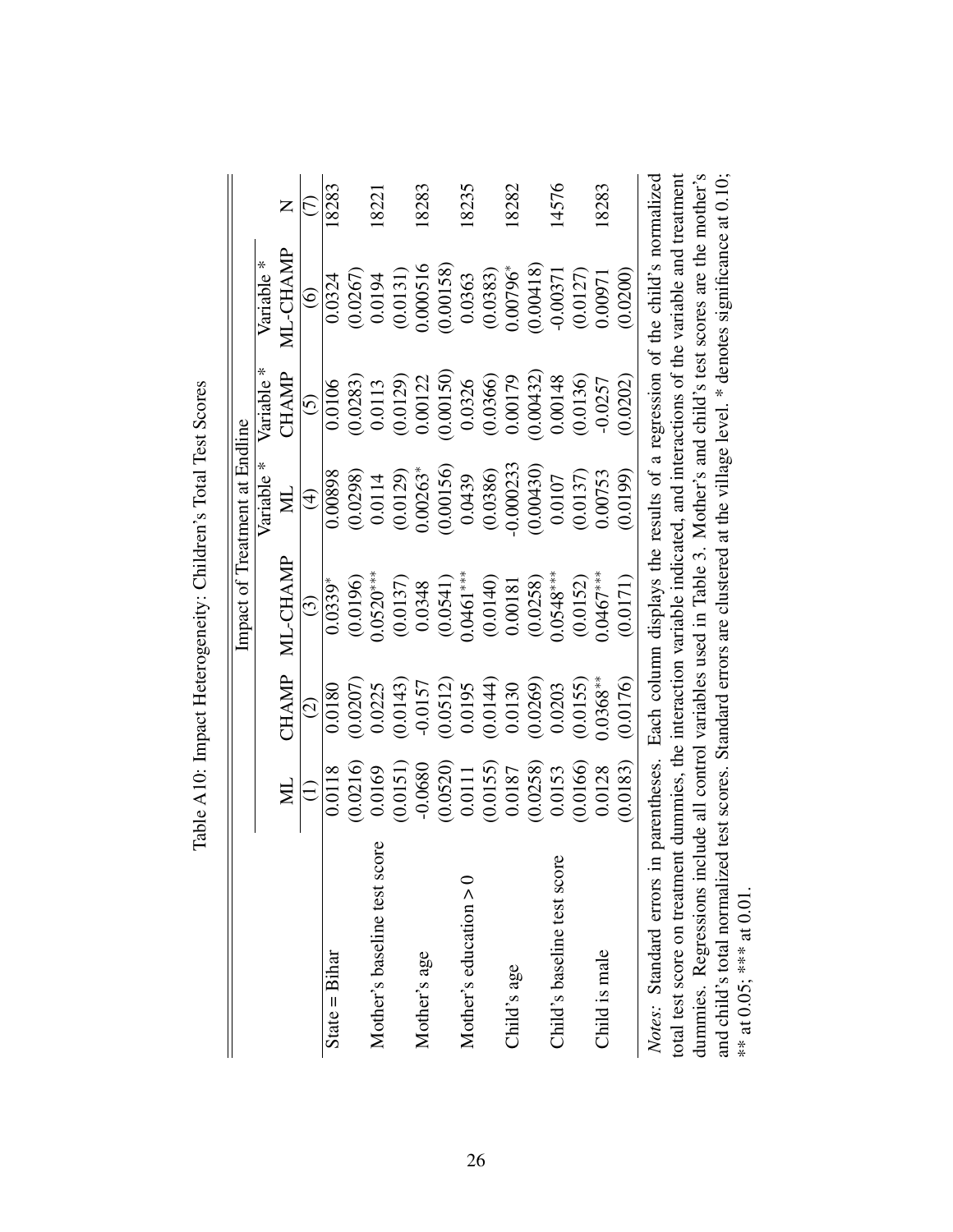|                                                                                                                           |             |               | Impact of Treatment at Endline                                                              |               |                       |                   |      |
|---------------------------------------------------------------------------------------------------------------------------|-------------|---------------|---------------------------------------------------------------------------------------------|---------------|-----------------------|-------------------|------|
|                                                                                                                           |             |               |                                                                                             | Variable *    | Variable <sup>*</sup> | Variable *        |      |
|                                                                                                                           | Ĕ           | <b>CHAMP</b>  | ML-CHAMP                                                                                    | $\Xi$         | CHAMP                 | ML-CHAMP          | Z    |
|                                                                                                                           |             | $\widehat{c}$ | $\widehat{\mathbb{C}}$                                                                      | $\widehat{4}$ | $\widehat{\odot}$     | $\widehat{\circ}$ | C)   |
| State $=$ Bihar                                                                                                           | $0.0581***$ | $0.0602***$   | $0.0810***$                                                                                 | $0.0729***$   | $-0.0342$             | $0.0864***$       | 8580 |
|                                                                                                                           | (0.0147)    | (0.0144)      | (0.0162)                                                                                    | (0.0243)      | (0.0212)              | (0.0254)          |      |
| Mother's baseline test score                                                                                              | $0.0955***$ | $0.0425***$   | $0.125***$                                                                                  | $-0.00459$    | $0.0321**$            | $-0.00771$        | 8552 |
|                                                                                                                           | (0.0123)    | (0.0109)      | (0.0129)                                                                                    | (0.0143)      | (0.0129)              | (0.0136)          |      |
| Mother's age                                                                                                              | $0.0806*$   | $0.145***$    | $0.156***$                                                                                  | 0.000468      | $0.00315***$          | 0.000983          | 8580 |
|                                                                                                                           | (0.0451)    | (0.0464)      | (0.0472)                                                                                    | (0.00131)     | (0.00133)             | (0.00137)         |      |
| Mother's education $> 0$                                                                                                  | $0.0975***$ | $0.0314***$   | $0.131***$                                                                                  | $-0.0222$     | $0.0725*$             | $-0.0439$         | 8556 |
|                                                                                                                           | (0.0127)    | (0.0113)      | (0.0131)                                                                                    | (0.0430)      | (0.0384)              | (0.0416)          |      |
| Notes: Standard errors in                                                                                                 |             |               | parentheses. Each column displays the results of a regression of the mother's normalized    |               |                       |                   |      |
| total test score on treatment dummies, the interaction variable indicated, and interactions of the variable and treatment |             |               |                                                                                             |               |                       |                   |      |
| dummies. Regressions include all control variables used in Table 4. Mother's test score is the mother's total normalized  |             |               |                                                                                             |               |                       |                   |      |
| test score. Standard errors                                                                                               |             |               | are clustered at the village level. * denotes significance at 0.10; ** at 0.05; *** at 0.01 |               |                       |                   |      |

| טט בטו<br>$\tilde{\zeta}$<br>ζ<br>-<br>GC<br>$\frac{1}{2}$<br>ĺ<br>j |  |
|----------------------------------------------------------------------|--|
|                                                                      |  |
| $\overline{T}$ of $\overline{T}$<br>;<br>ļ                           |  |
| mont Hatampapatty<br>.<br>ו<br>ו<br>J<br>4                           |  |
| I<br>$-1$                                                            |  |
| Toble<br>ا                                                           |  |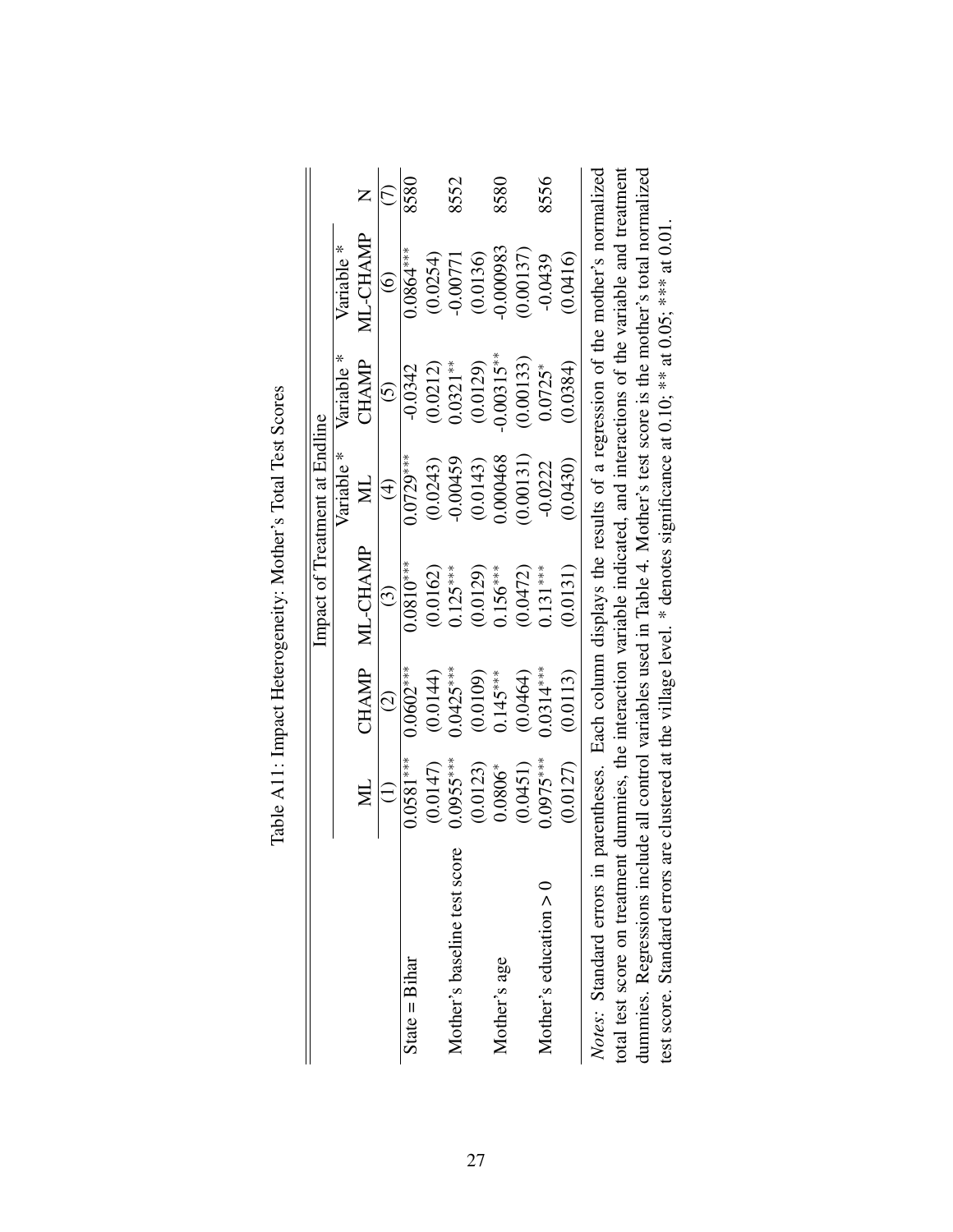|                   |              |              | Impact of Treatment at Endline |              |             |             |
|-------------------|--------------|--------------|--------------------------------|--------------|-------------|-------------|
|                   |              | 3-4 Year     | 5-8 Year                       | 9-14 Year    | Difference: | Difference: |
|                   | All Children | Old Children | Old Children                   | Old Children | 5-8 vs. 3-4 | 5-8 vs 9-14 |
|                   | (1)          | (2)          | (3)                            | (4)          | (5)         | (6)         |
| Panel A. ML       |              |              |                                |              |             |             |
| Language          | $-0.00684$   | $-0.00295$   | $-0.00765$                     | $-0.0203$    | $-0.00470$  | 0.0126      |
|                   | (0.0158)     | (0.0158)     | (0.0202)                       | (0.0377)     | (0.0236)    | (0.0393)    |
| Math              | $0.0351**$   | 0.0151       | $0.0385*$                      | 0.0453       | 0.0234      | $-0.00682$  |
|                   | (0.0162)     | (0.0159)     | (0.0210)                       | (0.0405)     | (0.0234)    | (0.0422)    |
| Total             | 0.0166       | 0.00717      | 0.0182                         | 0.0161       | 0.0110      | 0.00211     |
|                   | (0.0150)     | (0.0147)     | (0.0194)                       | (0.0344)     | (0.0215)    | (0.0361)    |
| Panel B: CHAMP    |              |              |                                |              |             |             |
| Language          | 0.0118       | 0.0130       | 0.00679                        | 0.0360       | $-0.00624$  | $-0.0292$   |
|                   | (0.0146)     | (0.0169)     | (0.0190)                       | (0.0370)     | (0.0239)    | (0.0393)    |
| Math              | $0.0321**$   | 0.00664      | $0.0463**$                     | 0.00769      | $0.0397*$   | 0.0386      |
|                   | (0.0155)     | (0.0155)     | (0.0204)                       | (0.0390)     | (0.0225)    | (0.0426)    |
| Total             | $0.0237*$    | 0.00989      | 0.0294                         | 0.0213       | 0.0195      | 0.00808     |
|                   | (0.0142)     | (0.0151)     | (0.0187)                       | (0.0342)     | (0.0214)    | (0.0374)    |
| Panel C: ML-CHAMP |              |              |                                |              |             |             |
| Language          | $0.0424***$  | 0.0207       | $0.0306*$                      | $0.130***$   | 0.00995     | $-0.0998**$ |
|                   | (0.0144)     | (0.0170)     | (0.0181)                       | (0.0391)     | (0.0226)    | (0.0407)    |
| Math              | $0.0558***$  | 0.0250       | $0.0677***$                    | 0.0360       | $0.0427*$   | 0.0317      |
|                   | (0.0152)     | (0.0154)     | (0.0199)                       | (0.0395)     | (0.0222)    | (0.0422)    |
| Total             | $0.0515***$  | 0.0239       | $0.0527***$                    | $0.0818**$   | 0.0288      | $-0.0291$   |
|                   | (0.0137)     | (0.0154)     | (0.0179)                       | (0.0344)     | (0.0209)    | (0.0372)    |

Table A12: Children's Test Scores by Age Group

*Notes:* Standard errors in parentheses. Column 1 displays estimates from the main analysis in Table 3. The remaining columns in the table display the results of regressions of child test score on treatment dummies interacted with dummies for each of the three age groups. See Appendix C for full estimating equation. Regressions include all control variables used in Table 3. Regressions include 18,222 observations, of which 4191 are in the younger age group, 11,783 are in the middle age group, and 2248 are in the older age group. Standard errors are clustered at the village level. \* denotes significance at 0.10; \*\* at 0.05; \*\*\* at 0.01.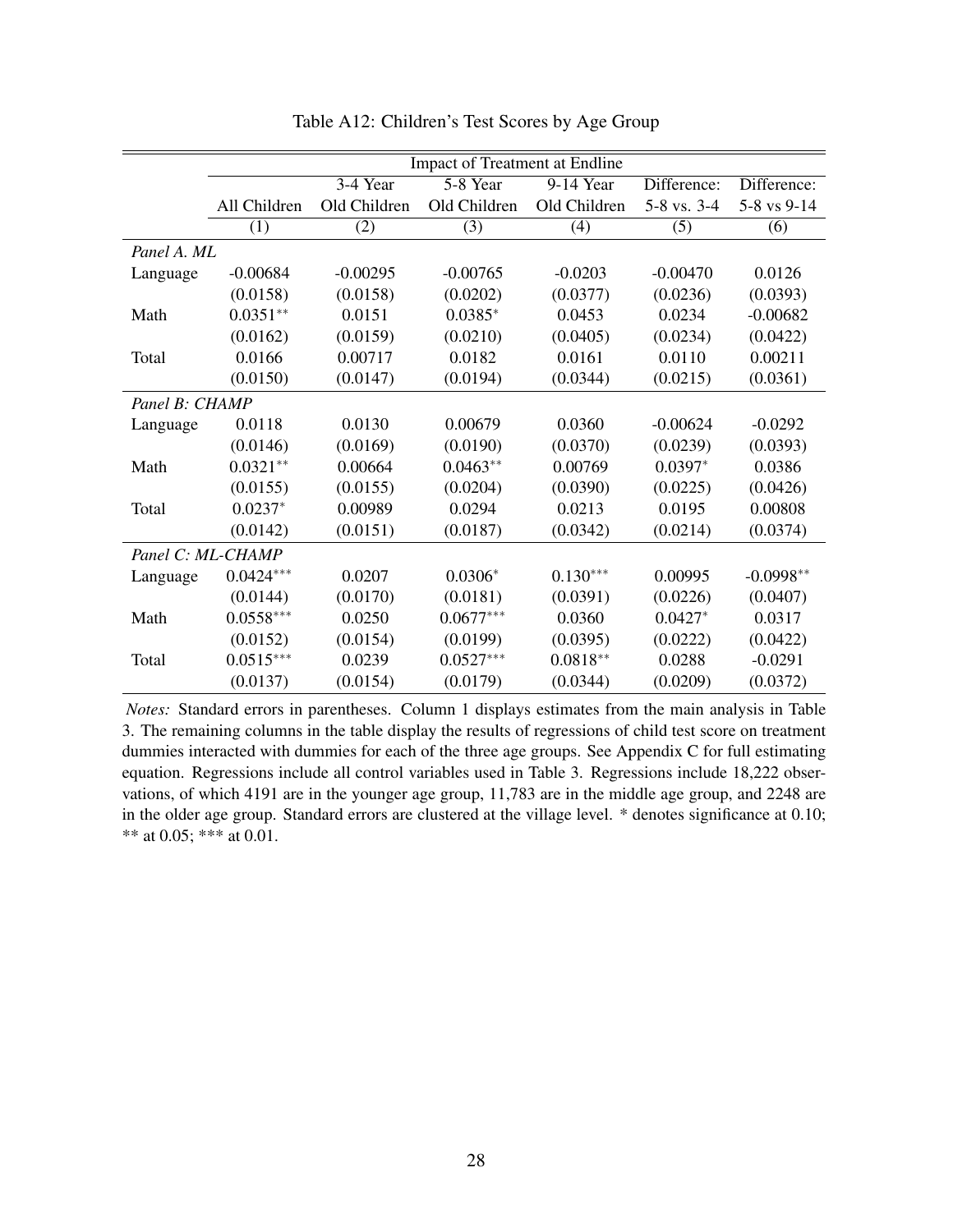|                |                   |            | <b>Impact of Treatment at Endline</b> |              |
|----------------|-------------------|------------|---------------------------------------|--------------|
|                | All $5-8$         |            | Other 5-8                             | Difference:  |
|                | Year Old          | Selected   | Year Old                              | Selected vs. |
|                | Children          | Children   | Children Old                          | Other 5-8    |
|                | (1)               | (2)        | (3)                                   | (4)          |
| Panel A. ML    |                   |            |                                       |              |
| Language       | 0.00915           | 0.0106     | 0.00778                               | 0.00284      |
|                | (0.0237)          | (0.0268)   | (0.0300)                              | (0.0317)     |
| Math           | $0.0464*$         | 0.0386     | $0.0534*$                             | $-0.0148$    |
|                | (0.0254)          | (0.0310)   | (0.0304)                              | (0.0346)     |
| Total          | 0.0305            | 0.0268     | 0.0339                                | $-0.00706$   |
|                | (0.0232)          | (0.0267)   | (0.0284)                              | (0.0299)     |
| Panel B: CHAMP |                   |            |                                       |              |
| Language       | 0.00998           | 0.0141     | 0.00627                               | 0.00782      |
|                | (0.0220)          | (0.0264)   | (0.0290)                              | (0.0341)     |
| Math           | 0.0333            | 0.0313     | 0.0353                                | $-0.00399$   |
|                | (0.0241)          | (0.0298)   | (0.0309)                              | (0.0370)     |
| Total          | 0.0235            | 0.0243     | 0.0229                                | 0.00143      |
|                | (0.0219)          | (0.0260)   | (0.0282)                              | (0.0321)     |
|                | Panel C: ML-CHAMP |            |                                       |              |
| Language       | 0.0328            | 0.0301     | 0.0353                                | $-0.00522$   |
|                | (0.0223)          | (0.0267)   | (0.0300)                              | (0.0355)     |
| Math           | $0.0753***$       | $0.0532**$ | $0.0951***$                           | $-0.0419$    |
|                | (0.0235)          | (0.0269)   | (0.0312)                              | (0.0348)     |
| Total          | $0.0580***$       | $0.0443*$  | $0.0704**$                            | $-0.0262$    |
|                | (0.0216)          | (0.0243)   | (0.0290)                              | (0.0321)     |

Table A13: Selected Children vs. Other Children Aged 5 to 8

*Notes:* Standard errors in parentheses. The sample used in this table is restricted to children aged 5 to 8 in households with multiple children in that age group. "Selected children" are those children aged 5 to 8 selected to be the focus of specific questions in the household survey. Column 1 displays treatment effect estimates as per the specification used in Table 3. The remaining columns in the table display the results of regressions of children's test scores on treatment dummies interacted with dummies for each of the two groups. See Appendix C for full estimating equation. Regressions include all control variables used in Table 3. Regressions include 6510 observations, of which 3094 were selected as the focus for specific survey questions and 3416 are other children in that age group. Standard errors are clustered at the village level. \* denotes significance at 0.10; \*\* at 0.05; \*\*\* at 0.01.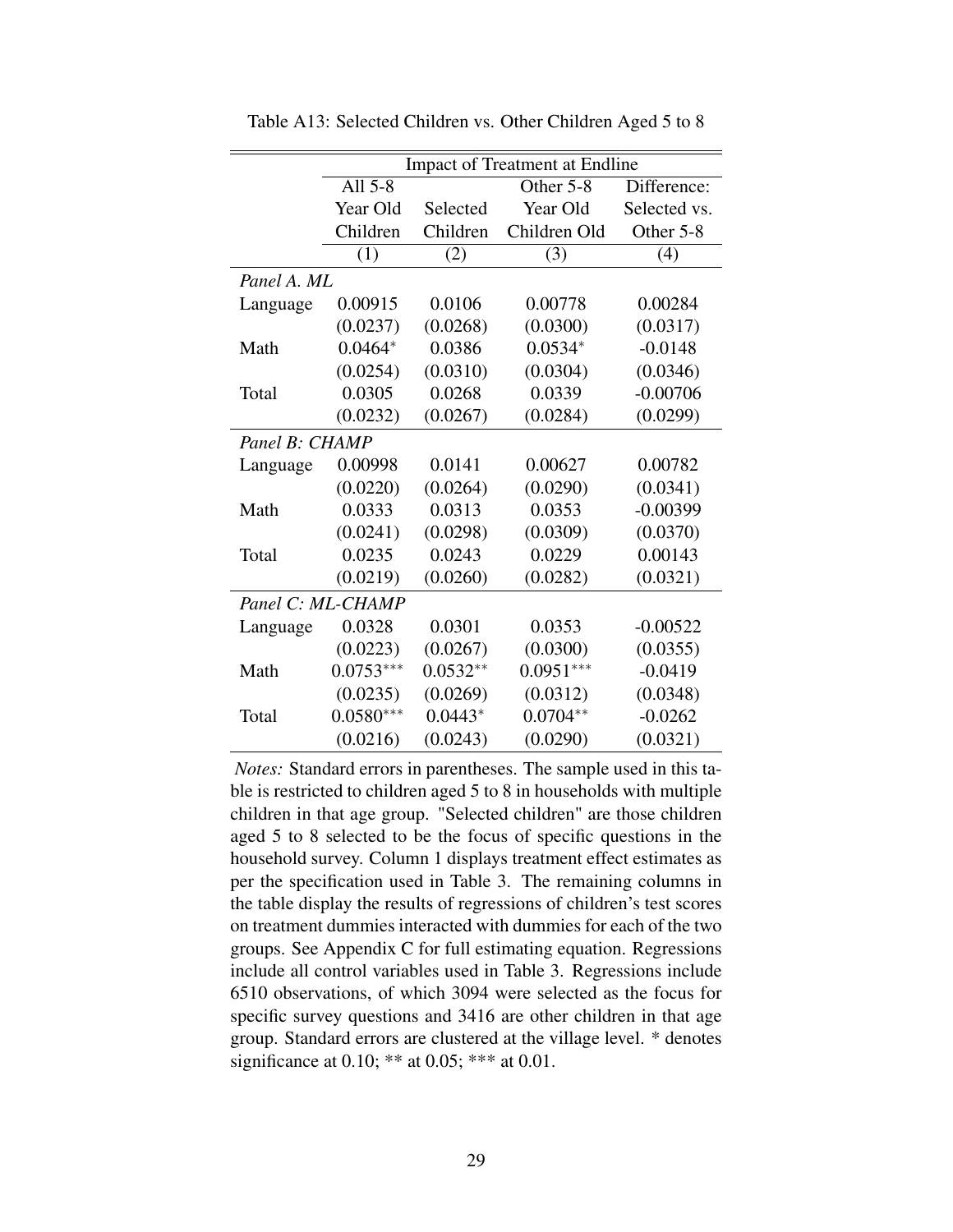|                          |         |           |              | <b>Relative to Control</b> |            |       |
|--------------------------|---------|-----------|--------------|----------------------------|------------|-------|
|                          | Mean    |           |              |                            | P-value:   |       |
|                          | Control | ML        | <b>CHAMP</b> | <b>ML-CHAMP</b>            | Coeffs $0$ | N     |
|                          | (1)     | (2)       | (3)          | (4)                        | (5)        | (6)   |
| Mother attritted: survey | 0.0308  | 0.00700   | 0.00327      | 0.00593                    | 0.548      | 8888  |
|                          | [0.173] | (0.00530) | (0.00525)    | (0.00523)                  |            |       |
| Mother attritted: test   | 0.0313  | 0.00647   | 0.00152      | 0.00647                    | 0.487      | 8857  |
|                          | [0.174] | (0.00536) | (0.00517)    | (0.00527)                  |            |       |
| Child attritted: test    | 0.0488  | 0.00879   | $0.0190***$  | $0.0213***$                | 0.011      | 15502 |
|                          | [0.215] | (0.00650) | (0.00683)    | (0.00752)                  |            |       |

Table A14: Attrition Across Treatment Groups

*Notes:* Standard deviations in square brackets, standard errors in parentheses. Columns 2, 3, and 4 display the differences in means between each treatment group and the control group. Column 5 displays the p-value of the F-test that the differences in means between the treatment groups and control group are all zero. Differences in means are computed by OLS regression, controlling for stratum dummies. Standard errors are clustered at the village level. \* denotes significance at 0.10; \*\* at 0.05; \*\*\* at 0.01.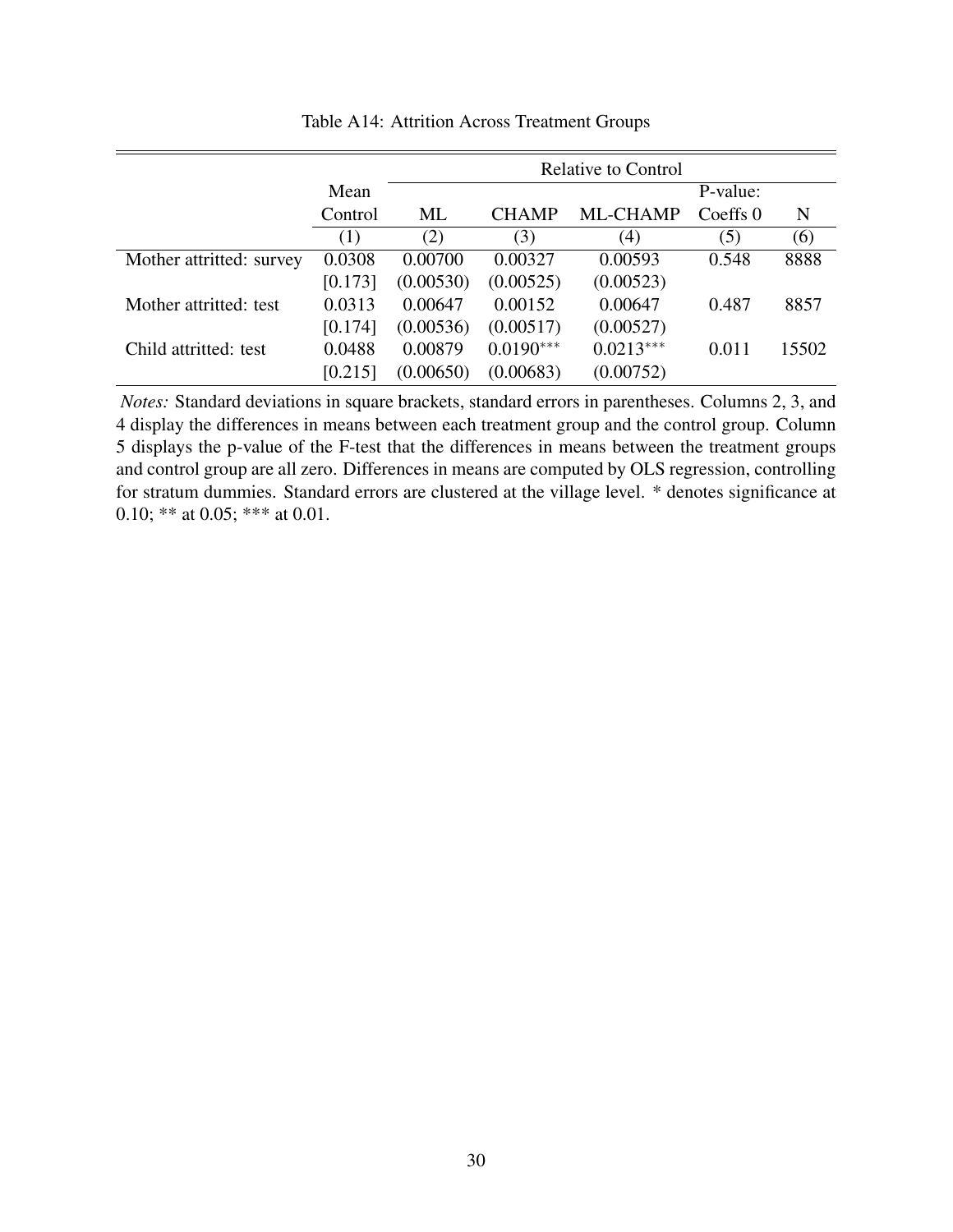|                               |                 |             | Dependent Variable: Mother Attrited (Either Survey or Test) |                                          |          |             |
|-------------------------------|-----------------|-------------|-------------------------------------------------------------|------------------------------------------|----------|-------------|
|                               | <b>Baseline</b> |             |                                                             | <b>Interaction with Treatment Groups</b> |          |             |
|                               | Variable        |             |                                                             |                                          | P-Value  |             |
|                               | (Control)       | ML          | ML-CHAMP                                                    | ML-CHAMP                                 | Coeffs 0 | $\mathbf N$ |
|                               | (1)             | (2)         | (3)                                                         | (4)                                      | (5)      | (6)         |
| A. Household-Level Variables  |                 |             |                                                             |                                          |          |             |
| First principal component of  | $-0.00320*$     | 0.00118     | 0.00170                                                     | $-0.000529$                              | 0.816    | 8859        |
| durables ownership            | (0.00192)       | (0.00274)   | (0.00255)                                                   | (0.00259)                                |          |             |
| Main source of income:        | $-0.0252***$    | 0.00453     | 0.00642                                                     | 0.0103                                   | 0.841    | 8856        |
| farming                       | (0.00785)       | (0.0117)    | (0.0106)                                                    | (0.0116)                                 |          |             |
| Number of children 0-4        | 0.00215         | 0.00593     | 0.000356                                                    | $-0.000$                                 | 0.758    | 8859        |
|                               | (0.00478)       | (0.00675)   | (0.00593)                                                   | (0.00623)                                |          |             |
| Number of children 5-8        | $-0.00119$      | 0.000161    | $-0.0116$                                                   | $-0.00952$                               | 0.423    | 8859        |
|                               | (0.00674)       | (0.00921)   | (0.00908)                                                   | (0.00941)                                |          |             |
| Number of children 9-14       | $-0.00821**$    | $-0.00274$  | 0.000140                                                    | 0.000                                    | 0.957    | 8859        |
|                               | (0.00372)       | (0.00574)   | (0.00550)                                                   | (0.00596)                                |          |             |
| Number of children 15-17      | $-0.0219***$    | $0.0205**$  | $0.0173**$                                                  | 0.0112                                   | 0.122    | 8859        |
|                               | (0.00638)       | (0.00964)   | (0.00865)                                                   | (0.00883)                                |          |             |
| Number of adults 18 and over  | $-0.00175$      | $0.00736*$  | 0.00482                                                     | 0.00285                                  | 0.294    | 8859        |
|                               | (0.00239)       | (0.00403)   | (0.00389)                                                   | (0.00322)                                |          |             |
| Fraction of household 15 and  | $-0.0197**$     | 0.0211      | 0.0117                                                      | $-0.00147$                               | 0.368    | 7556        |
| over that can read            | (0.00930)       | (0.0146)    | (0.0133)                                                    | (0.0135)                                 |          |             |
| Fraction of household 15 and  | $-0.0115$       | 0.0255      | 0.00599                                                     | $-0.00702$                               | 0.241    | 7559        |
| over that can do math         | (0.00990)       | (0.0162)    | (0.0133)                                                    | (0.0140)                                 |          |             |
| Mother's education (years)    | $-0.00117$      | 0.00391     | 0.00370                                                     | 0.00306                                  | 0.283    | 8835        |
|                               | (0.00145)       | (0.00243)   | (0.00259)                                                   | (0.00226)                                |          |             |
| Father's education (years)    | $-0.000732$     | $0.00231*$  | 0.00138                                                     | 0.000557                                 | 0.333    | 8154        |
|                               | (0.000780)      | (0.00133)   | (0.00122)                                                   | (0.00112)                                |          |             |
| Mother's age                  | $-0.000838*$    | $-0.000937$ | $-0.000458$                                                 | $-0.000141$                              | 0.639    | 8859        |
|                               | (0.000479)      | (0.000761)  | (0.000747)                                                  | (0.000742)                               |          |             |
| Mother has past experience    | $-0.0248***$    | $0.0236*$   | $0.0264*$                                                   | 0.0189                                   | 0.162    | 8606        |
| with literacy classes         | (0.00770)       | (0.0141)    | (0.0143)                                                    | (0.0150)                                 |          |             |
| Mother's language score       | $-0.00755$      | 0.0343      | 0.0320                                                      | 0.000600                                 | 0.276    | 8857        |
| (fraction)                    | (0.0148)        | (0.0232)    | (0.0236)                                                    | (0.0215)                                 |          |             |
| Mother's math score           | $-0.00555$      | $0.0522**$  | 0.0316                                                      | 0.00377                                  | 0.128    | 8857        |
| (fraction)                    | (0.0155)        | (0.0251)    | (0.0232)                                                    | (0.0223)                                 |          |             |
| Mother's total score          | $-0.00700$      | $0.0479*$   | 0.0342                                                      | 0.00266                                  | 0.155    | 8857        |
| (fraction)                    | (0.0158)        | (0.0251)    | (0.0244)                                                    | (0.0229)                                 |          |             |
| B. Average of Tested Children |                 |             |                                                             |                                          |          |             |
| Child is Male                 | $-0.00376$      | 0.0112      | 0.000709                                                    | 0.00511                                  | 0.850    | 8750        |
|                               | (0.00974)       | (0.0141)    | (0.0135)                                                    | (0.0145)                                 |          |             |
| Child attends school /        | 0.00469         | $-0.0127$   | $-0.0560***$                                                | $-0.0148$                                | 0.081    | 8750        |
| aanganwadi                    | (0.0116)        | (0.0178)    | (0.0216)                                                    | (0.0181)                                 |          |             |

Table A15: Characteristics of Attriters by Treatment Group: Mothers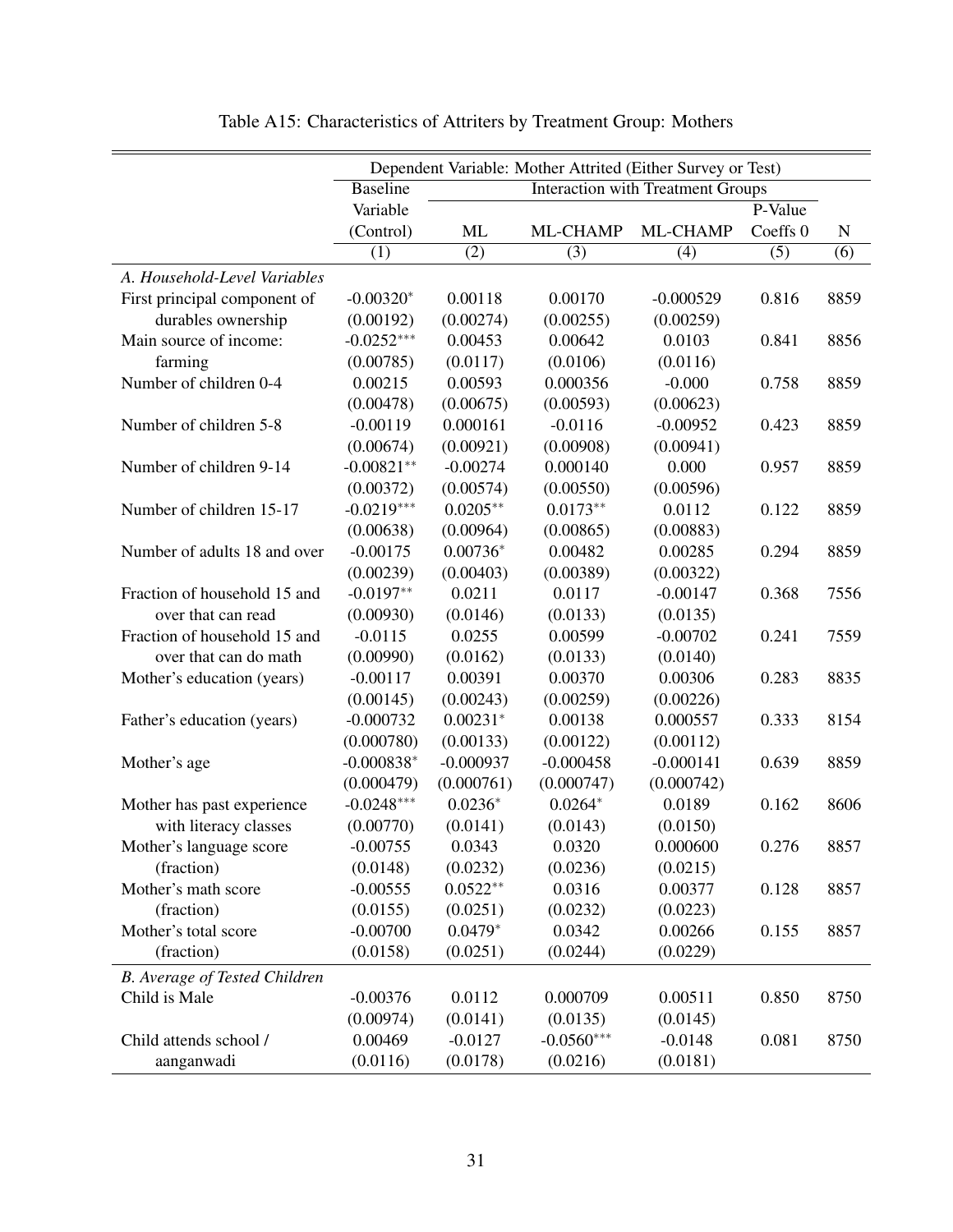|                        |                                                            |             | Dependent Variable: Mother Attrited (Either Survey or Test) |                                          |          |      |
|------------------------|------------------------------------------------------------|-------------|-------------------------------------------------------------|------------------------------------------|----------|------|
|                        | <b>Baseline</b>                                            |             |                                                             | <b>Interaction with Treatment Groups</b> |          |      |
|                        | Variable                                                   |             |                                                             |                                          | P-Value  |      |
|                        | (Control)                                                  | ML          | ML-CHAMP                                                    | ML-CHAMP                                 | Coeffs 0 | N    |
|                        | (1)                                                        | (2)         | (3)                                                         | (4)                                      | (5)      | (6)  |
| Child's language score | 0.00115<br>$-0.0140$<br>$-0.000977$<br>$-0.00889$<br>0.973 |             |                                                             | 8750                                     |          |      |
| (fraction)             | (0.0143)                                                   | (0.0221)    | (0.0198)                                                    | (0.0219)                                 |          |      |
| Child's math score     | $-0.0150$                                                  | $-0.000908$ | 0.00126                                                     | 0.000833                                 | 1.000    | 8750 |
| (fraction)             | (0.0162)                                                   | (0.0237)    | (0.0212)                                                    | (0.0229)                                 |          |      |
| Child's total score    | $-0.0155$                                                  | $-0.000$    | 0.000347                                                    | $-0.00357$                               | 0.998    | 8750 |
| (fraction)             | (0.0159)                                                   | (0.0239)    | (0.0212)                                                    | (0.0233)                                 |          |      |

Table A15: Characteristics of Attriters by Treatment Group: Mothers (continued)

*Notes:* Standard deviations in parentheses. This table presents the results of regressions of mother attrition (either in the survey or test) on the baseline variable indicated, the three treatment groups, interactions between the variable and each treatment group. Column 1 represents the relationship between the variable and attrition in the control group, while Columns 2-4 represent the difference in this relationship between the treatment group indicated and the control group. Column 5 displays the p-value of the F-test that the coefficients in Columns 2-4 are zero. Regressions control for stratum dummies. Standard errors are clustered at the village level. \* denotes significance at 0.10; \*\* at 0.05; \*\*\* at 0.01.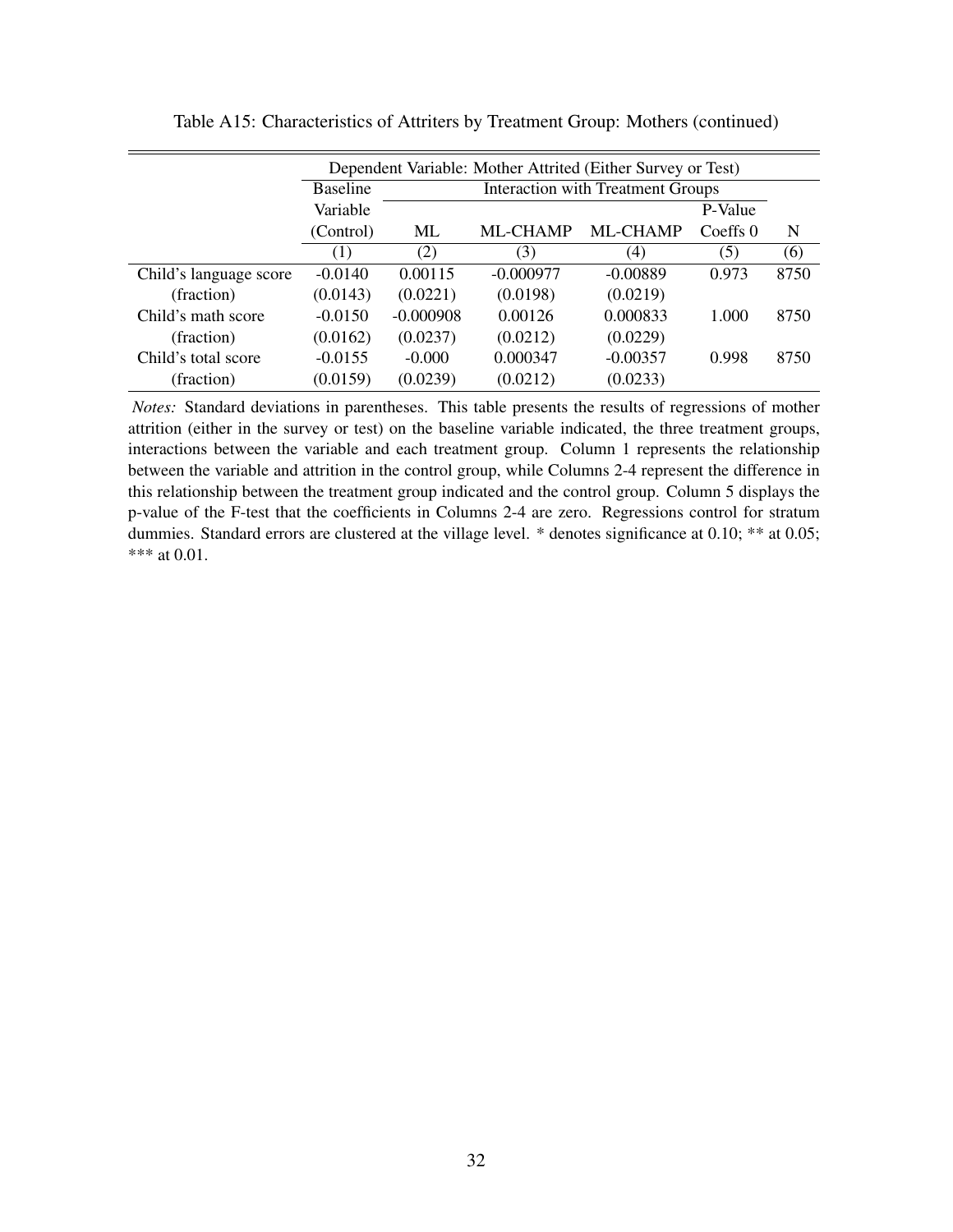|                              |                 |             | Dependent Variable: Child Attrited |                                          |                     |             |
|------------------------------|-----------------|-------------|------------------------------------|------------------------------------------|---------------------|-------------|
|                              | <b>Baseline</b> |             |                                    | <b>Interaction with Treatment Groups</b> |                     |             |
|                              | Variable        |             |                                    |                                          | P-Value             |             |
|                              | (Control)       | ML          | ML-CHAMP                           | ML-CHAMP                                 | Coeffs <sub>0</sub> | $\mathbf N$ |
|                              | (1)             | (2)         | (3)                                | (4)                                      | (5)                 | (6)         |
| First principal component of | $-0.00249$      | 0.00146     | $-0.00238$                         | $-0.00194$                               | 0.520               | 15502       |
| durables ownership           | (0.00194)       | (0.00289)   | (0.00252)                          | (0.00300)                                |                     |             |
| Main source of income:       | 0.00159         | $-0.0153$   | $-0.0244*$                         | $-0.0203$                                | 0.243               | 15498       |
| farming                      | (0.00890)       | (0.0124)    | (0.0130)                           | (0.0137)                                 |                     |             |
| Number of children 0-4       | 0.000848        | 0.0118      | 0.000419                           | $-0.00572$                               | 0.105               | 15502       |
|                              | (0.00608)       | (0.00806)   | (0.00724)                          | (0.00774)                                |                     |             |
| Number of children 5-8       | 0.00518         | $-0.0117$   | $-0.0222**$                        | $-0.00948$                               | 0.196               | 15502       |
|                              | (0.00768)       | (0.00980)   | (0.0103)                           | (0.0108)                                 |                     |             |
| Number of children 9-14      | $-0.00850**$    | $-0.00245$  | $-0.00597$                         | 0.00362                                  | 0.504               | 15502       |
|                              | (0.00402)       | (0.00565)   | (0.00604)                          | (0.00619)                                |                     |             |
| Number of children 15-17     | $-0.0314***$    | $0.0324***$ | $0.0227**$                         | $0.0185*$                                | 0.006               | 15502       |
|                              | (0.00622)       | (0.00960)   | (0.00971)                          | (0.00985)                                |                     |             |
| Number of adults 18 and over | 0.00101         | 0.00269     | $-0.000901$                        | $-0.00260$                               | 0.652               | 15502       |
|                              | (0.00294)       | (0.00448)   | (0.00372)                          | (0.00373)                                |                     |             |
| Fraction of household 15 and | $-0.00203$      | 0.00108     | $-0.00447$                         | $-0.0185$                                | 0.724               | 13289       |
| over that can read           | (0.0120)        | (0.0178)    | (0.0156)                           | (0.0187)                                 |                     |             |
| Fraction of household 15 and | 0.00607         | $-0.00263$  | $-0.0242$                          | $-0.0229$                                | 0.344               | 13294       |
| over that can do math        | (0.0129)        | (0.0194)    | (0.0163)                           | (0.0182)                                 |                     |             |
| Mother's education (years)   | $0.00413**$     | $-0.00168$  | $-0.00151$                         | $-0.000879$                              | 0.940               | 15464       |
|                              | (0.00207)       | (0.00286)   | (0.00314)                          | (0.00327)                                |                     |             |
| Father's education (years)   | 0.00131         | $-0.000736$ | $-0.00119$                         | $-0.000998$                              | 0.824               | 14364       |
|                              | (0.000906)      | (0.00145)   | (0.00132)                          | (0.00155)                                |                     |             |
| Mother's age                 | $-0.000510$     | $-0.00123$  | $-0.00110$                         | $-0.000988$                              | 0.476               | 15502       |
|                              | (0.000648)      | (0.000819)  | (0.000900)                         | (0.000951)                               |                     |             |
| Mother has past experience   | $-0.00964$      | 0.000147    | $-0.00562$                         | $-0.0166$                                | 0.753               | 15074       |
| with literacy classes        | (0.0101)        | (0.0171)    | (0.0191)                           | (0.0164)                                 |                     |             |
| Mother's language score      | 0.0120          | 0.0139      | 0.00418                            | $-0.0164$                                | 0.742               | 15460       |
| (fraction)                   | (0.0155)        | (0.0238)    | (0.0253)                           | (0.0260)                                 |                     |             |
| Mother's math score          | 0.0169          | 0.0212      | 0.00780                            | $-0.0252$                                | 0.436               | 15460       |
| (fraction)                   | (0.0164)        | (0.0247)    | (0.0259)                           | (0.0275)                                 |                     |             |
| Mother's total score         | 0.0161          | 0.0194      | 0.00658                            | $-0.0233$                                | 0.512               | 15460       |
| (fraction)                   | (0.0168)        | (0.0244)    | (0.0267)                           | (0.0282)                                 |                     |             |
| Child is male                | 0.00604         | 0.00338     | 0.0145                             | 0.00397                                  | 0.518               | 15502       |
|                              | (0.00660)       | (0.00988)   | (0.00993)                          | (0.0102)                                 |                     |             |
| Child attends school /       | $-0.00755$      | $-0.0437**$ | $-0.0251$                          | $-0.0110$                                | 0.158               | 15043       |
| aanganwadi                   | (0.0118)        | (0.0198)    | (0.0221)                           | (0.0184)                                 |                     |             |

Table A16: Characteristics of Attriters by Treatment Group: Children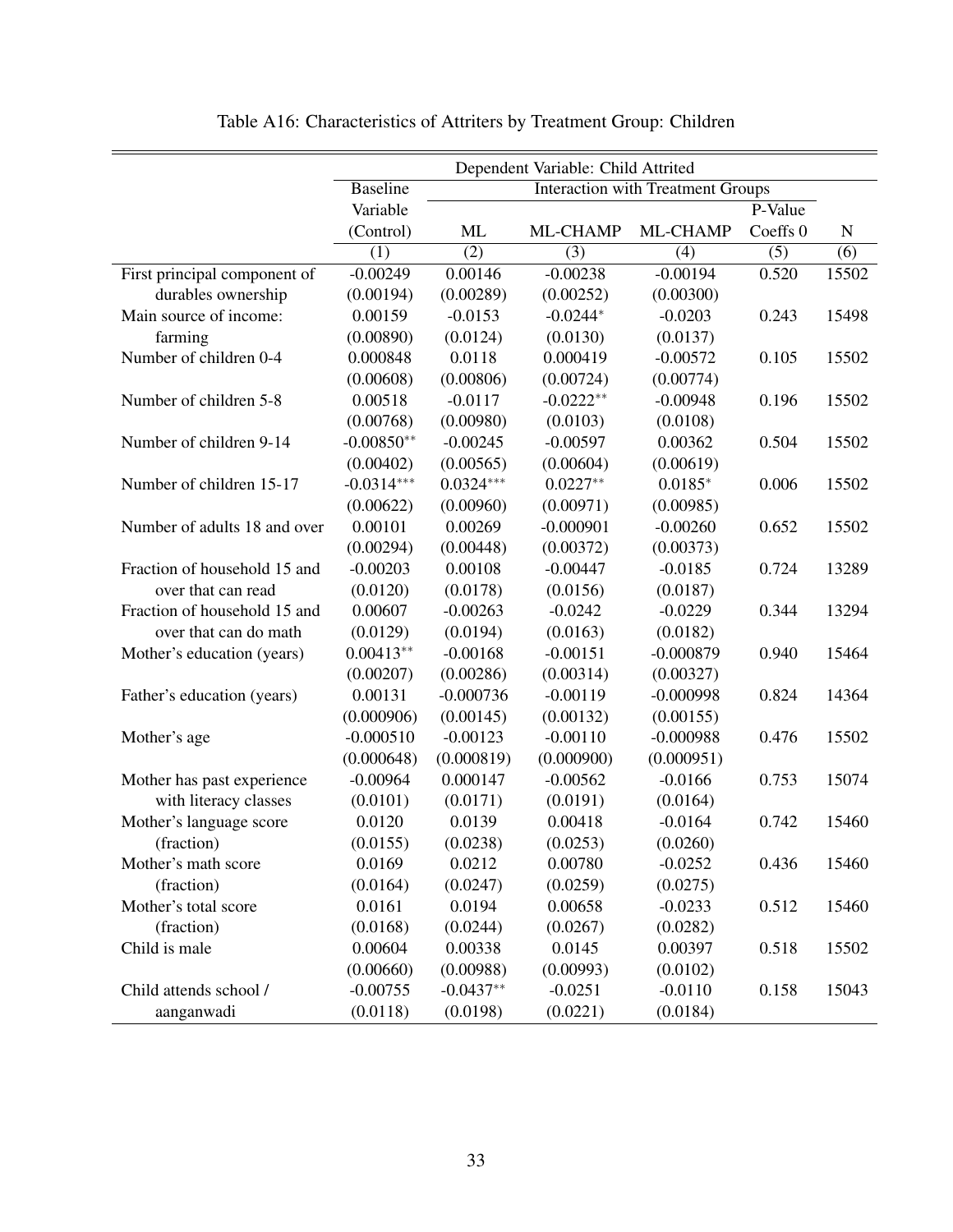|                        |                 |             | Dependent Variable: Child Attrited |                                          |          |       |
|------------------------|-----------------|-------------|------------------------------------|------------------------------------------|----------|-------|
|                        | <b>Baseline</b> |             |                                    | <b>Interaction with Treatment Groups</b> |          |       |
|                        | Variable        |             |                                    |                                          | P-Value  |       |
|                        | (Control)       | ML          | <b>ML-CHAMP</b>                    | <b>ML-CHAMP</b>                          | Coeffs 0 | N     |
|                        | (1)             | (2)         | (3)                                | (4)                                      | (5)      | (6)   |
| Child's language score | $0.0348***$     | $-0.0413**$ | $-0.0389**$                        | $-0.0436**$                              | 0.036    | 15502 |
| (fraction)             | (0.0121)        | (0.0161)    | (0.0192)                           | (0.0186)                                 |          |       |
| Child's math score     | $0.0402***$     | $-0.0414**$ | $-0.0449**$                        | $-0.0394**$                              | 0.069    | 15502 |
| (fraction)             | (0.0138)        | (0.0181)    | (0.0197)                           | (0.0201)                                 |          |       |
| Child's total score    | $0.0404***$     | $-0.0441**$ | $-0.0451**$                        | $-0.0439**$                              | 0.047    | 15502 |
| (fraction)             | (0.0136)        | (0.0179)    | (0.0202)                           | (0.0201)                                 |          |       |

Table A16: Characteristics of Attriters by Treatment Group: Children (continued)

*Notes:* Standard deviations in parentheses. This table presents the results of regressions of child attrition on the baseline variable indicated, the three treatment groups, interactions between the variable and each treatment group. Column 1 represents the relationship between the variable and attrition in the control group, while Columns 2-4 represent the difference in this relationship between the treatment group indicated and the control group. Column 5 displays the p-value of the F-test that the coefficients in Columns 2-4 are zero. Regressions control for stratum dummies. Standard errors are clustered at the village level. \* denotes significance at 0.10; \*\* at 0.05; \*\*\* at 0.01.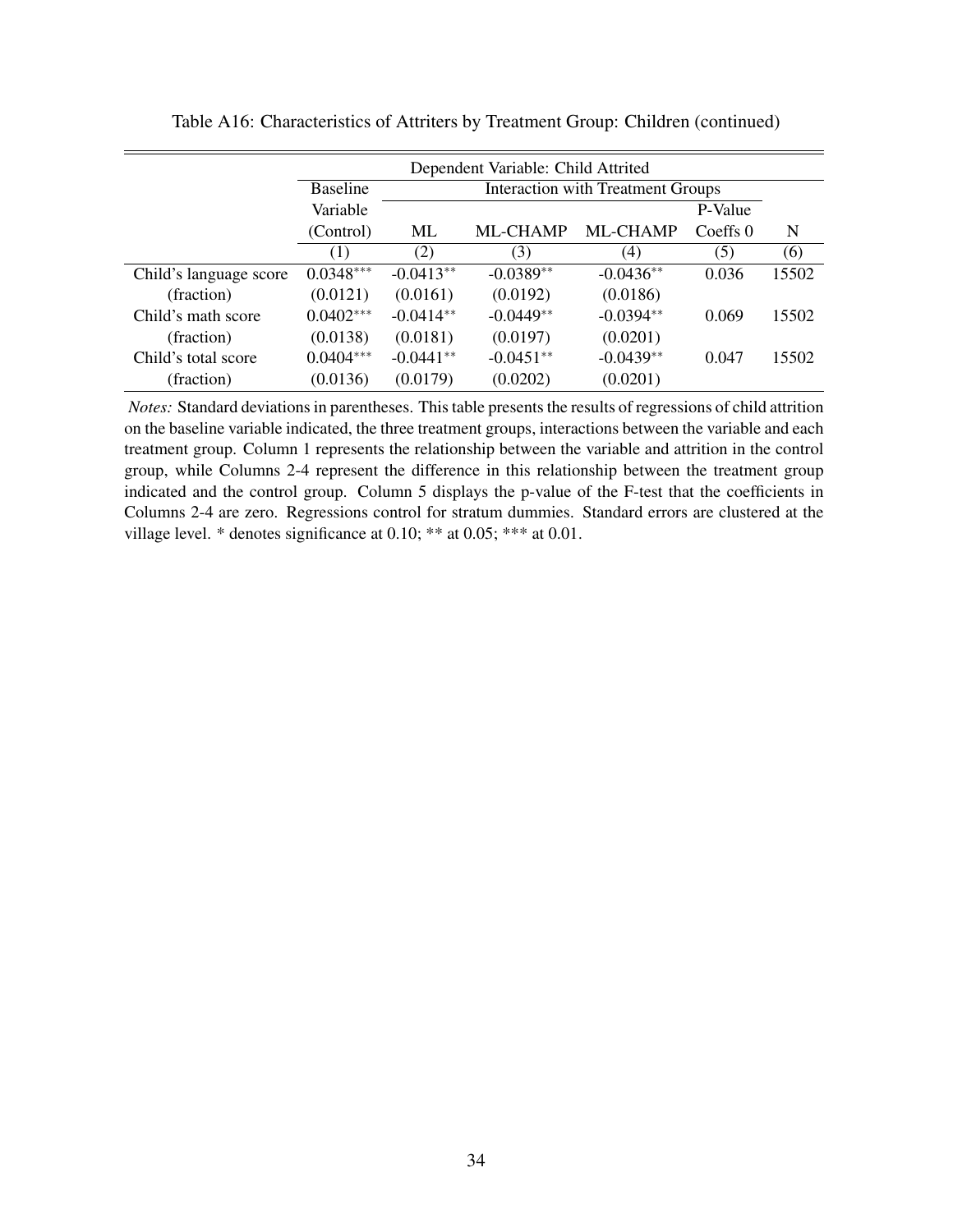|                              |           |             |              | <b>Relative to Control</b> |          |             |
|------------------------------|-----------|-------------|--------------|----------------------------|----------|-------------|
|                              | Mean      |             |              |                            | P-value: |             |
|                              | Control   | ML          | <b>CHAMP</b> | ML-CHAMP                   | Coeffs 0 | $\mathbf N$ |
|                              | (1)       | (2)         | (3)          | (4)                        | (5)      | (6)         |
| First principal component of | $-0.0726$ | 0.00492     | 0.138        | 0.0417                     | 0.516    | 18283       |
| durables ownership           | [2.28]    | (0.0882)    | (0.104)      | (0.0958)                   |          |             |
| Main source of income:       | 0.479     | 0.0227      | 0.00342      | $0.0576**$                 | 0.051    | 18282       |
| farming                      | [0.500]   | (0.0235)    | (0.0258)     | (0.0234)                   |          |             |
| Number of children 0-4       | 1.07      | $-0.00342$  | $0.0672*$    | $0.117***$                 | 0.002    | 18283       |
|                              | [0.926]   | (0.0355)    | (0.0407)     | (0.0354)                   |          |             |
| Number of children 5-8       | 1.59      | $-0.0194$   | 0.0142       | $-0.00587$                 | 0.655    | 18283       |
|                              | [0.668]   | (0.0248)    | (0.0266)     | (0.0236)                   |          |             |
| Number of children 9-14      | 1.03      | $0.0739**$  | 0.0537       | $0.0777**$                 | 0.040    | 18283       |
|                              | [0.955]   | (0.0312)    | (0.0349)     | (0.0318)                   |          |             |
| Number of children 15-17     | 0.273     | 0.00460     | 0.0111       | $-0.00762$                 | 0.773    | 18283       |
|                              | [0.502]   | (0.0173)    | (0.0184)     | (0.0171)                   |          |             |
| Number of adults 18 and over | 2.96      | 0.0281      | $0.197**$    | $0.186***$                 | 0.007    | 18283       |
|                              | [1.61]    | (0.0659)    | (0.0775)     | (0.0682)                   |          |             |
| Fraction of household 15 and | 0.381     | $-0.0192$   | 0.0219       | 0.00517                    | 0.234    | 15670       |
| over that can read           | [0.426]   | (0.0184)    | (0.0201)     | (0.0191)                   |          |             |
| Fraction of household 15 and | 0.242     | $-0.00257$  | 0.0279       | 0.0207                     | 0.220    | 15672       |
| over that can do math        | [0.375]   | (0.0159)    | (0.0187)     | (0.0164)                   |          |             |
| Mother's education (years)   | 0.708     | $-0.00500$  | 0.136        | 0.0452                     | 0.566    | 18235       |
|                              | [2.15]    | (0.0957)    | (0.115)      | (0.102)                    |          |             |
| Father's education (years)   | 3.76      | $-0.182$    | 0.0704       | 0.199                      | 0.330    | 17024       |
|                              | [4.38]    | (0.208)     | (0.231)      | (0.213)                    |          |             |
| Mother's age                 | 32.4      | $-0.254$    | $-0.178$     | $-0.143$                   | 0.825    | 18283       |
|                              | [6.95]    | (0.270)     | (0.299)      | (0.271)                    |          |             |
| Mother has past experience   | 0.119     | $-0.0129$   | $-0.0115$    | $-0.0254*$                 | 0.322    | 17778       |
| with literacy classes        | [0.324]   | (0.0138)    | (0.0146)     | (0.0139)                   |          |             |
| Mother's language score      | 0.294     | $-0.00227$  | 0.0112       | 0.00446                    | 0.722    | 18221       |
| (fraction)                   | [0.241]   | (0.0108)    | (0.0132)     | (0.0119)                   |          |             |
| Mother's math score          | 0.208     | 0.000837    | 0.00881      | 0.00464                    | 0.900    | 18221       |
| (fraction)                   | [0.234]   | (0.0109)    | (0.0132)     | (0.0120)                   |          |             |
| Mother's total score         | 0.244     | $-0.000460$ | 0.00981      | 0.00457                    | 0.833    | 18221       |
| (fraction)                   | [0.227]   | (0.0106)    | (0.0130)     | (0.0118)                   |          |             |
| Child is male                | 0.511     | $-0.00735$  | $-0.00305$   | $-0.0126$                  | 0.628    | 18283       |
|                              | [0.500]   | (0.00979)   | (0.0103)     | (0.0101)                   |          |             |
| Child attends school /       | 0.882     | 0.00160     | 0.00254      | $0.0209*$                  | 0.235    | 18283       |
| aanganwadi                   | [0.323]   | (0.0128)    | (0.0121)     | (0.0123)                   |          |             |

Table A17: Balance After Attrition: Child-level Data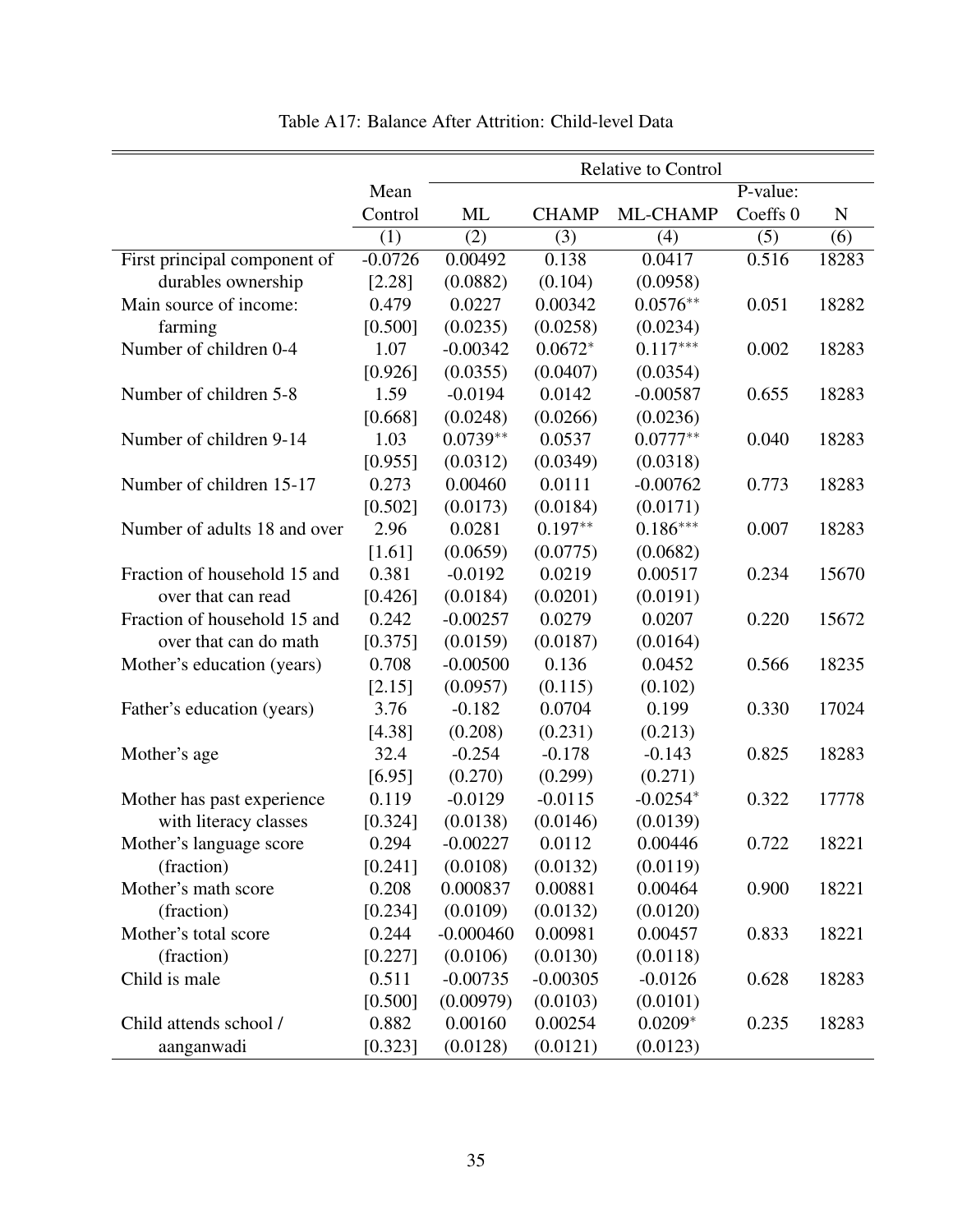|                        |         |          |              | <b>Relative to Control</b> |          |       |
|------------------------|---------|----------|--------------|----------------------------|----------|-------|
|                        | Mean    |          |              |                            | P-value: |       |
|                        | Control | ML       | <b>CHAMP</b> | ML-CHAMP                   | Coeffs 0 | N     |
|                        | (1)     | (2)      | (3)          | (4)                        | (5)      | (6)   |
| Child's language score | 0.348   | 0.0109   | 0.0130       | 0.0134                     | 0.599    | 14576 |
| (fraction)             | [0.296] | (0.0112) | (0.0116)     | (0.0112)                   |          |       |
| Child's math score     | 0.274   | 0.0149   | 0.0178       | 0.0114                     | 0.447    | 14576 |
| (fraction)             | [0.302] | (0.0113) | (0.0120)     | (0.0112)                   |          |       |
| Child's total score    | 0.307   | 0.0131   | 0.0157       | 0.0123                     | 0.509    | 14576 |
| (fraction)             | [0.290] | (0.0110) | (0.0116)     | (0.0109)                   |          |       |

Table A17: Balance After Attrition: Child-level Data (continued)

*Notes:* Standard deviations in square brackets, standard errors in parentheses. The sample in each row includes all children tested at endline for whom baseline values of the indicated variable are available. Columns 2, 3, and 4 display the differences in means between each treatment group and the control group. Column 5 displays the p-value of the F-test that the differences in means between the treatment groups and control group are all zero. Differences in means are computed by OLS regression, controlling for stratum dummies. Standard errors are clustered at the village level. \* denotes significance at 0.10; \*\* at 0.05; \*\*\* at 0.01.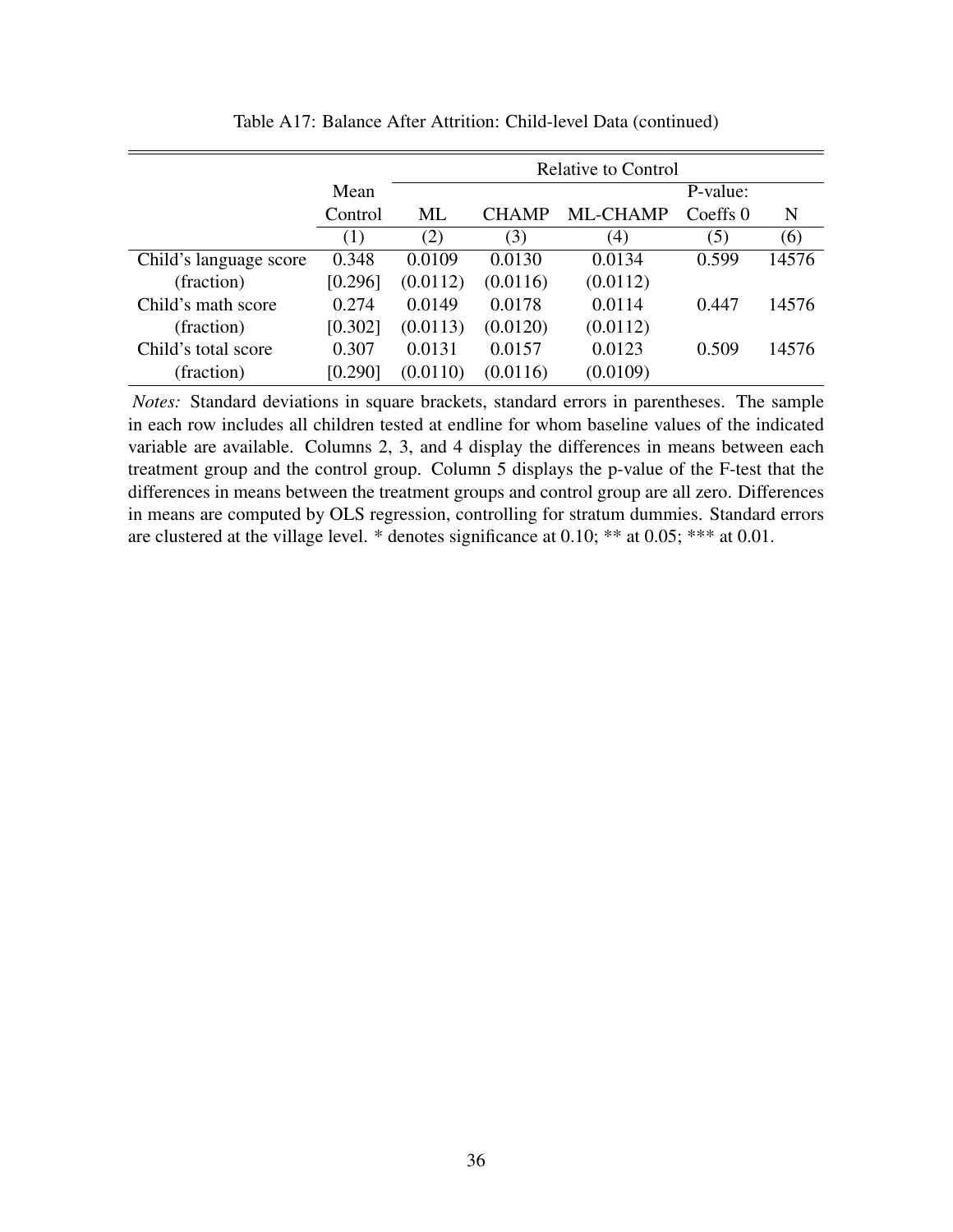|         |                         |               |             |               | Impact of Treatment at Endline                                                                                        |                   |                         |                          |               |
|---------|-------------------------|---------------|-------------|---------------|-----------------------------------------------------------------------------------------------------------------------|-------------------|-------------------------|--------------------------|---------------|
|         |                         | ΣM            |             |               | CHAMP                                                                                                                 |                   |                         | ML-CHAMP                 |               |
|         | Estimate                | Lower         | Upper       | Estimate      | Lower                                                                                                                 | Upper             | Estimate                | Lower                    | Upper         |
|         |                         | $\widehat{c}$ | $\odot$     | $\widehat{f}$ | $\tilde{c}$                                                                                                           | $\widehat{\circ}$ | $\widehat{\in}$         | $\circledast$            | $\widehat{e}$ |
| anguage | $-0.0142$               | $-0.0191$     | $-0.00545$  | 0.00976       | $-0.001000$                                                                                                           | 0.0260            | $0.0472***$             | $0.0356*$                | $0.0646***$   |
|         |                         | (0.0197)      | (0.0197)    | (0.0191)      | (0.0191)                                                                                                              | (0.0191)          | (0.0185)                | (0.0185)                 | (0.0185)      |
| Math    | $(0.0197)$<br>$0.0364*$ | $0.0330*$     | $0.0418***$ | $0.0417**$    | $0.0326*$                                                                                                             | $0.0509***$       | $0.0624***$             | $0.0522***$              | $0.0715***$   |
|         | $(0.0195)$<br>0.0139    | (0.0195)      | (0.0195)    | (0.0198)      | (0.0198)                                                                                                              | (0.0198)          |                         |                          | (0.0196)      |
| Total   |                         | 0.00813       | 0.0178      | 0.0282        | 0.0170                                                                                                                | $0.0366*$         | $(0.0196)$<br>0.0575*** | $(0.0196)$<br>$0.0454**$ | $0.0668***$   |
|         | (0.0182)                | (0.0182)      | (0.0182)    | (0.0192)      | (0.0192)                                                                                                              | (0.0192)          | (0.0177)                | (0.0177)                 | (0.0177)      |
|         |                         |               |             |               | Notes: Notes: Standard errors in parentheses. Standard errors computed from 500 bootstrap draws, sampling by village. |                   |                         |                          |               |
|         |                         |               |             |               | Sample for regressions is restricted children who took the baseline test. Columns 1, 4, and 7 display estimates from  |                   |                         |                          |               |
|         |                         |               |             |               |                                                                                                                       |                   |                         | $\frac{1}{2}$            |               |

| $\sim$                                             |
|----------------------------------------------------|
| $\frac{0}{2}$<br>ŀ<br>しょうこ<br>J<br>I<br>I<br>I     |
| $\sim$ 0.40 $\sim$ 1.40 $\sim$<br>)<br>!<br>l<br>I |
| -<br>-<br>-<br>-<br>l                              |
| I<br>ı<br>l                                        |

 $\overline{a}$  $\mathbf{E}$ Appendix Table 4, Panel A, Columns 3, 6, and 9. Columns 2-3, 5-6, and 8-9 display the bounds of the estimates using Lee's (2009) trimming method. Number of observations equals 14,576 for main estimates and 14,438 for upper and lower Sample for regressions is restricted children who took the baseline test. Columns 1, 4, and 7 display estimates from Appendix Table 4, Panel A, Columns 3, 6, and 9. Columns 2-3, 5-6, and 8-9 display the bounds of the estimates using Lee's (2009) trimming method. Number of observations equals 14,576 for main estimates and 14,438 for upper and lower *Notes:* Notes: Standard errors in parentheses. Standard errors computed from 500 bootstrap draws, sampling by village. bound estimates. \* denotes significance at 0.10; \*\* at 0.05; \*\*\* at 0.01. bound estimates. \* denotes significance at 0.10; \*\* at 0.05; \*\*\* at 0.01.  $\vert \ge$  $\mathbf{S}^{\mathbf{a}}$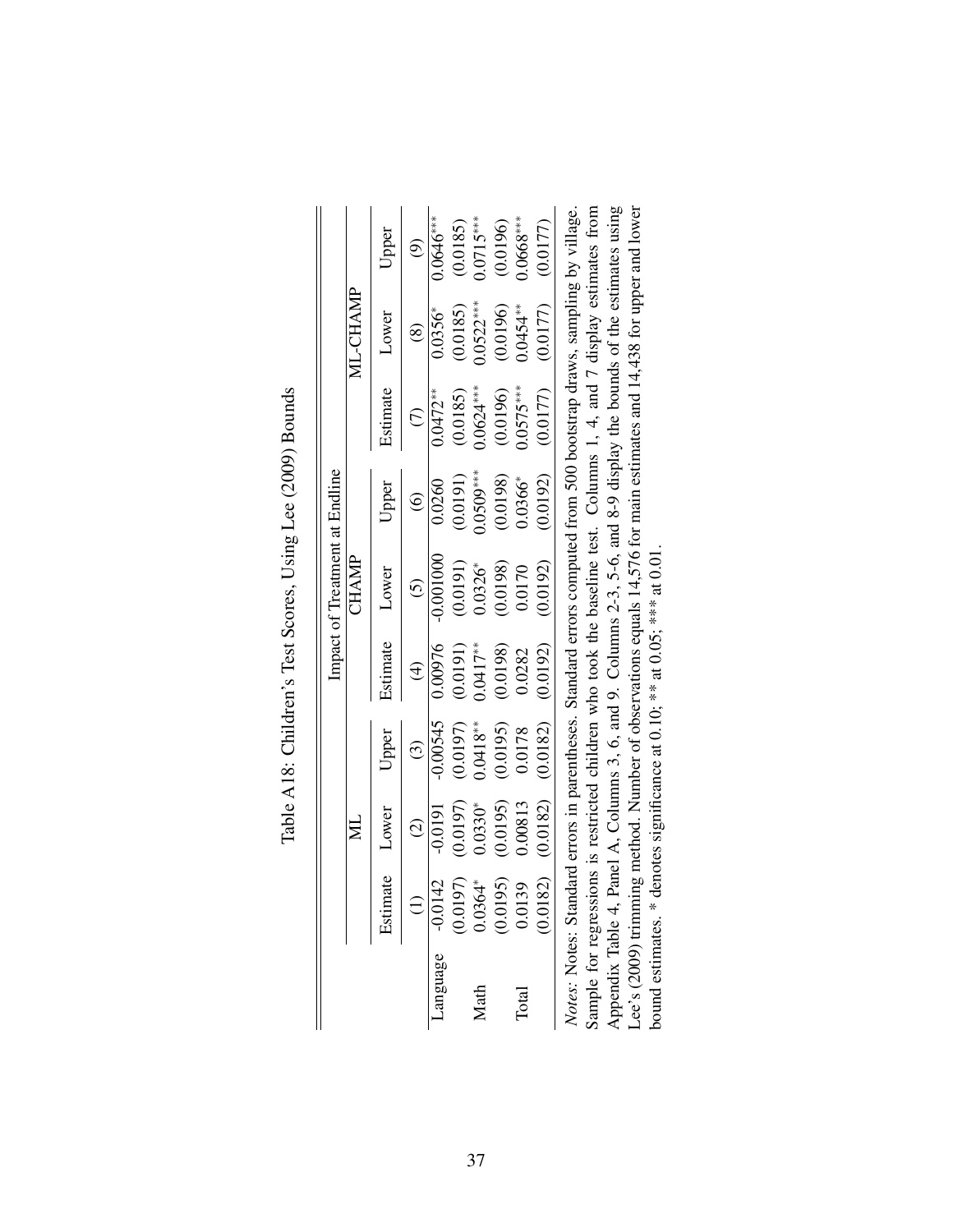|                                                                | Type of Independent Variables |            |                                                |            |  |  |  |
|----------------------------------------------------------------|-------------------------------|------------|------------------------------------------------|------------|--|--|--|
|                                                                |                               |            | Number of Close Hamlets Dummy for Close Hamlet |            |  |  |  |
|                                                                | in Each Category              |            | in Each Category                               |            |  |  |  |
|                                                                | (1)<br>(2)                    |            | (3)                                            | (4)        |  |  |  |
| Panel A. Dependent Variable: Mother Knew of Classes in Village |                               |            |                                                |            |  |  |  |
| Hamlets within 1km                                             | 0.0267                        | $0.0641*$  |                                                |            |  |  |  |
|                                                                | (0.0217)                      |            | (0.0327)                                       |            |  |  |  |
| Hamlets in village                                             |                               | $-0.00317$ |                                                | $-0.0196$  |  |  |  |
|                                                                |                               | (0.0185)   |                                                | (0.0349)   |  |  |  |
| Constant                                                       | $0.290***$                    | $0.307***$ | $0.279***$                                     | $0.315***$ |  |  |  |
|                                                                | (0.0215)                      | (0.0255)   | (0.0230)                                       | (0.0292)   |  |  |  |
| R-Squared                                                      | 0.002                         | 0.000      | 0.005                                          | 0.000      |  |  |  |
| N                                                              | 2145                          | 2145       | 2145                                           | 2145       |  |  |  |
| Panel B. Dependent Variable: Mother Attended                   |                               |            |                                                |            |  |  |  |
| Hamlets within 1km                                             | 0.00366                       |            | 0.0248                                         |            |  |  |  |
|                                                                | (0.0132)                      |            | (0.0249)                                       |            |  |  |  |
| Hamlets in village                                             |                               | 0.00188    |                                                | $-0.0126$  |  |  |  |
|                                                                |                               | (0.0139)   |                                                | (0.0254)   |  |  |  |
| Constant                                                       | $0.130***$                    | $0.131***$ | $0.123***$                                     | $0.139***$ |  |  |  |
|                                                                | (0.0154)                      | (0.0179)   | (0.0165)                                       | (0.0201)   |  |  |  |
| R-Squared                                                      | 0.000                         | 0.000      | 0.001                                          | 0.000      |  |  |  |
| N                                                              | 2145                          | 2145       | 2145                                           | 2145       |  |  |  |

Table A19: Tests for ML Spillovers to CHAMP and Control Hamlets in Bihar

*Notes:* Each column displays estimated coefficients of an OLS regression of self-reported mother attendance on the variables listed. Sample restricted to Bihar control and CHAMP villages. The independent variables in Columns 1 and 2 represent the number of nearby ML and ML-CHAMP villages in each category, while the independent variables in Columns 3 and 4 are dummies representing the presence of each type of nearby village. Out of 120 CHAMP and Control hamlets, 50 have an ML or ML-CHAMP hamlet within 1 km (average 0.56), and 68 have an ML or ML-CHAMP hamlet in the larger village (average 0.83). Standard errors, in parentheses, are clustered at the village level. \* denotes significance at 0.10; \*\* at 0.05; \*\*\* at 0.01.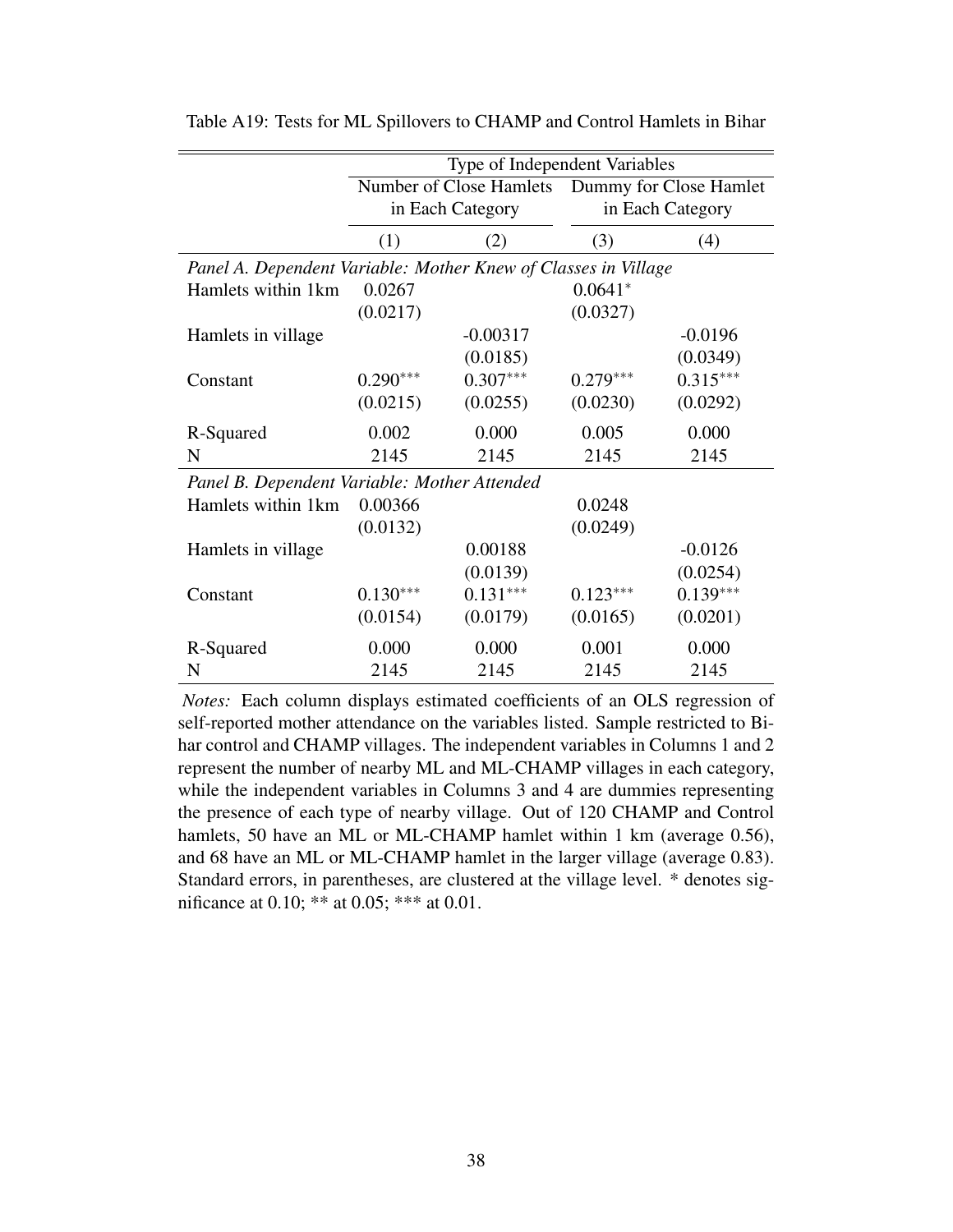|                              | Intervention         |                     |                             |                                |  |  |
|------------------------------|----------------------|---------------------|-----------------------------|--------------------------------|--|--|
|                              |                      | <b>CHAMP</b>        |                             |                                |  |  |
|                              | Attended<br>(Survey) | Attended<br>(Admin) | Pct.<br>Attended<br>(Admin) | Pct.<br>Attended<br>(Admin)    |  |  |
|                              | $\overline{(1)}$     | $\overline{(2)}$    | $\overline{(3)}$            | $\overline{(4)}$               |  |  |
| First principal component of | $-0.00504$           | $-0.00403$          | $-0.00291$                  | $-0.000330$                    |  |  |
| durables ownership           | (0.00500)            | (0.00487)           | (0.00253)                   | (0.00215)                      |  |  |
| Number of children 5-14      | 0.0118               | 0.00377             | 0.000355                    | $0.00696**$                    |  |  |
|                              | (0.00758)            | (0.00626)           | (0.00393)                   | (0.00305)                      |  |  |
| Fraction of children 5-8 in  | $0.0474*$            | $0.0540*$           | 0.0141                      | $0.0457***$                    |  |  |
| school / aanganwadi          | (0.0242)             | (0.0280)            | (0.0141)                    | (0.0137)                       |  |  |
| Average children's total     | $-0.00286$           | $-0.0165*$          | 0.00438                     | $0.0157***$                    |  |  |
| test score (normalized)      | (0.0108)             | (0.00889)           | (0.00584)                   | (0.00436)                      |  |  |
| Father's education (years)   | $-0.00374*$          | $-0.00192$          | 0.000313                    | $-0.000142$                    |  |  |
|                              | (0.00219)            | (0.00188)           | (0.00125)                   | (0.000916)                     |  |  |
| Mother's education $> 0$     | $0.144***$           | 0.0336              | $0.0461*$                   | 0.0137                         |  |  |
|                              | (0.0432)             | (0.0361)            | (0.0240)                    | (0.0217)                       |  |  |
| Mother's education (years)   | $-0.0466***$         | $-0.0289***$        | $-0.0241***$                | $-0.0109***$                   |  |  |
|                              | (0.00744)            | (0.00713)           | (0.00357)                   | (0.00334)                      |  |  |
| Mother's age                 | $-0.00130$           | 0.000688            | $-0.000877$                 | $0.00101**$                    |  |  |
|                              | (0.00127)            | (0.00105)           | (0.000605)                  | (0.000482)                     |  |  |
| Mother's total test score    | $0.0566***$          | $0.0330***$         | $0.0312***$                 | 0.00795                        |  |  |
| (normalized)                 | (0.0152)             | (0.0125)            | (0.00870)                   | (0.00574)                      |  |  |
| Mother has past experience   | $0.0674**$           | $-0.00318$          | $0.0292*$                   | 0.00810                        |  |  |
| with literacy classes        | (0.0286)             | (0.0257)            | (0.0162)                    | (0.00962)                      |  |  |
| Mother is member of          | $0.101***$           | $0.0790***$         | $0.0471***$                 | $0.0204**$                     |  |  |
| self-help group              | (0.0253)             | (0.0254)            | (0.0142)                    | (0.00873)                      |  |  |
| <b>Baseline Mothers'</b>     | $0.0248***$          | 0.00117             | 0.00718                     | 0.00341                        |  |  |
| Participation Index          | (0.00914)            | (0.00727)           | (0.00468)                   | (0.00327)                      |  |  |
| Total hours worked (in and   | 0.000341             | 0.000211            | $-0.000$                    | $-0.000$                       |  |  |
| out of home) per week        | (0.000385)           | (0.000316)          | (0.000169)                  | (0.000154)                     |  |  |
| $State = Bihar$              | $0.120***$           | 0.0193              | $-0.0231$                   | $-0.0703***$                   |  |  |
|                              | (0.0297)             | (0.0367)            | (0.0164)                    | (0.0128)                       |  |  |
| Sample                       |                      | ML & ML-CHAMP       |                             | <b>CHAMP &amp;</b><br>ML-CHAMP |  |  |
|                              |                      |                     |                             |                                |  |  |
| Mean of Dep. Var.            | 0.425                | 0.810               | 0.254                       | 0.852                          |  |  |
| R-Squared                    | 0.057                | 0.027               | 0.027                       | 0.054                          |  |  |
| N                            | 3795                 | 3914                | 3870                        | 3875                           |  |  |

Table A20: Determinants of Mothers' Take-up

*Notes:* Each column displays estimated coefficients of an OLS regression of the mother attendance measure indicated on the variables listed. The dependent variables in Columns 1 and 2 are dummies for attendance in ML classes from the survey and administrative data, respectively. The dependent variables in Columns 3 and 4 are the percentage of ML classes or CHAMP sessions attended, respectively. The Mothers' Participation index is defined in Table 6. A self-help group is a group of villagers that pools savings and provides loans to members of the group. Standard errors, in parentheses, are clustered at the village level. \* denotes significance at 0.10; \*\* at 0.05; \*\*\* at 0.01.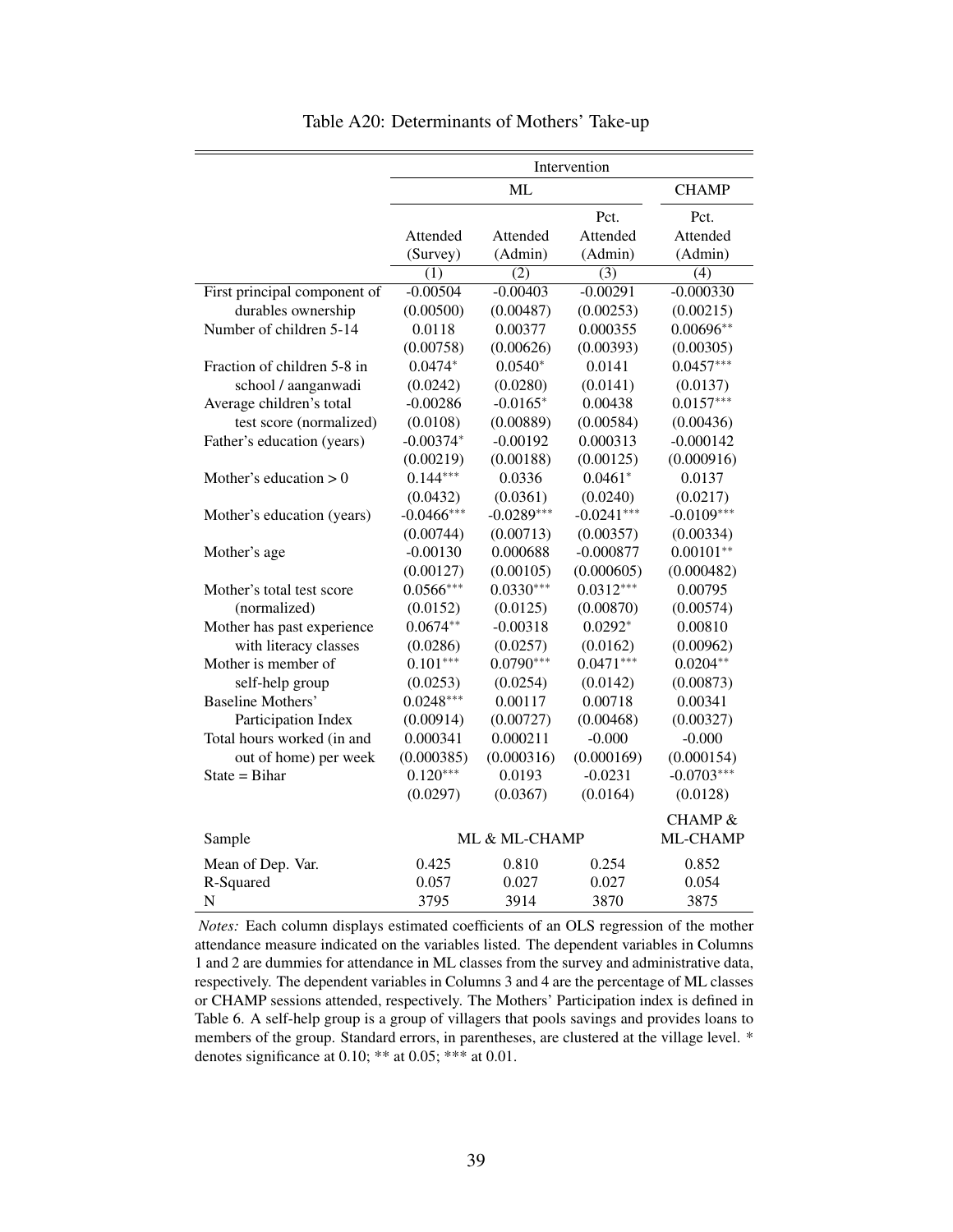|                                        | <b>Endline Mean</b> | Impact of Treatment at Endline |              |             |             |
|----------------------------------------|---------------------|--------------------------------|--------------|-------------|-------------|
|                                        | Control             | ML                             | <b>CHAMP</b> | ML-CHAMP    | $\mathbf N$ |
|                                        | (1)                 | (2)                            | (3)          | (4)         | (5)         |
| <b>Index of All Measures (26)</b>      | 0.000               | $0.0713**$                     | 0.0548       | $0.144***$  | 8581        |
| variables)                             | [1.00]              | (0.0347)                       | (0.0340)     | (0.0363)    |             |
| <b>Mobility and Networks Index</b>     | $-0.000$            | 0.00483                        | $-0.0318$    | $-0.00415$  | 8581        |
|                                        | [1.000]             | (0.0384)                       | (0.0399)     | (0.0412)    |             |
| Times left village in the past month   | 1.15                | 0.0372                         | 0.0693       | 0.100       | 8581        |
|                                        | [1.65]              | (0.0574)                       | (0.0601)     | (0.0636)    |             |
| Left village without adult             | 0.113               | 0.00279                        | $0.0286***$  | 0.00815     | 8581        |
| accompaniment                          | [0.316]             | (0.0101)                       | (0.0105)     | (0.0104)    |             |
| Left village without permission        | 0.0168              | $-0.00359$                     | 0.000979     | $-0.00231$  | 8581        |
|                                        | [0.129]             | (0.00360)                      | (0.00385)    | (0.00367)   |             |
| Mother is member of self-help group    | 0.310               | $-0.0203$                      | $-0.0274$    | $-0.0251$   | 8888        |
|                                        | [0.463]             | (0.0203)                       | (0.0172)     | (0.0175)    |             |
| How often attends self-help group      | 0.289               | 0.000                          | $-0.0577***$ | $-0.0247$   | 8578        |
| meetings                               | [0.441]             | (0.0201)                       | (0.0209)     | (0.0212)    |             |
| <b>Capability Index</b>                | $-0.000$            | $0.0692**$                     | 0.0176       | $0.132***$  | 8581        |
|                                        | [1.000]             | (0.0347)                       | (0.0349)     | (0.0358)    |             |
| Considers self literate                | 0.233               | $0.0477***$                    | 0.00648      | $0.0693***$ | 8581        |
|                                        | [0.423]             | (0.0126)                       | (0.0124)     | (0.0128)    |             |
| Signed name on official documents      | 0.561               | $0.0614***$                    | 0.00759      | $0.0767***$ | 8581        |
|                                        | [0.496]             | (0.0134)                       | (0.0126)     | (0.0130)    |             |
| Counts change                          | 0.867               | $0.0255**$                     | $0.0220**$   | $0.0415***$ | 8581        |
|                                        | [0.339]             | (0.0108)                       | (0.0106)     | (0.0105)    |             |
| Caught mistakes counting change        | 0.314               | 0.0147                         | $-0.00905$   | 0.0238      | 8581        |
|                                        | [0.464]             | (0.0168)                       | (0.0160)     | (0.0166)    |             |
| Knows NREGA wage                       | 0.621               | $-0.0609**$                    | $-0.00727$   | $-0.0143$   | 8356        |
|                                        | [0.485]             | (0.0243)                       | (0.0245)     | (0.0242)    |             |
| Knows self-help-group account balance  | 0.127               | $-0.00320$                     | $-0.0186$    | $-0.0120$   | 8581        |
|                                        | [0.333]             | (0.0130)                       | (0.0133)     | (0.0131)    |             |
| Fills self-help group passbook herself | 0.0135              | 0.00463                        | 0.00572      | 0.00364     | 8332        |
|                                        | [0.116]             | (0.00372)                      | (0.00395)    | (0.00386)   |             |
| <b>Beliefs and Attitudes Index</b>     | 0.000               | $0.0626**$                     | $0.121***$   | $0.135***$  | 8581        |
|                                        | [1.000]             | (0.0318)                       | (0.0348)     | (0.0349)    |             |
| Does not believe husband should be     | 0.330               | $0.0463***$                    | 0.0137       | $0.0580***$ | 8315        |
| more educated than wife                | [0.470]             | (0.0158)                       | (0.0164)     | (0.0165)    |             |
| Does not believe girls should be at    | 0.0449              | $-0.00288$                     | 0.00526      | 0.00251     | 8581        |
| home or married when 18                | [0.207]             | (0.00636)                      | (0.00666)    | (0.00674)   |             |

Table A21: Individual Empowerment Measures from PAP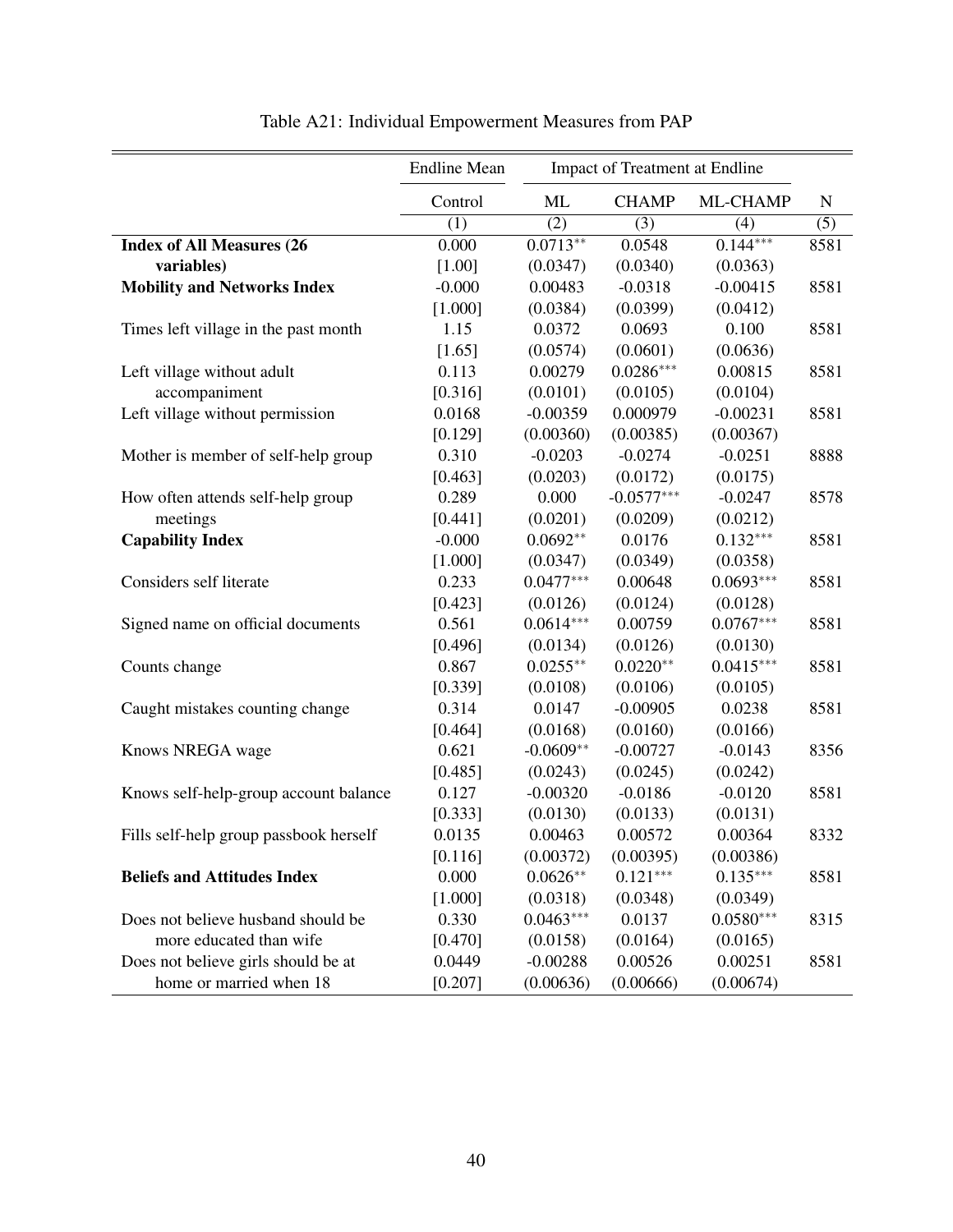|                                        | Endline Mean | <b>Impact of Treatment at Endline</b> |              |            |      |
|----------------------------------------|--------------|---------------------------------------|--------------|------------|------|
|                                        | Control      | ML                                    | <b>CHAMP</b> | ML-CHAMP   | N    |
|                                        | (1)          | (2)                                   | (3)          | (4)        | (5)  |
| Believes girls should be doing further | 0.280        | $0.0641***$                           | $0.0865***$  | $0.105***$ | 8581 |
| studies when 18                        | [0.449]      | (0.0154)                              | (0.0154)     | (0.0158)   |      |
| Would have wanted to study up to       | 5.80         | $-0.412***$                           | 0.151        | $-0.307**$ | 8290 |
| (grade level)                          | [4.36]       | (0.142)                               | (0.144)      | (0.135)    |      |
| <b>Happiness</b>                       | 3.11         | 0.0472                                | 0.0586       | 0.0383     | 8581 |
|                                        | [1.44]       | (0.0493)                              | (0.0502)     | (0.0464)   |      |

Table A21: Individual Empowerment Measures from PAP (continued)

*Notes:* Standard deviations in square brackets, standard errors in parentheses. Columns 2, 3, and 4 display estimated coefficients of a regression of the outcome in each row on treatment group dummies, controlling for stratum dummies, baseline values (where available), and all variables in Table 1, using householdlevel averages for child-level variables. Missing values of control variables are coded as 0, with additional dummies indicating missing values. Each index is a normalized average of z-scores of the component variables of the index, using the control group means and standard deviations. Baseline indices only include indicators for which data were collected. The index of all measures includes all individual measures in this table, as well as the 9 measures of mother involvement in household decisions listed in Table 5. "Knows NREGA wage" indicates whether the mother answered an amount between Rs. 100 and Rs. 150 to the question "What is the per day wage fixed by the government under NREGA?" Official wage rates in Bihar and Rajasthan at the time of the survey were Rs. 122 and Rs. 124, respectively. "Happiness" is the answer to the question Last week, how happy were you? coded on a scale from 1 (very sad) to 5 (very happy). Standard errors are clustered at the village level. \* denotes significance at 0.10; \*\* at 0.05; \*\*\* at 0.01